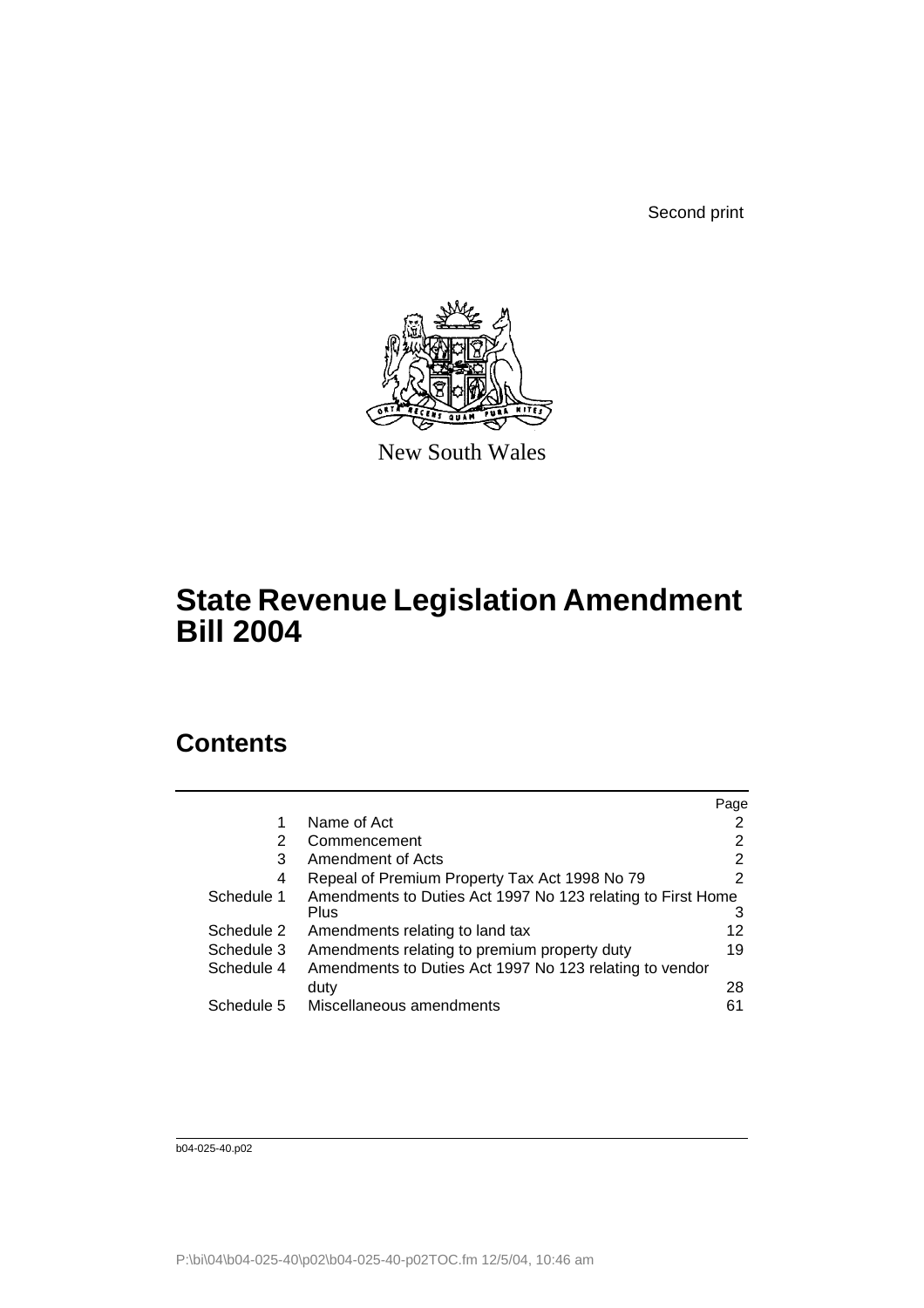**Contents** 

Page

Contents page 2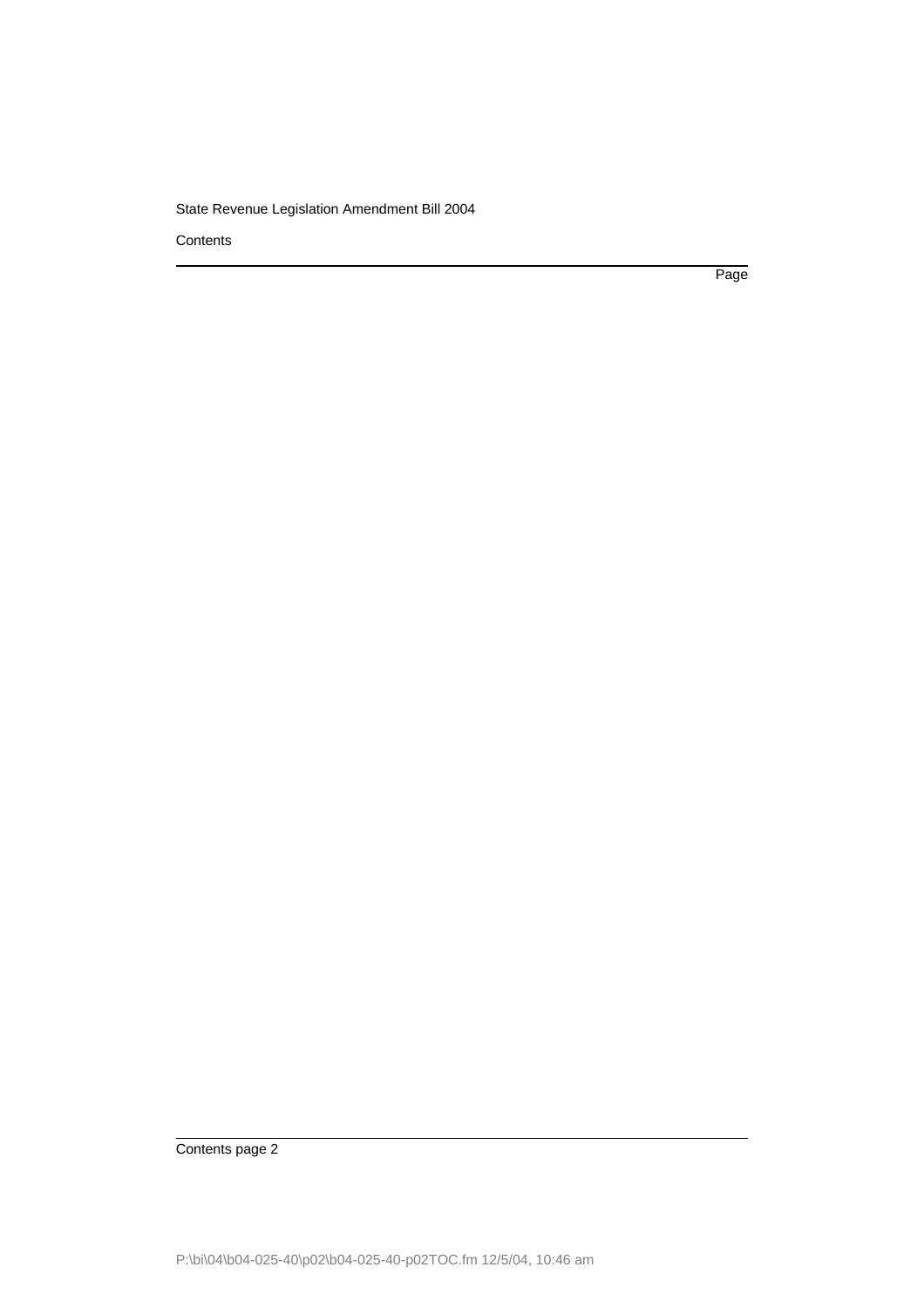*This PUBLIC BILL, originated in the LEGISLATIVE ASSEMBLY and, having this day passed, is now ready for presentation to the LEGISLATIVE COUNCIL for its concurrence.*

> *Clerk of the Legislative Assembly. Legislative Assembly,*



New South Wales

# **State Revenue Legislation Amendment Bill 2004**

Act No , 2004

An Act to make miscellaneous amendments to certain State revenue legislation; and for other purposes.

*EXAMINED*

*Chairman of Committees*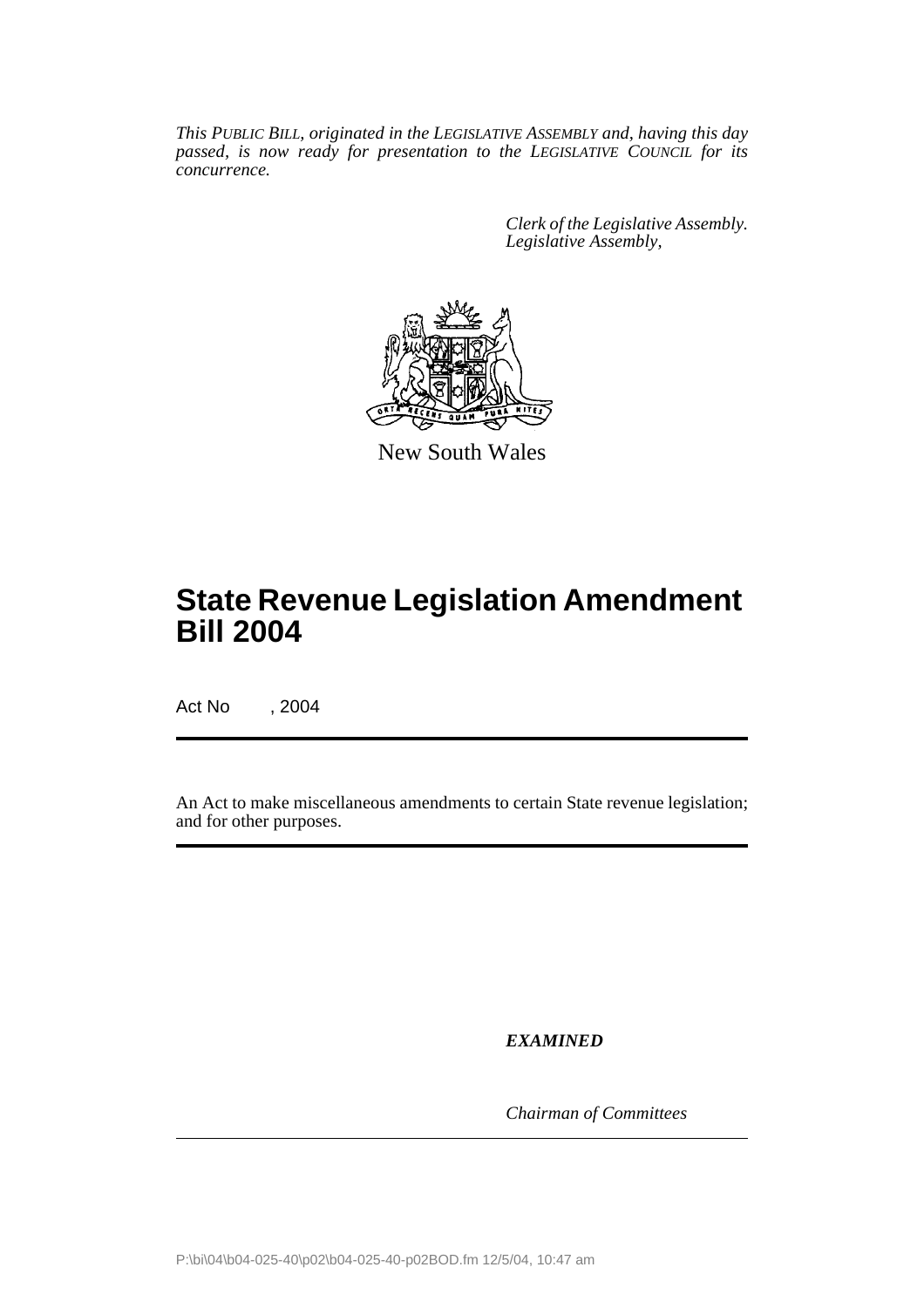<span id="page-3-3"></span><span id="page-3-2"></span><span id="page-3-1"></span><span id="page-3-0"></span>

|              |     | The Legislature of New South Wales enacts:                                                    | 1              |
|--------------|-----|-----------------------------------------------------------------------------------------------|----------------|
| 1            |     | <b>Name of Act</b>                                                                            | $\overline{2}$ |
|              |     | This Act is the State Revenue Legislation Amendment Act 2004.                                 | 3              |
| $\mathbf{2}$ |     | <b>Commencement</b>                                                                           | 4              |
|              | (1) | This Act commences on the date of assent, except as provided by<br>subsection $(2)$ .         | 5<br>6         |
|              | (2) | The following provisions commence, or are taken to have<br>commenced, on the dates specified: | 7<br>8         |
|              |     | Section 4 and Schedule 3-1 June 2004, or the date of assent,<br>whichever is the later        | 9<br>10        |
|              |     | Schedule 1-4 April 2004                                                                       | 11             |
|              |     | Schedule 2 (except Schedule 2.2 [10])—31 December 2004                                        | 12             |
|              |     | Schedule 4—1 June 2004, or the date of assent, whichever is the<br>later                      | 13<br>14       |
|              |     | Schedule 5.1 [10]—1 July 2004                                                                 | 15             |
| 3            |     | <b>Amendment of Acts</b>                                                                      | 16             |
|              |     | The Acts specified in Schedules 1–5 are amended as set out in those<br>Schedules.             | 17<br>18       |
| 4            |     | Repeal of Premium Property Tax Act 1998 No 79                                                 | 19             |
|              |     | The Premium Property Tax Act 1998 is repealed.                                                | 20             |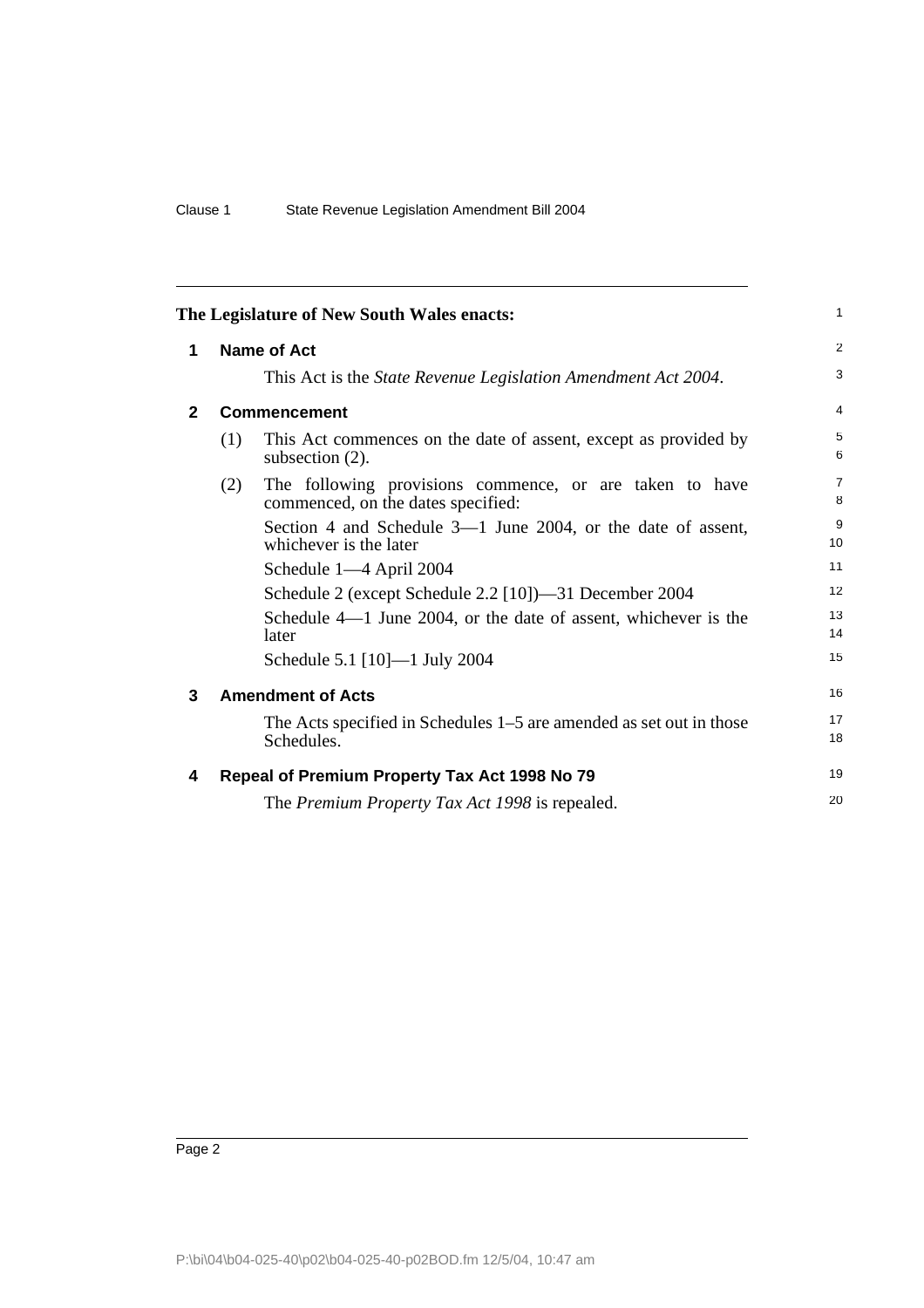Amendments to Duties Act 1997 No 123 relating to First Home Plus Schedule 1

<span id="page-4-0"></span>

| <b>Schedule 1</b> |    |                   | <b>Amendments to Duties Act 1997 No 123</b><br>relating to First Home Plus<br>(Section 3) | 1<br>2<br>3                                                                                                                                                                                                                                                                       |                            |
|-------------------|----|-------------------|-------------------------------------------------------------------------------------------|-----------------------------------------------------------------------------------------------------------------------------------------------------------------------------------------------------------------------------------------------------------------------------------|----------------------------|
| $[1]$             |    | <b>Section 70</b> |                                                                                           |                                                                                                                                                                                                                                                                                   | 4                          |
|                   |    |                   |                                                                                           | Omit the section. Insert instead:                                                                                                                                                                                                                                                 | 5                          |
|                   | 70 |                   |                                                                                           | <b>Commencement</b>                                                                                                                                                                                                                                                               | 6                          |
|                   |    |                   |                                                                                           | The following transactions and instruments are eligible for<br>consideration under the scheme:                                                                                                                                                                                    | 7<br>8                     |
|                   |    |                   | (a)                                                                                       | agreements for sale or transfer entered into on or after 4<br>April 2004,                                                                                                                                                                                                         | 9<br>10                    |
|                   |    |                   | (b)                                                                                       | transfers that occur on or after 4 April 2004 (other than<br>transfers made in conformity with an agreement for sale<br>or transfer entered into before 4 April 2004),                                                                                                            | 11<br>12<br>13             |
|                   |    |                   | (c)                                                                                       | mortgages over land the subject of those agreements or<br>transfers.                                                                                                                                                                                                              | 14<br>15                   |
| [2]               |    | <b>Section 71</b> |                                                                                           |                                                                                                                                                                                                                                                                                   | 16                         |
|                   |    |                   |                                                                                           | Omit the section. Insert instead:                                                                                                                                                                                                                                                 | 17                         |
|                   | 71 |                   |                                                                                           | Eligible persons must not have owned residential land                                                                                                                                                                                                                             | 18                         |
|                   |    | (1)               |                                                                                           | A purchaser or transferee under an agreement or transfer may<br>apply under the scheme, but will be eligible only if the<br>purchaser or transferee has not at any time owned residential<br>property in Australia (either solely or with someone else).                          | 19<br>20<br>21<br>22       |
|                   |    | (2)               |                                                                                           | If a purchaser or transferee under an agreement or transfer has<br>a spouse, the purchaser or transferee is eligible only if the<br>spouse of the purchaser or transferee has not at any time<br>owned residential property in Australia (either solely or with<br>someone else). | 23<br>24<br>25<br>26<br>27 |
|                   |    | (3)               |                                                                                           | If there is more than one purchaser or transferee under an<br>agreement or transfer, they may apply under the scheme, but<br>will be eligible only if all of them are eligible under<br>subsections $(1)$ and $(2)$ .                                                             | 28<br>29<br>30<br>31       |
|                   |    | (4)               | (a)                                                                                       | For the purpose of this section, a person is the <i>spouse</i> of<br>another person if:<br>they are legally married, or                                                                                                                                                           | 32<br>33<br>34             |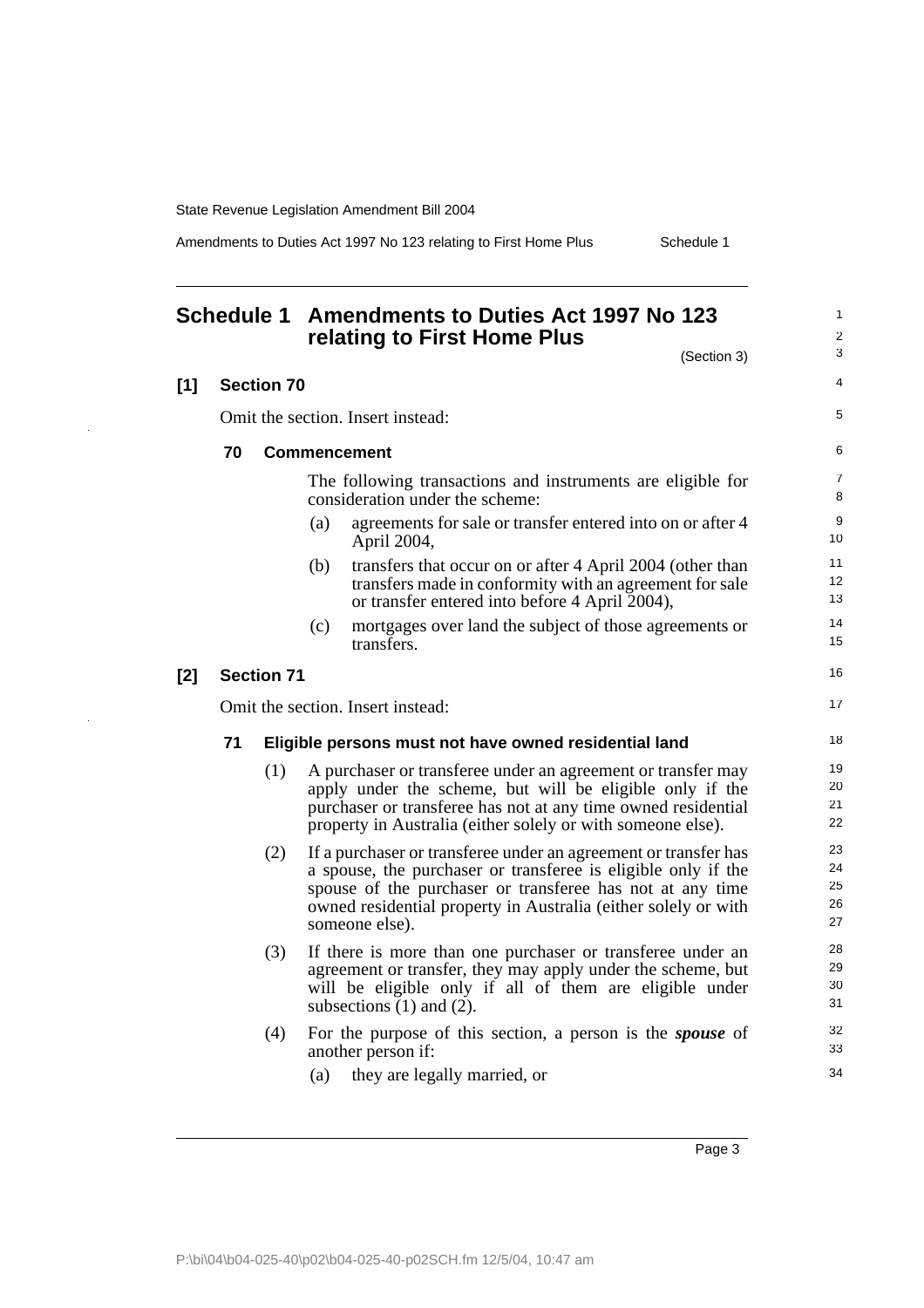Schedule 1 Amendments to Duties Act 1997 No 123 relating to First Home Plus

(b) they are living together as a couple in a de facto relationship. (5) If the Chief Commissioner is satisfied that, at the time of making an application under the scheme, a purchaser or transferee: (a) is legally married but not cohabiting with the person to whom the applicant is legally married, and (b) has no intention of resuming cohabitation, the person to whom the purchaser or transferee is legally married is not to be regarded as the applicant's spouse. 1  $\overline{2}$ 3 4 5 6 7 8 9 10

(6) Despite the other provisions of this section, the Chief Commissioner may determine that the purchasers or transferees are eligible under the scheme if the Chief Commissioner is satisfied that the purchaser or transferee who has previously owned residential property is acquiring an interest in the property that is the subject of the application solely for the purpose of assisting the eligible persons under the scheme in financing the acquisition.

#### **[3] Section 73 Ineligible persons**

Omit section 73 (3)–(5). Insert instead:

- (3) A purchaser or transferee under an agreement or transfer who is under 16 years of age is not eligible.
- (4) Despite subsection (3), the Chief Commissioner may determine that a purchaser or transferee under 16 years of age is eligible if the Chief Commissioner is satisfied that:
	- (a) the home to which the agreement or transfer relates will be occupied by the purchaser or transferee as his or her principal place of residence in accordance with the residence requirement under section 76, and
	- (b) the application does not form part of a scheme to circumvent limitations on, or requirements affecting, eligibility under the scheme.
- (5) A purchaser or transferee under an agreement or transfer is not eligible unless the person is an Australian citizen or a permanent resident, subject to subsection (6).
- (6) If an application under the scheme is made by joint purchasers or transferees and at least one (but not all) of the applicants is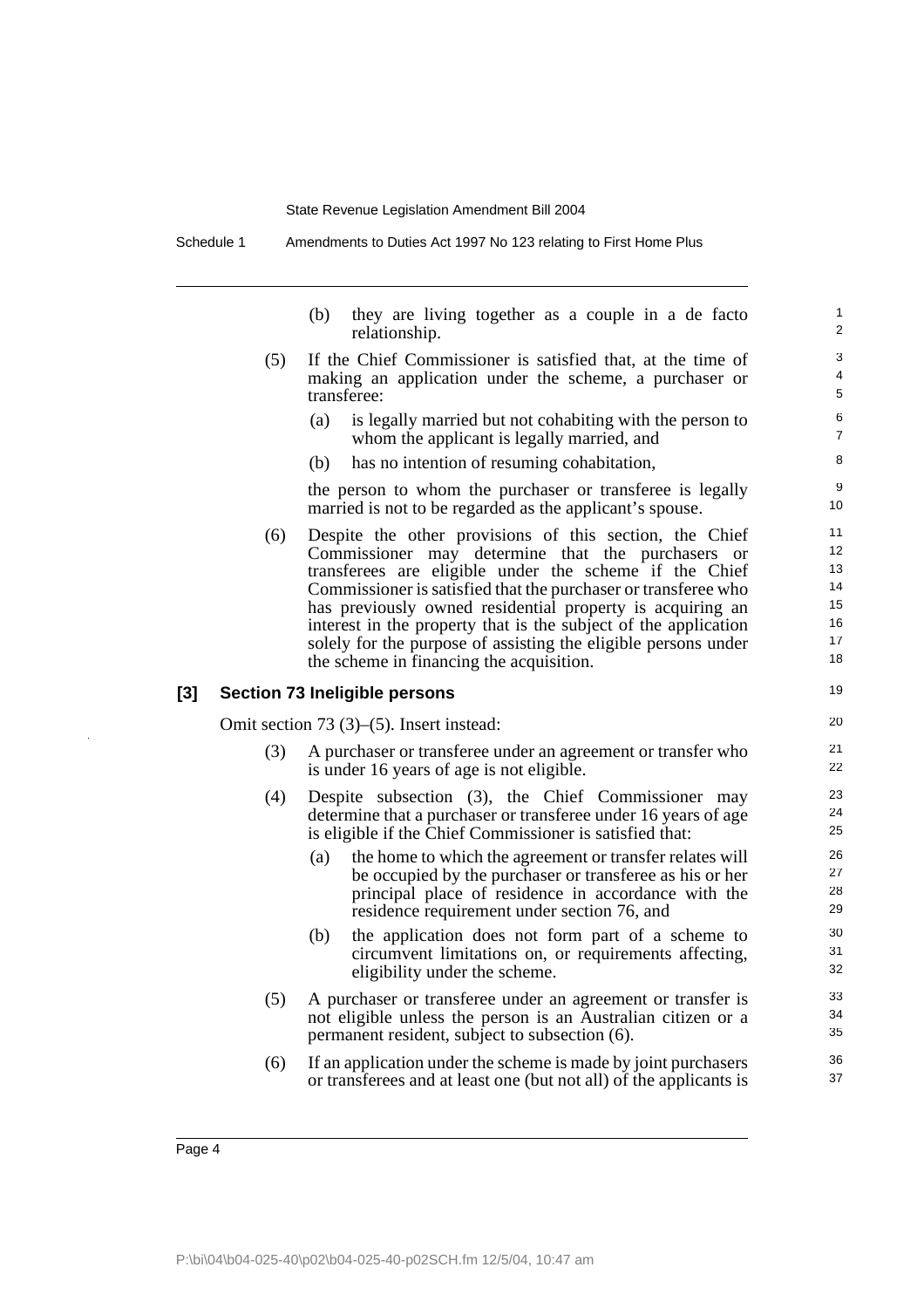| Amendments to Duties Act 1997 No 123 relating to First Home Plus | Schedule 1 |
|------------------------------------------------------------------|------------|
|------------------------------------------------------------------|------------|

an Australian citizen or permanent resident, the other applicant or applicants are exempted from compliance with subsection (5). (7) In this section: *Australian citizen* means an Australian citizen as defined in the *Australian Citizenship Act 1948* of the Commonwealth. *permanent resident* means: (a) the holder of a permanent visa within the meaning of section 30 of the *Migration Act 1958* of the Commonwealth, or (b) a New Zealand citizen who holds a special category visa within the meaning of section 32 of the *Migration Act 1958* of the Commonwealth. **[4] Section 74** Omit the section. Insert instead: **74 Eligible agreements or transfers**

- (1) The agreement or transfer must be for the acquisition of a first home or for the acquisition of a vacant block of residential land intended to be used as the site of a first home.
- (2) The agreement or transfer must be for the whole of the property.
- (3) The dutiable value of the dutiable property that is the subject of the agreement or transfer must be less than:
	- (a) \$600,000 if the property has a private dwelling built on it, or
	- (b) \$450,000 if the property comprises a vacant block of residential land.

**Note.** The *dutiable value* of dutiable property is the greater of:

- (a) the consideration (if any) for the dutiable transaction (being the amount of a monetary consideration or the value of a nonmonetary consideration), and
- (b) the unencumbered value of the dutiable property.

14

15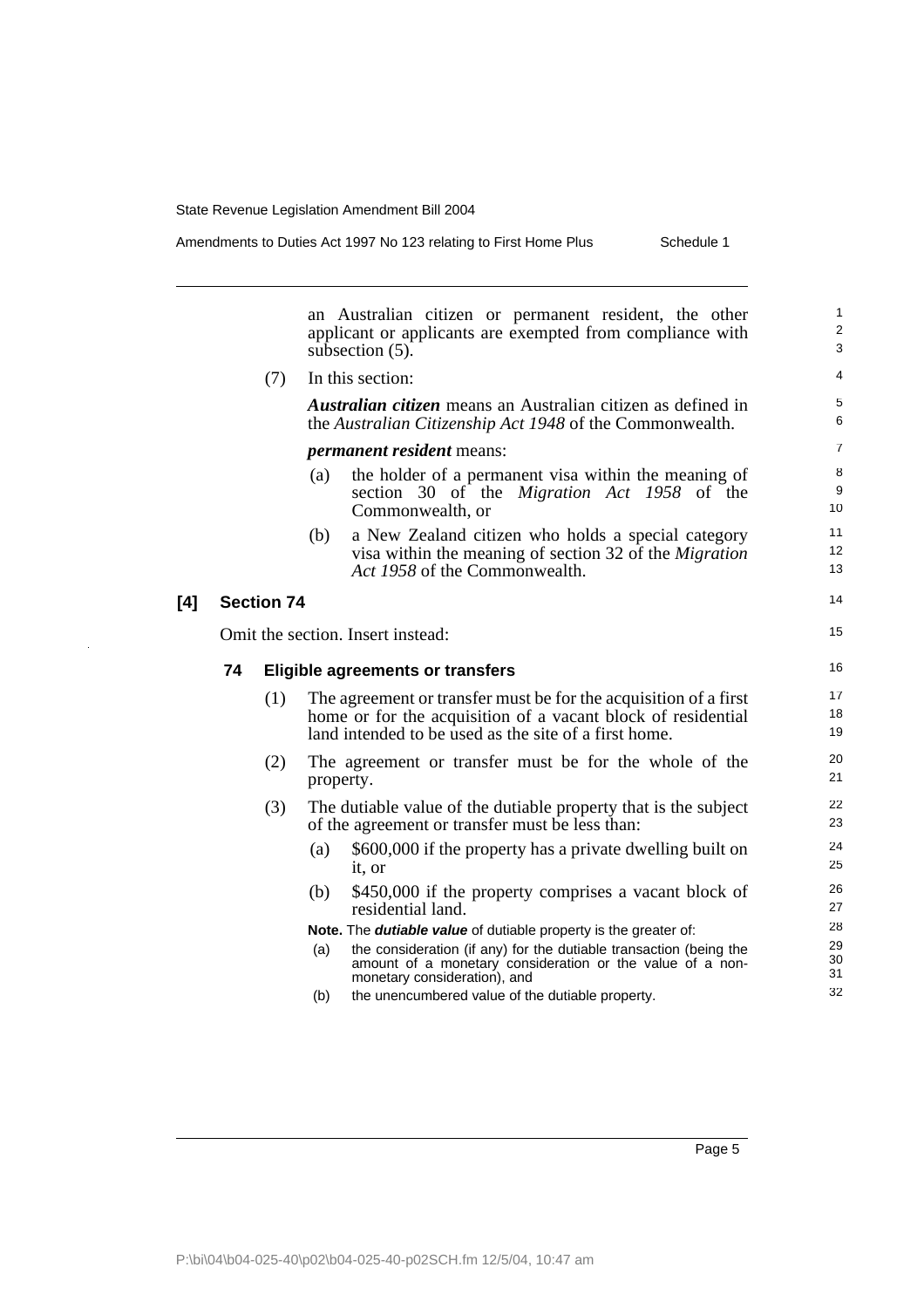Schedule 1 Amendments to Duties Act 1997 No 123 relating to First Home Plus

## **[5] Sections 76 and 76A** Omit section 76. Insert instead: **76 Residence requirement**

(1) The home must be occupied by the person or persons who are acquiring it as a principal place of residence for a continuous period of at least 6 months, with that occupation starting within 12 months (or such longer period as the Chief Commissioner may approve) after completion of the agreement or transfer. This requirement is referred to as *the residence requirement*.

1  $\mathfrak{p}$ 

- (2) The Chief Commissioner may, if satisfied there are good reasons to do so in a particular case:
	- (a) modify the residence requirement by approving a shorter period of occupation by the person or persons, or
	- (b) exempt the person or persons from the requirement to comply with the residence requirement.
- (3) In the case of an agreement or transfer for the acquisition of a vacant block of residential land, it is sufficient that the Chief Commissioner is satisfied that the vacant block is intended to be used as the site of a home to be occupied by the person or persons who are acquiring it in accordance with the residence requirement.
- (4) The residence requirement does not apply to a person who acquires an interest in the property concerned solely for the purpose of assisting the eligible persons under the scheme in financing the acquisition.
- (5) For the purpose of this section, an agreement or transfer is *completed* when a purchaser or transferee becomes entitled to possession of the home and, if the interest in the land acquired by the purchaser or transferee is registrable under a law of the State, the interest is so registered.
- (6) However, an agreement or transfer of a vacant block of residential land is not completed until the home intended to be built on the land is ready for occupation as a place of residence.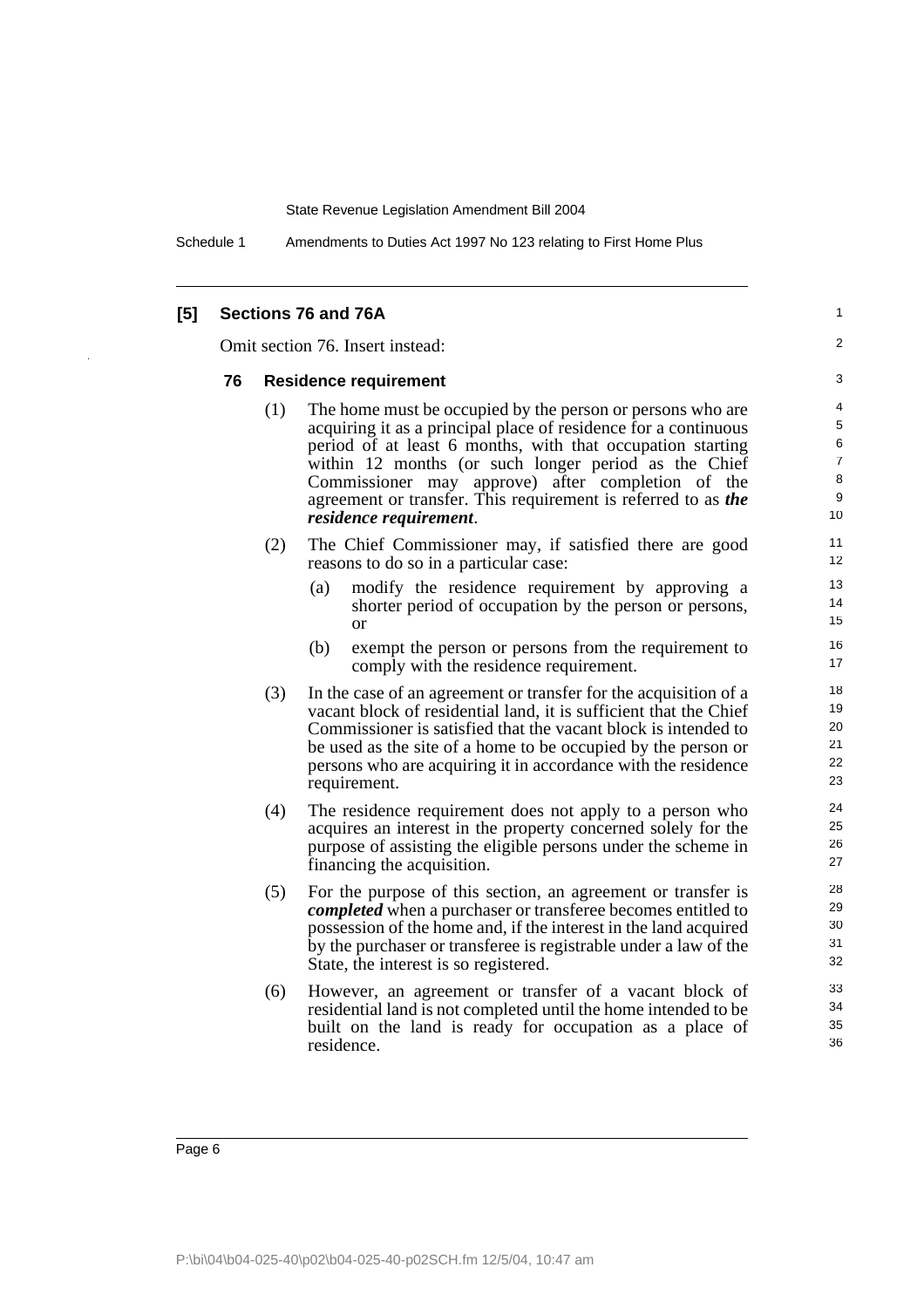Amendments to Duties Act 1997 No 123 relating to First Home Plus Schedule 1

#### **76A Approval of application in advance of satisfaction of residence requirement**

- (1) The Chief Commissioner may approve an application in anticipation of compliance with the residence requirement under section 76 if the Chief Commissioner is satisfied that each applicant required to comply with the residence requirement intends to occupy the home as his or her principal place of residence for a continuous period of at least 6 months, with that occupation starting within 12 months after completion of the agreement or transfer or within a longer period approved by the Chief Commissioner.
- (2) If an application is approved in anticipation of compliance with the residence requirement, the approval is given on condition that, if the residence requirement is not complied with, the applicant must within 14 days after the end of the period allowed for compliance:
	- (a) give written notice of that fact to the Chief Commissioner, and
	- (b) pay the relevant duty to the Chief Commissioner.
- (3) The *relevant duty* is the difference between the total amount of duty that would have been payable on the transactions and instruments the subject of the application, if they had not been eligible under the scheme, and the total amount of duty (if any) paid in respect of those transactions and instruments.
- (4) A person who fails to comply with the condition prescribed by this section is guilty of an offence.

Maximum penalty: 50 penalty units.

#### **[6] Section 77 Eligible mortgages**

Omit section 77 (3) and (4). Insert instead:

(3) In the case of a property that has a private dwelling built on it, the amount of advances secured must not be more than the amount of the dutiable value permitted under section 74 (3) (a).

Page 7

28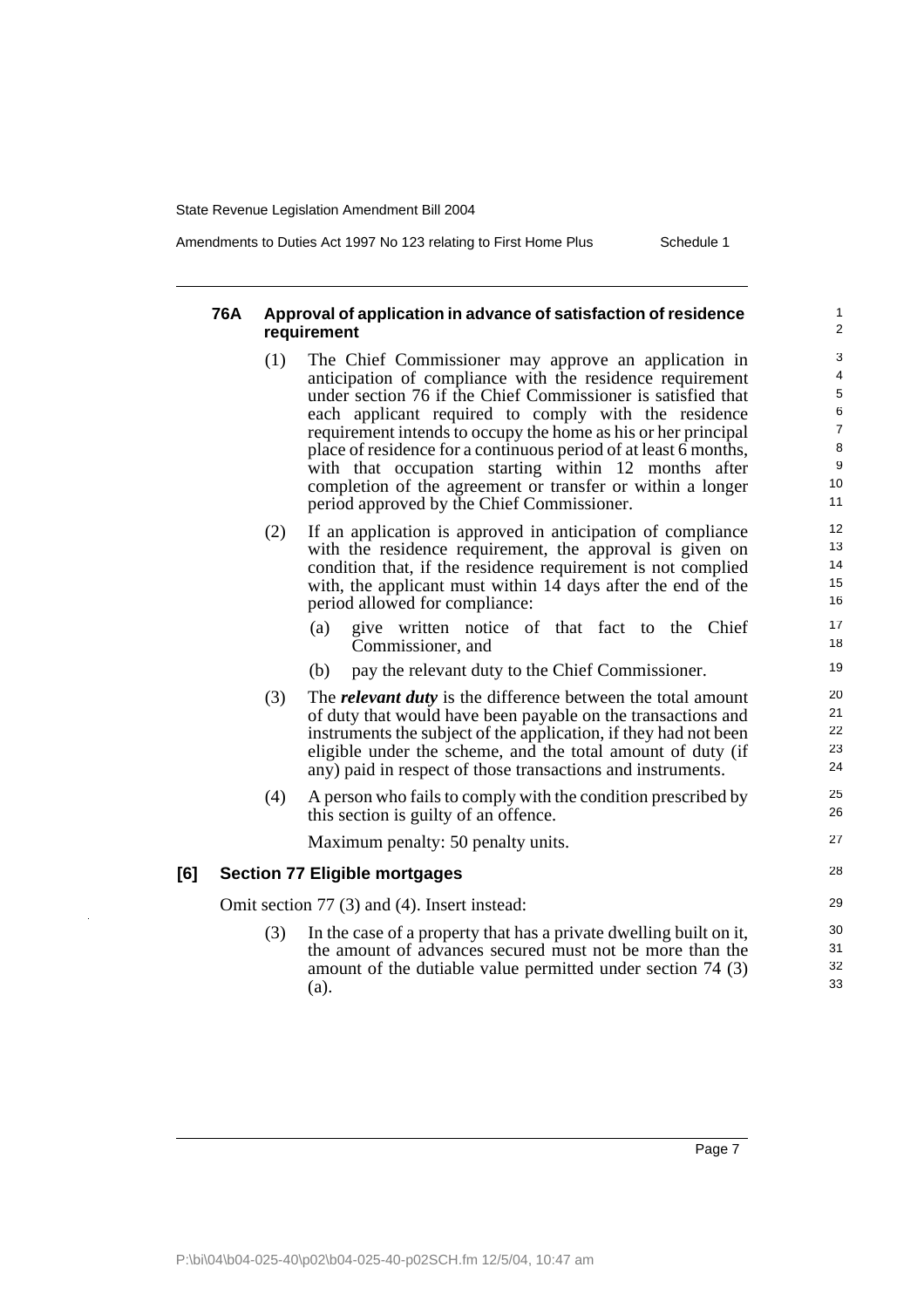Schedule 1 Amendments to Duties Act 1997 No 123 relating to First Home Plus

(4) In the case of a property that comprises a vacant block of residential land, the amount of advances secured must not be more than the amount of the dutiable value permitted under section 74 (3) (b), unless the amount of advances secured under the mortgage includes provision for the building of a private dwelling on the property. In such a case, the amount of advances secured must not be more than the amount of the dutiable value permitted under section 74 (3) (a).

10

#### **[7] Section 80**

Omit the section. Insert instead:

#### **80 Duty payable if application approved**

- (1) If an application concerning an eligible agreement or transfer is approved and the dutiable value of the dutiable property that is the subject of the agreement or transfer is not more than the following amounts, no duty is chargeable on the agreement or transfer:
	- (a) \$500,000 if the property has a private dwelling built on it, or
	- (b) \$300,000 if the property comprises a vacant block of residential land.
- (2) If an application concerning an eligible agreement or transfer is approved and subsection (1) does not apply to the agreement or transfer, duty is chargeable on the agreement or transfer as follows:
	- (a) if the property has a private dwelling built on it—at the rate of 22.49% of the dutiable value of the dutiable property that is the subject of the agreement or transfer, less \$112,450, or
	- (b) if the property comprises a vacant block of residential land—at the rate of 10.49% of the dutiable value of the dutiable property that is the subject of the agreement or transfer, less \$31,470.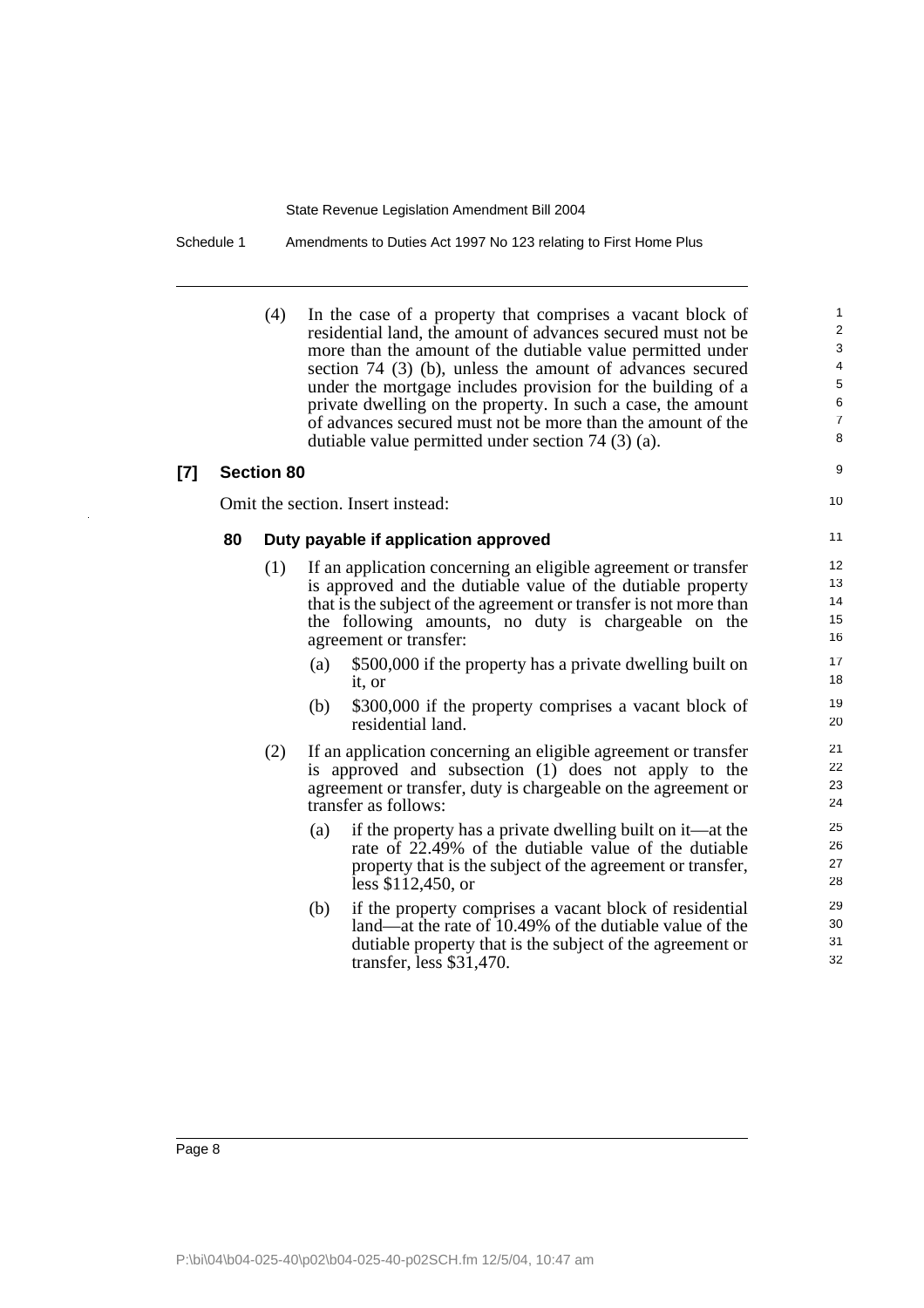Amendments to Duties Act 1997 No 123 relating to First Home Plus Schedule 1

| [8] |     | <b>Section 221</b> |                                                                                                                                                                                                                                                                                                                         |                       |
|-----|-----|--------------------|-------------------------------------------------------------------------------------------------------------------------------------------------------------------------------------------------------------------------------------------------------------------------------------------------------------------------|-----------------------|
|     |     |                    | Omit the section. Insert instead:                                                                                                                                                                                                                                                                                       | $\overline{2}$        |
|     | 221 |                    | Eligible mortgages under First Home Plus                                                                                                                                                                                                                                                                                | 3                     |
|     |     | (1)                | Duty is payable in accordance with the following paragraphs<br>on an advance secured by an eligible mortgage under<br>Division 1 of Part 8 of Chapter 2 or a mortgage in support of<br>such an eligible mortgage, but only to the extent that the<br>amount of the advances qualifies under section 77 $(3)$ or $(4)$ : | 4<br>5<br>6<br>7<br>8 |
|     |     |                    | if the property has a private dwelling built on it.                                                                                                                                                                                                                                                                     | 9                     |

(a) if the property has a private dwelling built on it:

|     | Dutiable value of dutiable<br>property subject to the<br>agreement or transfer | <b>Discount on duty</b> |                       |
|-----|--------------------------------------------------------------------------------|-------------------------|-----------------------|
|     | Not more than \$500,000                                                        | 100%                    |                       |
|     | More than \$500,000 but not more<br>than \$535,000                             | 75%                     |                       |
|     | More than \$535,000 but not more<br>than \$565,000                             | 50%                     |                       |
|     | More than \$565,000 but less than<br>\$600,000                                 | 25%                     |                       |
| (b) | if the property comprises a vacant block of residential<br>land:               |                         | 10 <sup>1</sup><br>11 |
|     | Dutiable value of dutiable<br>property subject to the<br>agreement or transfer | <b>Discount on duty</b> |                       |
|     | Not more than \$300,000                                                        | 100%                    |                       |
|     | More than \$300,000 but not more<br>than \$350,000                             | 75%                     |                       |
|     | More than \$350,000 but not more<br>than \$400,000                             | 50%                     |                       |
|     |                                                                                |                         |                       |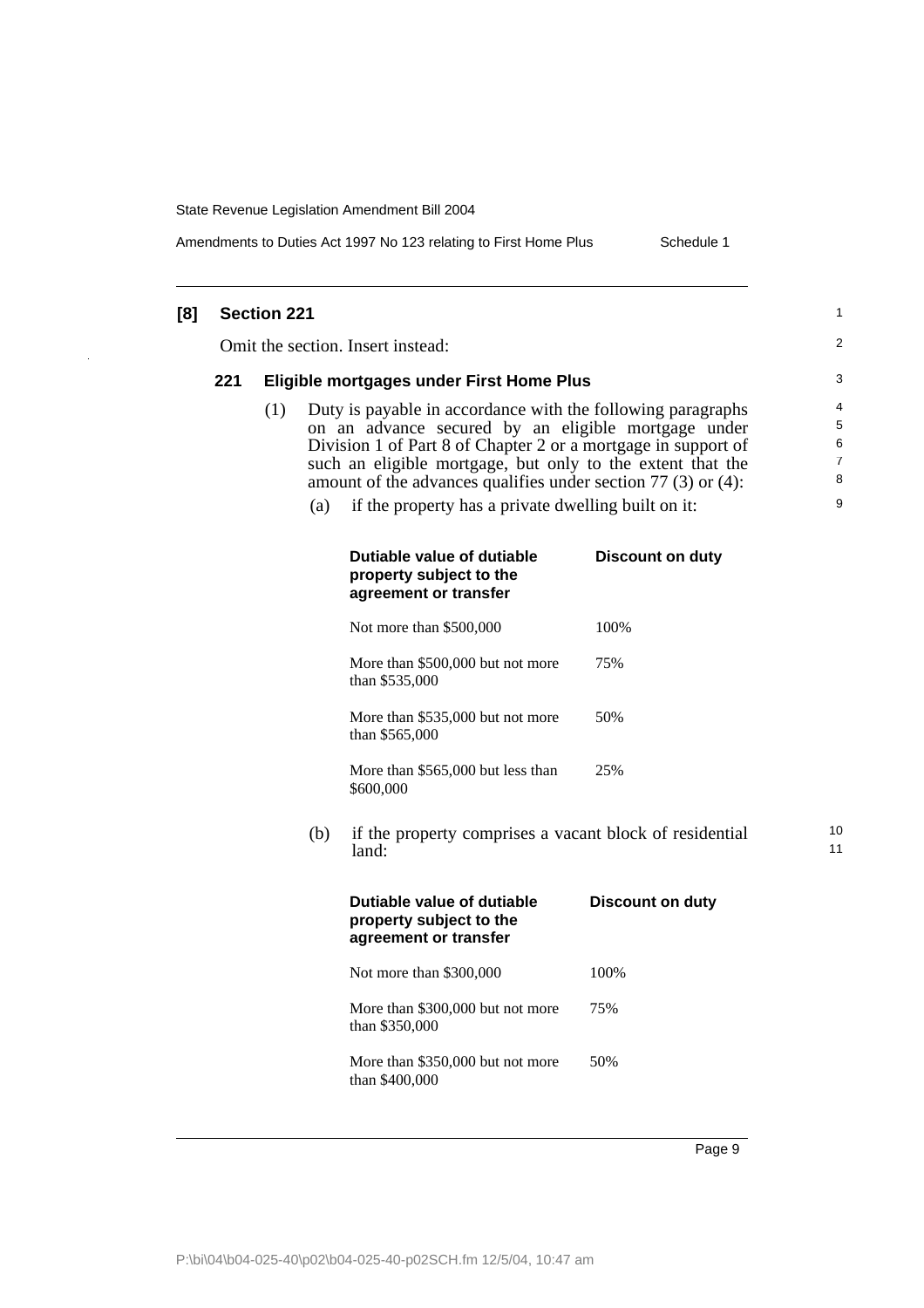|     |             | Dutiable value of dutiable<br><b>Discount on duty</b><br>property subject to the<br>agreement or transfer                                                                         |                        |
|-----|-------------|-----------------------------------------------------------------------------------------------------------------------------------------------------------------------------------|------------------------|
|     |             | 25%<br>More than \$400,000 but less than<br>\$450,000                                                                                                                             |                        |
|     | (2)         | For the purpose of assessing any further advances secured by<br>such a mortgage, duty is taken to have been paid on the<br>amount of advances to which subsection (1) applies.    | $\mathbf{1}$<br>2<br>3 |
| [9] |             | Schedule 1 Savings, transitional and other provisions                                                                                                                             | 4                      |
|     |             | Insert at the end of the Schedule with appropriate Part and clause numbers:                                                                                                       | 5                      |
|     | <b>Part</b> | <b>State Revenue Legislation Amendment</b>                                                                                                                                        | 6                      |
|     |             | Act 2004---provisions consequent on<br>changes to First Home Plus                                                                                                                 | $\overline{7}$<br>8    |
|     |             | Application of changes to scheme                                                                                                                                                  | 9                      |
|     | (1)         | Division 1 of Part 8 of Chapter 2, and section 221, as in force<br>immediately before 4 April 2004, continue to apply in respect<br>of the following transactions or instruments: | 10<br>11<br>12         |
|     |             | agreements for sale or transfer entered into on or after 1<br>(a)<br>July 2000 but before 4 April 2004,                                                                           | 13<br>14               |
|     |             | (b)<br>transfers that occur on or after 1 July 2000 but before 4<br>April 2004,                                                                                                   | 15<br>16               |
|     |             | transfers that occur on or after 4 April 2004 that are<br>(c)<br>made in conformity with an agreement for sale or<br>transfer referred to in paragraph (a),                       | 17<br>18<br>19         |
|     |             | (d)<br>mortgages over land the subject of those agreements or<br>transfers.                                                                                                       | 20<br>21               |
|     | (2)         | Sections 71, 73 and 76, as in force immediately before 4 April<br>2004, continue to apply in respect of the following<br>transactions or instruments:                             | 22<br>23<br>24         |
|     |             | agreements for sale or transfer entered into on or after 4<br>(a)<br>April 2004 but before 1 July 2004,                                                                           | 25<br>26               |
|     |             | (b)<br>transfers that occur on or after 4 April 2004 but before<br>1 July 2004,                                                                                                   | 27<br>28               |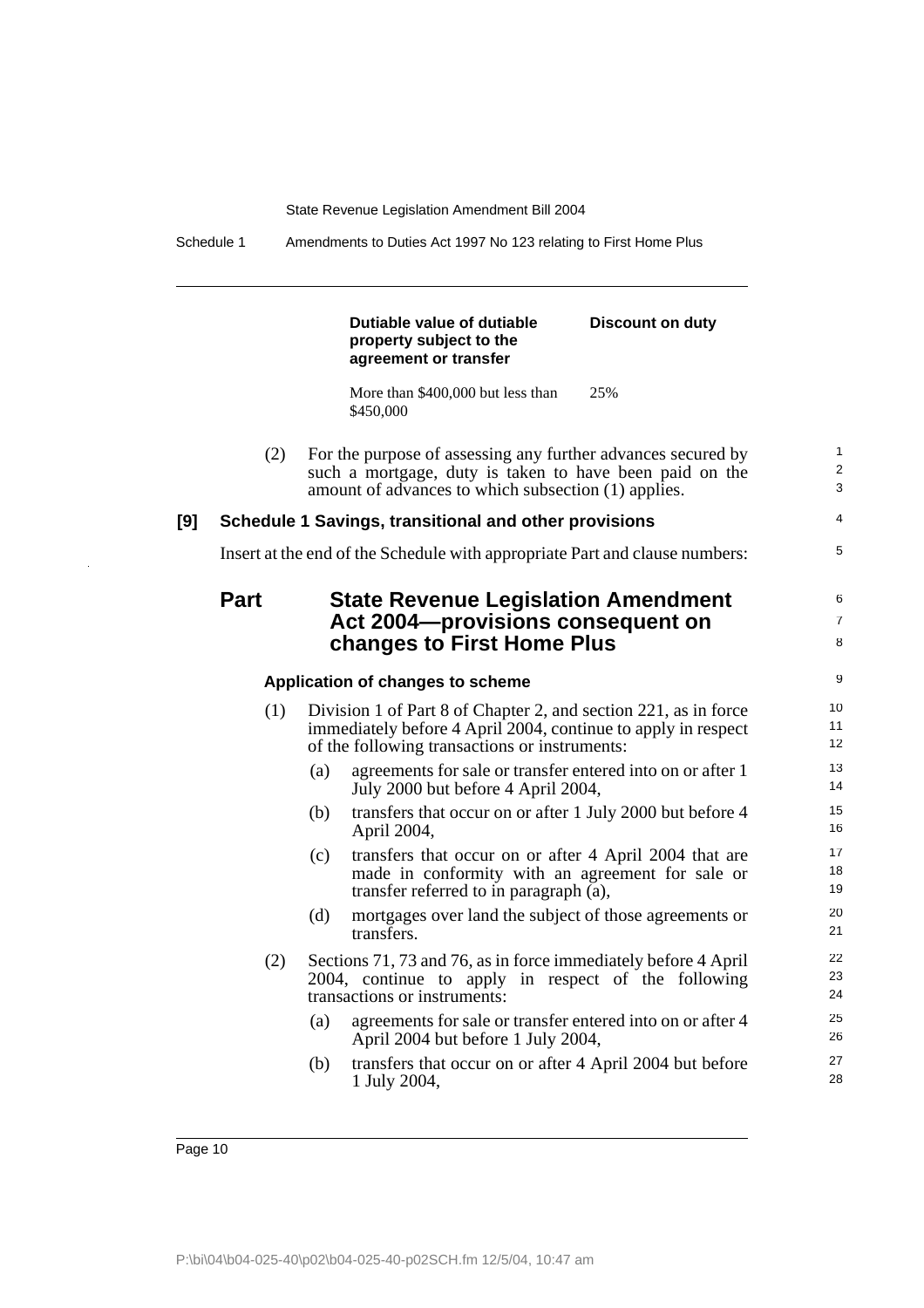| Amendments to Duties Act 1997 No 123 relating to First Home Plus | Schedule 1 |
|------------------------------------------------------------------|------------|
|------------------------------------------------------------------|------------|

|     | (c) | transfers that occur on or after 4 April 2004 that are<br>made in conformity with an agreement for sale or<br>transfer referred to in paragraph (a), | $\mathbf{1}$<br>$\mathcal{P}$<br>3 |
|-----|-----|------------------------------------------------------------------------------------------------------------------------------------------------------|------------------------------------|
|     | (d) | mortgages over land the subject of those agreements or<br>transfers.                                                                                 | 4<br>5                             |
| (3) |     | Section 76A, as inserted by the <i>State Revenue Legislation</i>                                                                                     | 6                                  |
|     |     | Amendment Act 2004, does not apply in respect of a                                                                                                   | $\overline{7}$                     |
|     |     | transaction or instrument referred to in subclause $(2)$                                                                                             | 8                                  |

transaction or instrument referred to in subclause (2).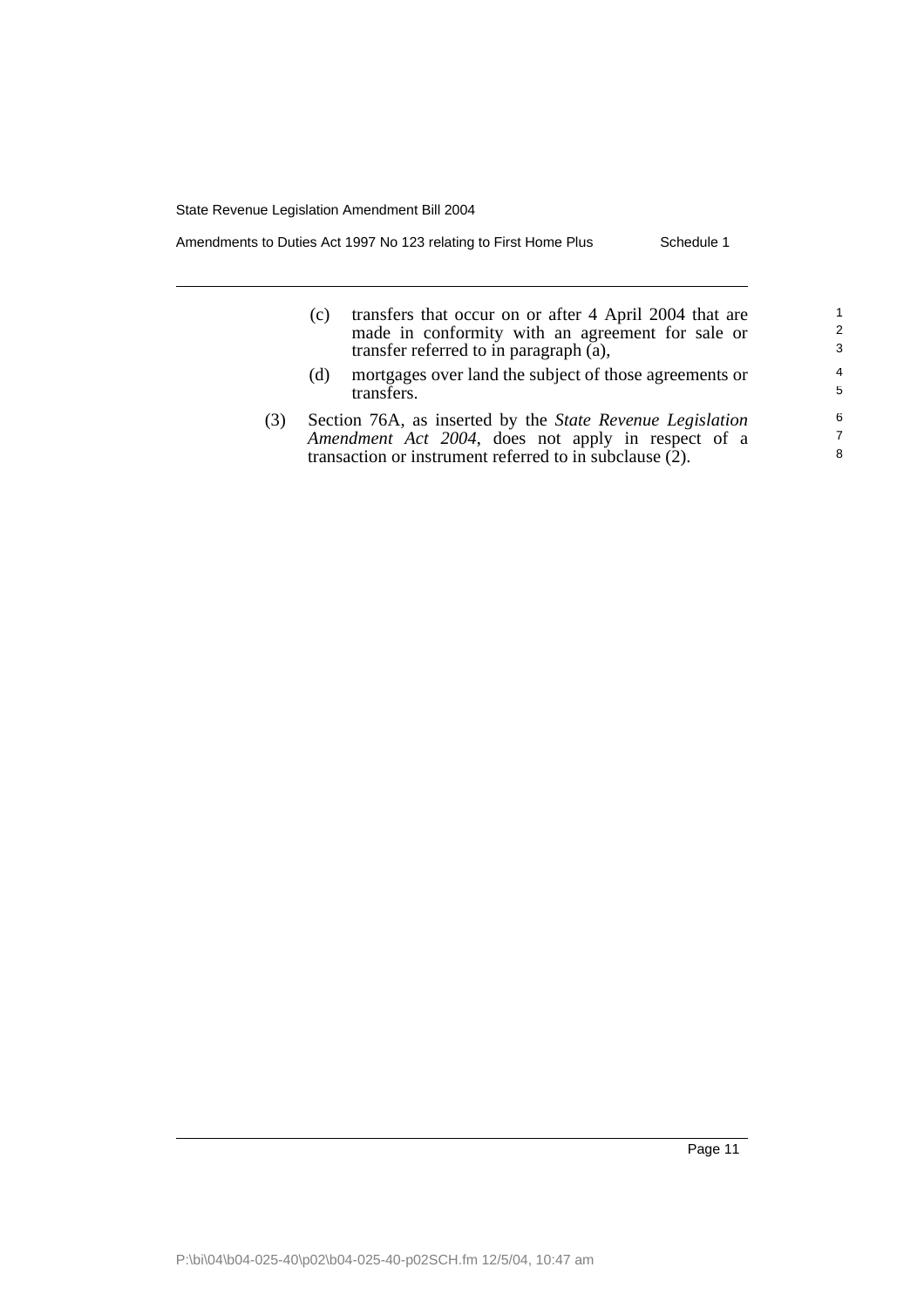<span id="page-13-0"></span>

|       |     |                    | Schedule 2 Amendments relating to land tax<br>(Section 3)                                                                                                                                                                                                                                                                                                                                                                                                                                                                                                                          | 1<br>2                                                         |
|-------|-----|--------------------|------------------------------------------------------------------------------------------------------------------------------------------------------------------------------------------------------------------------------------------------------------------------------------------------------------------------------------------------------------------------------------------------------------------------------------------------------------------------------------------------------------------------------------------------------------------------------------|----------------------------------------------------------------|
| 2.1   |     |                    | Land Tax Act 1956 No 27                                                                                                                                                                                                                                                                                                                                                                                                                                                                                                                                                            | 3                                                              |
| $[1]$ |     |                    | Section 3AH Levy of land tax after 31 December 1999 and before<br>31 December 2004                                                                                                                                                                                                                                                                                                                                                                                                                                                                                                 | 4<br>5                                                         |
|       |     |                    | Insert "and ending with 2003" after "commencing with 1999" wherever<br>occurring in section 3AH (1) and (2).                                                                                                                                                                                                                                                                                                                                                                                                                                                                       | 6<br>7                                                         |
| [2]   |     | <b>Section 3AI</b> |                                                                                                                                                                                                                                                                                                                                                                                                                                                                                                                                                                                    | 8                                                              |
|       |     |                    | Insert after section 3AH:                                                                                                                                                                                                                                                                                                                                                                                                                                                                                                                                                          | 9                                                              |
|       | 3AI |                    | Levy of land tax after 31 December 2004                                                                                                                                                                                                                                                                                                                                                                                                                                                                                                                                            | 10                                                             |
|       |     | (1)                | Except as provided by subsection $(2)$ , in respect of the taxable<br>value of all the land owned by any person at midnight on 31<br>December in any year (commencing with 2004) there is to be<br>charged, levied, collected and paid under the provisions of the<br>Principal Act and in the manner prescribed under that Act,<br>land tax for the period of 12 months commencing on 1<br>January in the next succeeding year and at the rates set out in<br>Schedule 10.                                                                                                        | 11<br>12<br>13<br>14<br>15<br>16<br>17<br>18                   |
|       |     | (2)                | In respect of the taxable value of all the land owned by a<br>person at midnight on 31 December in any year (commencing)<br>with 2004) where:<br>the owner is a company classified under section 29 of<br>(a)<br>the Principal Act as a non-concessional company, or<br>the land is subject to a special trust,<br>(b)<br>land tax for the period of 12 months commencing on 1<br>January in the next succeeding year is, except as provided by<br>section 27 (2A) of the Principal Act, to be charged, levied,<br>collected and paid as referred to in subsection (1) at the rate | 19<br>20<br>21<br>22<br>23<br>24<br>25<br>26<br>27<br>28<br>29 |
|       |     | (3)                | of 1.4 cents for each \$1 of the taxable value.<br>If the total amount of land tax payable pursuant to this section<br>by any person in any year would, but for this subsection, be<br>less than \$100, no land tax is payable.                                                                                                                                                                                                                                                                                                                                                    | 30<br>31<br>32                                                 |

 $\bar{z}$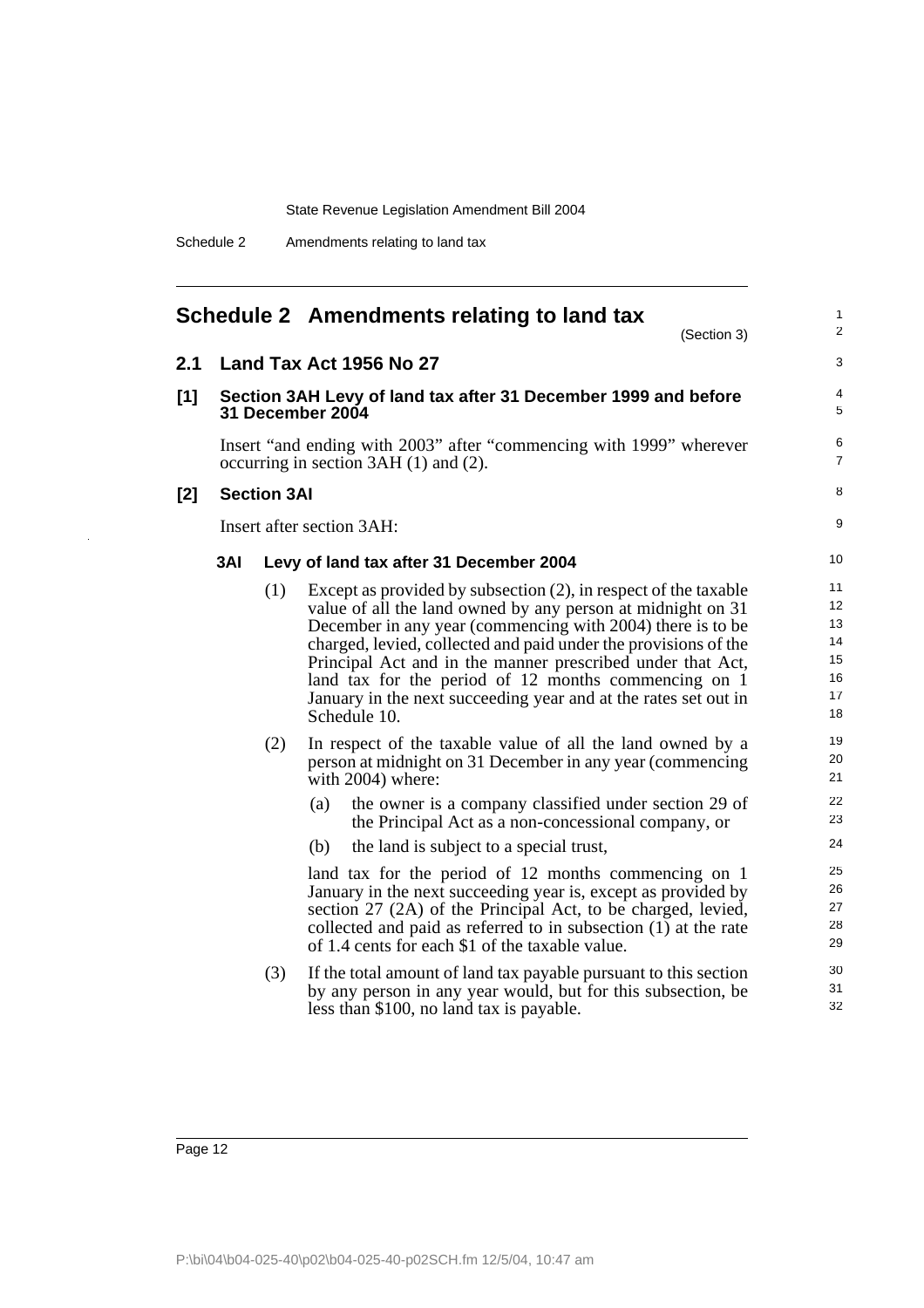Amendments relating to land tax Schedule 2

i.

l,

| $[3]$ | <b>Schedule 10</b>                                                       |                                                                                                                            |
|-------|--------------------------------------------------------------------------|----------------------------------------------------------------------------------------------------------------------------|
|       | Insert after Schedule 9:                                                 |                                                                                                                            |
|       | <b>Schedule 10</b>                                                       | (Section 3AI)                                                                                                              |
|       | Taxable value assessed under<br><b>Principal Act</b>                     | Rates of land tax payable                                                                                                  |
|       | Not more than \$400,000                                                  | 0.4 cents for each \$1                                                                                                     |
|       | More than \$400,000 but not more than<br>\$500,000                       | \$1,600 plus 0.6 cents for each \$1 by which<br>the taxable value exceeds \$400,000                                        |
|       | More than \$500,000                                                      | \$2,200 plus 1.4 cents for each \$1 by which<br>the taxable value exceeds \$500,000                                        |
| 2.2   | Land Tax Management Act 1956 No 26                                       |                                                                                                                            |
| [1]   | <b>Section 3 Definitions</b>                                             |                                                                                                                            |
|       | Omit the definition of <b>Flat</b> from section $3(1)$ . Insert instead: |                                                                                                                            |
|       |                                                                          | <b><i>flat</i></b> means a room or a suite of rooms (whether or not forming<br>part of a building or a detached building): |
|       | (a)                                                                      | used or occupied as a separate dwelling, or                                                                                |
|       | (b)                                                                      | so constructed, designed or adapted as to be capable of<br>being used or occupied as a separate dwelling,                  |
|       |                                                                          | but does not include a single dwelling.                                                                                    |
| [2]   | Section 3 (1)                                                            |                                                                                                                            |
|       | Insert in alphabetical order in section $3(1)$ :                         |                                                                                                                            |
|       | <i>single dwelling</i> means a house:                                    |                                                                                                                            |

| (a) | used or occupied as a separate dwelling, or             | 16 |
|-----|---------------------------------------------------------|----|
| (b) | so constructed, designed or adapted as to be capable of | 17 |
|     | heing used or occupied as a separate dwelling           | 18 |

being used or occupied as a separate dwelling.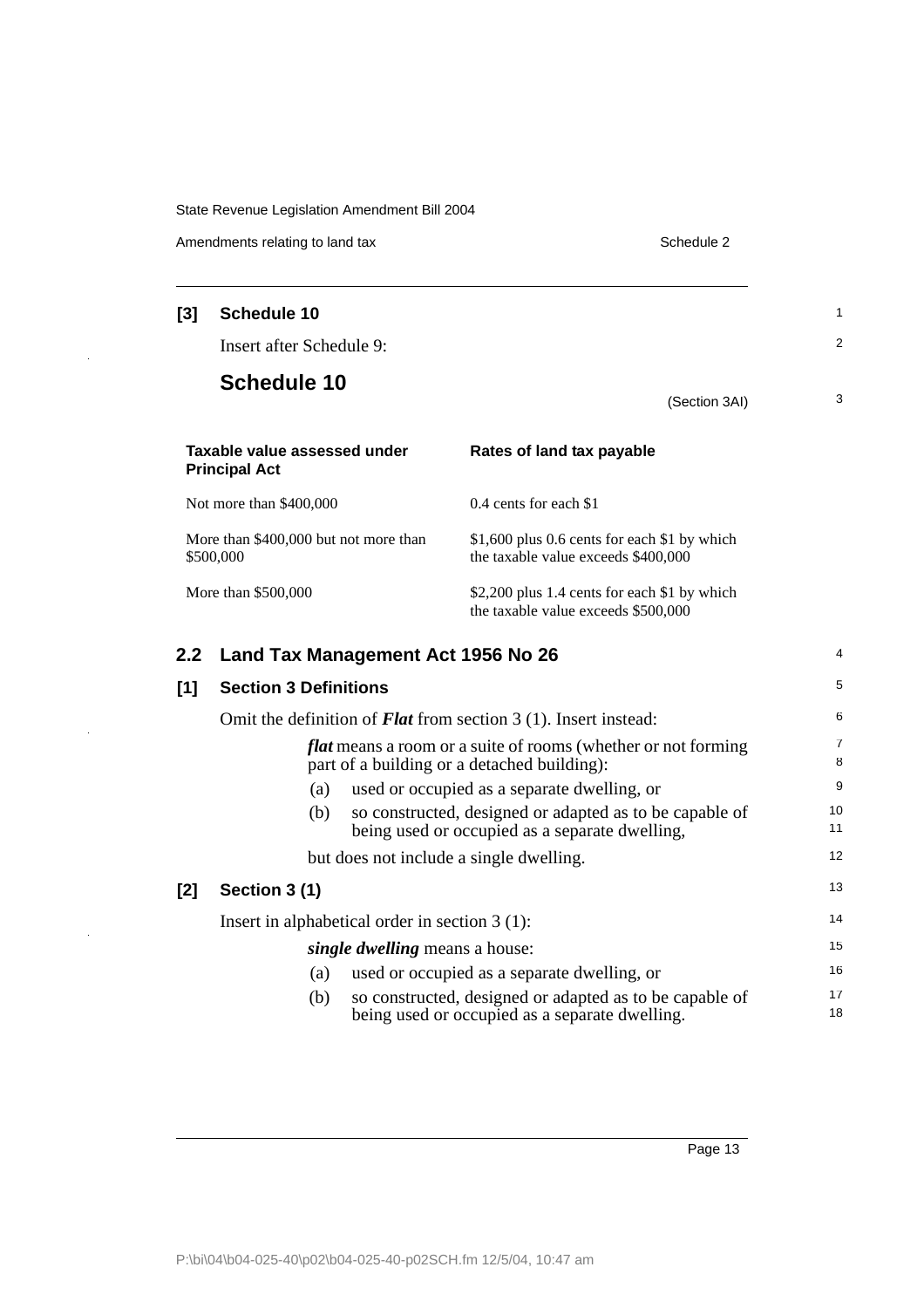Schedule 2 Amendments relating to land tax

| $[3]$ | Section 3 (3)      |                                                                                                                                                                                                                                                                                                                                                                                                                                                                                                                               |                                             |  |  |
|-------|--------------------|-------------------------------------------------------------------------------------------------------------------------------------------------------------------------------------------------------------------------------------------------------------------------------------------------------------------------------------------------------------------------------------------------------------------------------------------------------------------------------------------------------------------------------|---------------------------------------------|--|--|
|       |                    | Insert after section $3(2)$ :                                                                                                                                                                                                                                                                                                                                                                                                                                                                                                 | 2                                           |  |  |
|       | (3)                | For the purposes of the definitions of flat and single dwelling<br>in subsection $(1)$ , a building, or part of a building, used and<br>occupied for residential purposes does not cease to be<br>considered to be used and occupied as a separate dwelling<br>merely because the building, or part of the building, is used<br>for the purpose of another residential occupancy, if that<br>residential occupancy may be disregarded for the purposes of<br>the principal place of residence exemption under Schedule<br>1A. | 3<br>4<br>5<br>6<br>7<br>8<br>9<br>10<br>11 |  |  |
| [4]   |                    | Section 9C Reduction in land value for flats on mixed<br>development land or mixed use land                                                                                                                                                                                                                                                                                                                                                                                                                                   | 12<br>13                                    |  |  |
|       |                    | Omit "the land value of land" from section 9C (1).                                                                                                                                                                                                                                                                                                                                                                                                                                                                            | 14                                          |  |  |
|       | land".             | Insert instead "the land value of mixed development land or mixed use                                                                                                                                                                                                                                                                                                                                                                                                                                                         | 15<br>16                                    |  |  |
| [5]   | Section 9C (2) (b) |                                                                                                                                                                                                                                                                                                                                                                                                                                                                                                                               | 17                                          |  |  |
|       |                    | Omit "subsections (2AA)–(2AC)".                                                                                                                                                                                                                                                                                                                                                                                                                                                                                               | 18                                          |  |  |
|       |                    | Insert instead "subsections (2A) and (2AA)".                                                                                                                                                                                                                                                                                                                                                                                                                                                                                  | 19                                          |  |  |
| [6]   |                    | Section 9C (2A)-(2AC)                                                                                                                                                                                                                                                                                                                                                                                                                                                                                                         | 20                                          |  |  |
|       |                    | Omit the subsections. Insert instead:                                                                                                                                                                                                                                                                                                                                                                                                                                                                                         | 21                                          |  |  |
|       | (2A)               | If there is no apportionment factor entered in the Register in<br>respect of the land value of the land, the Chief Commissioner<br>may request the Valuer-General to determine<br>the<br>apportionment factor in respect of the land concerned.                                                                                                                                                                                                                                                                               | 22<br>23<br>24<br>25                        |  |  |
|       | (2AA)              | If a request is made under subsection $(2A)$ :                                                                                                                                                                                                                                                                                                                                                                                                                                                                                | 26                                          |  |  |
|       |                    | the Valuer-General must determine the apportionment<br>(a)<br>factor concerned and enter it in the Register, and                                                                                                                                                                                                                                                                                                                                                                                                              | 27<br>28                                    |  |  |
|       |                    | (b)<br>the allowable proportion for the flat must be determined<br>in accordance with subsection $(2)$ (a).                                                                                                                                                                                                                                                                                                                                                                                                                   | 29<br>30                                    |  |  |
|       | (2AB)              | Apportionment factors for the purposes of this section are to<br>be ascertained in accordance with Division 5 or Division 5A<br>of Part 1B of the Valuation of Land Act 1916, as appropriate                                                                                                                                                                                                                                                                                                                                  | 31<br>32<br>33                              |  |  |

Page 14

l,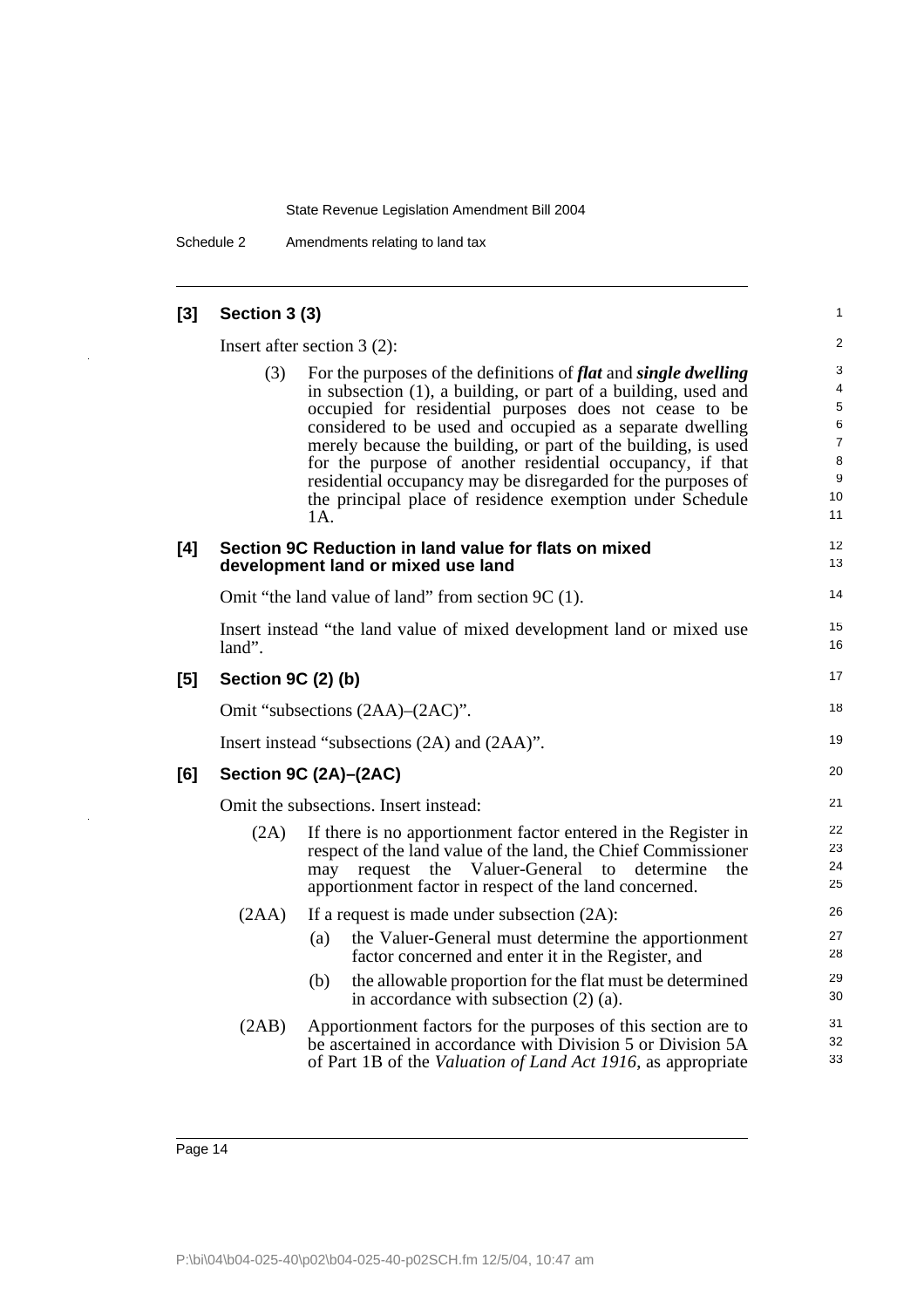Amendments relating to land tax Schedule 2

to the land concerned. If such an apportionment factor is expressed as a percentage, the apportionment factor is, for the purposes of this section, to be converted to a fraction. **Note.** Divisions 5 and 5A of Part 1B of the *Valuation of Land Act 1916* allow objections to be made against the amount of an apportionment factor. **[7] Section 9C (3) (a) and (b)** Omit the paragraphs. Insert instead: (a) the flat must be used and occupied by the owner of the land (or one of the owners) as his or her principal place of residence and for no other purpose, in which connection the use of the land for the purpose of one, but not more than one, residential occupancy other than that of the owner under lease or licence from the owner may be disregarded if it is an excluded residential occupancy (within the meaning of clause 4 of Schedule 1A), **[8] Section 9C (8)** Insert after section 9C (7): (8) In this section: *mixed development land* has the same meaning as in Division 5 of Part 1B of the *Valuation of Land Act 1916*. *mixed use land* has the same meaning as in Division 5A of Part 1B of the *Valuation of Land Act 1916*. **[9] Section 9D** Insert after section 9C: **9D Reduction in land value for other residences on mixed use land** (1) For the purpose of assessing land tax, the land value of mixed use land on which is situated one single dwelling is to be reduced by the allowable proportion in relation to the dwelling. (2) The allowable proportion for the dwelling is to be determined in accordance with whichever of the following paragraphs is applicable in the particular case: 1  $\overline{2}$ 3 4 5 6 7 8 9 10 11 12 13 14 15 16 17 18 19 20 21 22 23 24 25 26 27 28 29 30 31 32 33 34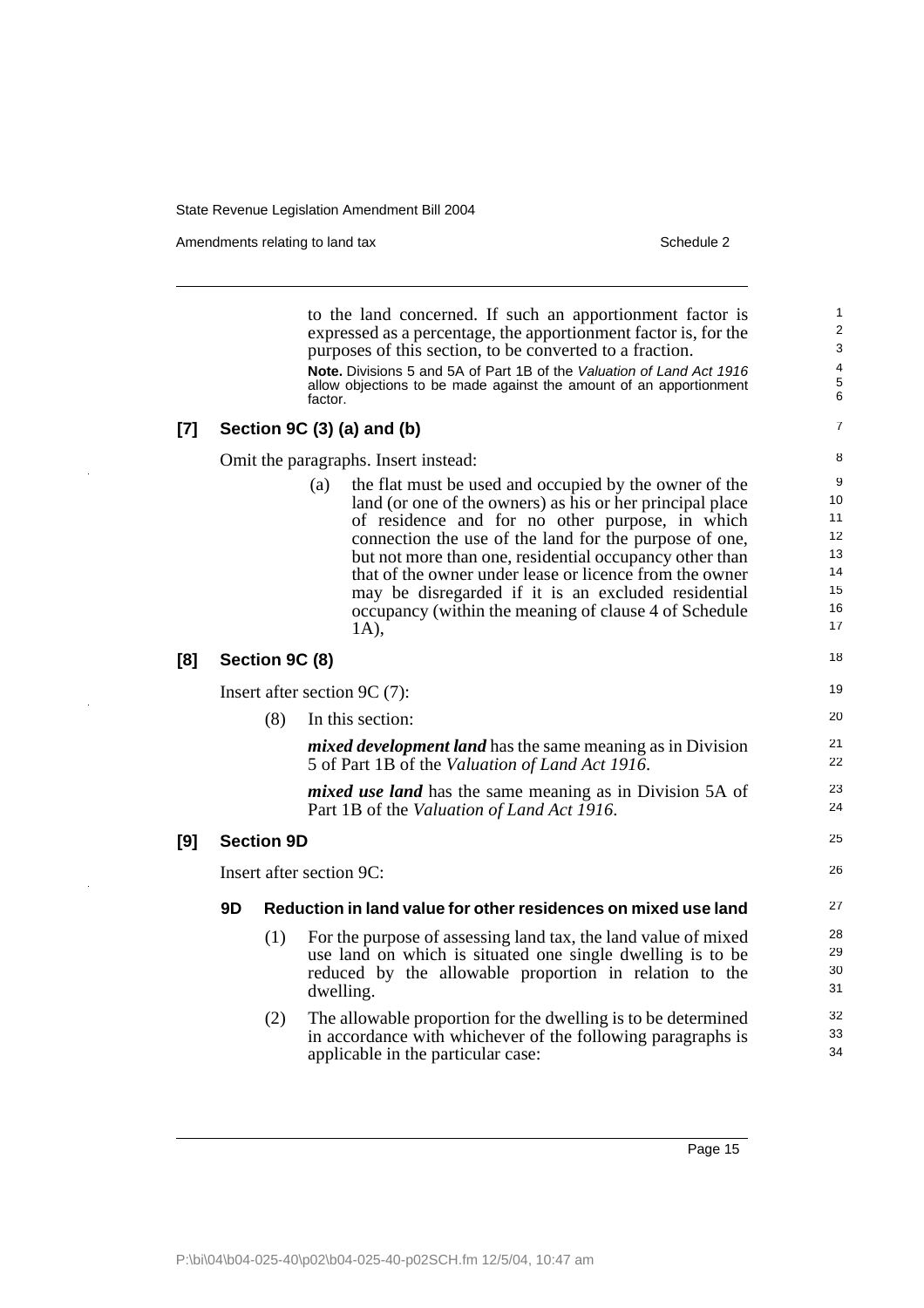Schedule 2 Amendments relating to land tax

| (a) | if there is an apportionment factor entered in the<br>Register in respect of that land value—the proportion<br>determined by deducting that apportionment factor                                                                                                                                                                                                                                                                                                                          | 1<br>2<br>3<br>4                                                                                                                                                                                                                                                                                                                                                                                                                                                                                                                                                                                                                                                                                                                                                                                                                                          |
|-----|-------------------------------------------------------------------------------------------------------------------------------------------------------------------------------------------------------------------------------------------------------------------------------------------------------------------------------------------------------------------------------------------------------------------------------------------------------------------------------------------|-----------------------------------------------------------------------------------------------------------------------------------------------------------------------------------------------------------------------------------------------------------------------------------------------------------------------------------------------------------------------------------------------------------------------------------------------------------------------------------------------------------------------------------------------------------------------------------------------------------------------------------------------------------------------------------------------------------------------------------------------------------------------------------------------------------------------------------------------------------|
| (b) | if paragraph (a) is not applicable—the proportion<br>specified in an application for a reduction under this<br>section as the fair and reasonable proportion of the land<br>value of the land to be attributed to the dwelling, subject<br>to subsections $(3)$ and $(4)$ .                                                                                                                                                                                                               | 5<br>6<br>$\overline{7}$<br>8<br>9                                                                                                                                                                                                                                                                                                                                                                                                                                                                                                                                                                                                                                                                                                                                                                                                                        |
|     | the Valuer-General<br>to<br>determine<br>the<br>request                                                                                                                                                                                                                                                                                                                                                                                                                                   | 10<br>11<br>12<br>13                                                                                                                                                                                                                                                                                                                                                                                                                                                                                                                                                                                                                                                                                                                                                                                                                                      |
|     |                                                                                                                                                                                                                                                                                                                                                                                                                                                                                           | 14                                                                                                                                                                                                                                                                                                                                                                                                                                                                                                                                                                                                                                                                                                                                                                                                                                                        |
| (a) | the Valuer-General must determine the apportionment<br>factor concerned and enter it in the Register, and                                                                                                                                                                                                                                                                                                                                                                                 | 15<br>16                                                                                                                                                                                                                                                                                                                                                                                                                                                                                                                                                                                                                                                                                                                                                                                                                                                  |
| (b) | the allowable proportion for the dwelling must be<br>determined in accordance with subsection (2) (a).                                                                                                                                                                                                                                                                                                                                                                                    | 17<br>18                                                                                                                                                                                                                                                                                                                                                                                                                                                                                                                                                                                                                                                                                                                                                                                                                                                  |
|     |                                                                                                                                                                                                                                                                                                                                                                                                                                                                                           | 19<br>20<br>21<br>22<br>23<br>24                                                                                                                                                                                                                                                                                                                                                                                                                                                                                                                                                                                                                                                                                                                                                                                                                          |
|     |                                                                                                                                                                                                                                                                                                                                                                                                                                                                                           | 25<br>26                                                                                                                                                                                                                                                                                                                                                                                                                                                                                                                                                                                                                                                                                                                                                                                                                                                  |
|     |                                                                                                                                                                                                                                                                                                                                                                                                                                                                                           | 27<br>28                                                                                                                                                                                                                                                                                                                                                                                                                                                                                                                                                                                                                                                                                                                                                                                                                                                  |
| (a) | the single dwelling must be used and occupied by the<br>owner of the land (or one of the owners) as his or her<br>principal place of residence and for no other purpose, in<br>which connection the use of the land for the purpose of<br>one, but not more than one, residential occupancy other<br>than that of the owner under lease or licence from the<br>owner may be disregarded if it is an excluded<br>residential occupancy (within the meaning of clause 4<br>of Schedule 1A), | 29<br>30<br>31<br>32<br>33<br>34<br>35<br>36<br>37                                                                                                                                                                                                                                                                                                                                                                                                                                                                                                                                                                                                                                                                                                                                                                                                        |
| (b) | an owner of the land who occupies the dwelling must<br>not be an owner merely because of being a trustee,                                                                                                                                                                                                                                                                                                                                                                                 | 38<br>39                                                                                                                                                                                                                                                                                                                                                                                                                                                                                                                                                                                                                                                                                                                                                                                                                                                  |
|     |                                                                                                                                                                                                                                                                                                                                                                                                                                                                                           | from $1$ ,<br>If there is no apportionment factor entered in the Register in<br>respect of the land value of the land, the Chief Commissioner<br>may<br>apportionment factor in respect of the land concerned.<br>If a request is made under subsection $(3)$ :<br>Apportionment factors for the purposes of this section are to<br>be ascertained in accordance with Division 5A of Part 1B of<br>the Valuation of Land Act 1916. If such an apportionment<br>factor is expressed as a percentage, the apportionment factor<br>is, for the purposes of this section, to be converted to a<br>fraction.<br>Note. Division 5A of Part 1B of the Valuation of Land Act 1916 allows<br>objections to be made against the amount of an apportionment factor.<br>The reduction under this section applies only if the following<br>requirements are satisfied: |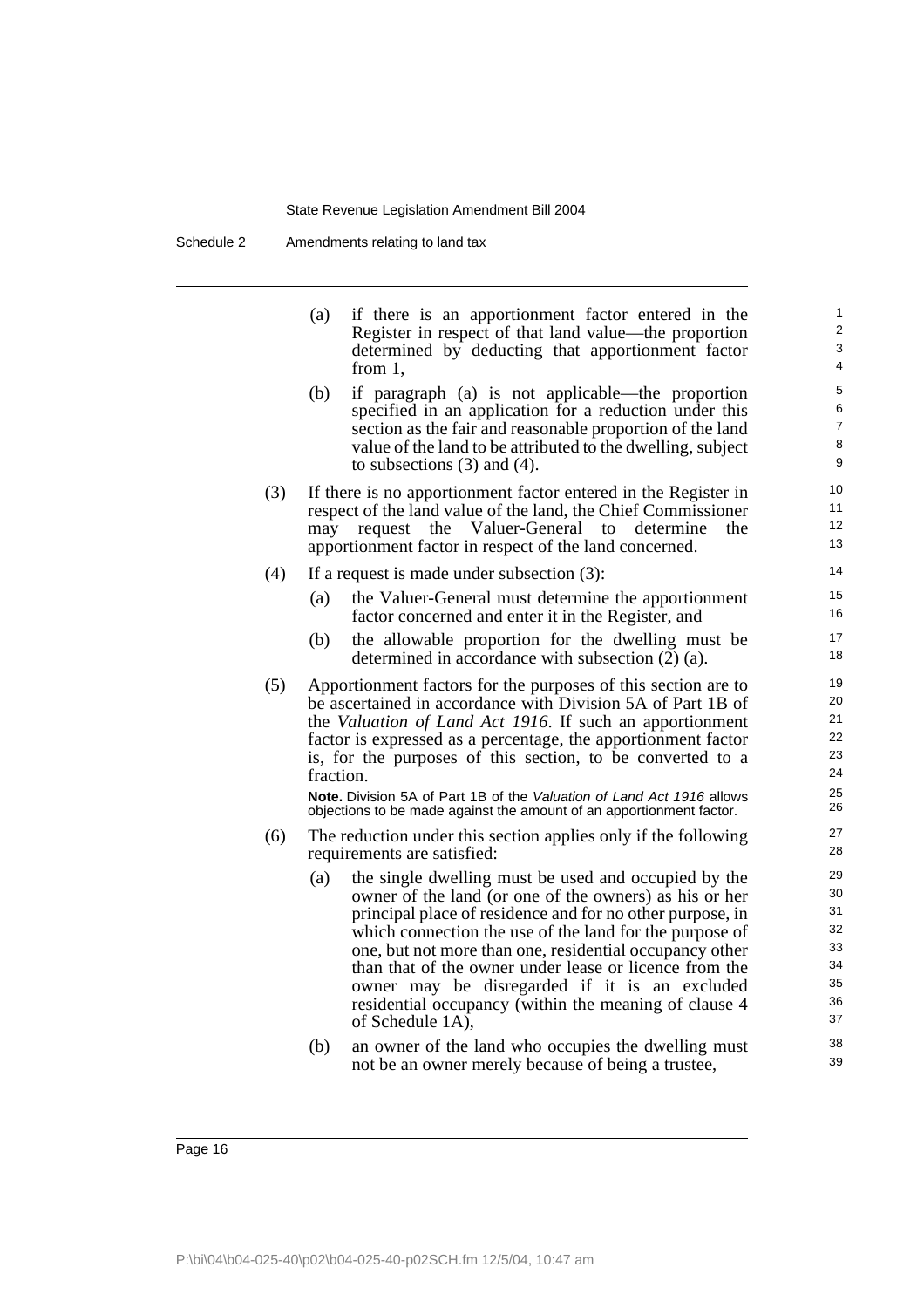Amendments relating to land tax Schedule 2

 $\frac{1}{2}$ 

|        |                                                       |                    | (c)<br>the owner of the land must not be a company or<br>company jointly with another person or other persons,<br>except in either case a trustee company acting in its<br>representative capacity.                                                                                                                                                                                                 | 1<br>$\overline{2}$<br>3<br>4        |
|--------|-------------------------------------------------------|--------------------|-----------------------------------------------------------------------------------------------------------------------------------------------------------------------------------------------------------------------------------------------------------------------------------------------------------------------------------------------------------------------------------------------------|--------------------------------------|
|        |                                                       | (7)                | Unless the land concerned is land to which subsection $(2)$ (a)<br>applies, there is to be no reduction under this section unless:                                                                                                                                                                                                                                                                  | 5<br>6                               |
|        |                                                       |                    | (a)<br>application has been made for the reduction by all the<br>owners of the land, specifying the proportion that in<br>their opinion is a fair and reasonable proportion of the<br>land value of the land to be attributed to the dwelling,<br>and                                                                                                                                               | $\overline{7}$<br>8<br>9<br>10<br>11 |
|        |                                                       |                    | (b)<br>the application is made in a form approved by the Chief<br>Commissioner.                                                                                                                                                                                                                                                                                                                     | 12<br>13                             |
|        | (8)                                                   |                    | For avoidance of doubt, if a reduction in the land value of land<br>is required under this section and the land is jointly owned,<br>then, for the purposes of section $27$ (3) (a), the individual<br>interest of each of the owners of the land (including the owner<br>who occupies the dwelling) is to be assessed on the basis of<br>the land value of the land as reduced under this section. | 14<br>15<br>16<br>17<br>18<br>19     |
|        |                                                       | (9)                | For the purposes of applying this section in respect of land on<br>which there is a single dwelling and a residential occupancy<br>other than that of the owner, the use of the land for the purpose<br>of that other residential occupancy may be disregarded if that<br>residential occupancy may be disregarded under the principal<br>place of residence exemption under Schedule 1A.           | 20<br>21<br>22<br>23<br>24<br>25     |
|        |                                                       | (10)               | This section does not apply to land to which section 9C or 21B<br>applies.                                                                                                                                                                                                                                                                                                                          | 26<br>27                             |
|        |                                                       | (11)               | In this section:                                                                                                                                                                                                                                                                                                                                                                                    | 28                                   |
|        |                                                       |                    | <i>mixed use land</i> has the same meaning as in Division 5A of<br>Part 1B of the Valuation of Land Act 1916.                                                                                                                                                                                                                                                                                       | 29<br>30                             |
| $[10]$ |                                                       | <b>Section 62T</b> |                                                                                                                                                                                                                                                                                                                                                                                                     | 31                                   |
|        | Insert in Division 4A of Part 7, before section 62TA: |                    |                                                                                                                                                                                                                                                                                                                                                                                                     |                                      |
|        | 62T                                                   |                    | Abolition of tax threshold from 2005 land tax year                                                                                                                                                                                                                                                                                                                                                  | 33                                   |
|        |                                                       | (1)                | This Division does not apply in respect of the 2005 land tax<br>year or any succeeding land tax year.                                                                                                                                                                                                                                                                                               | 34<br>35                             |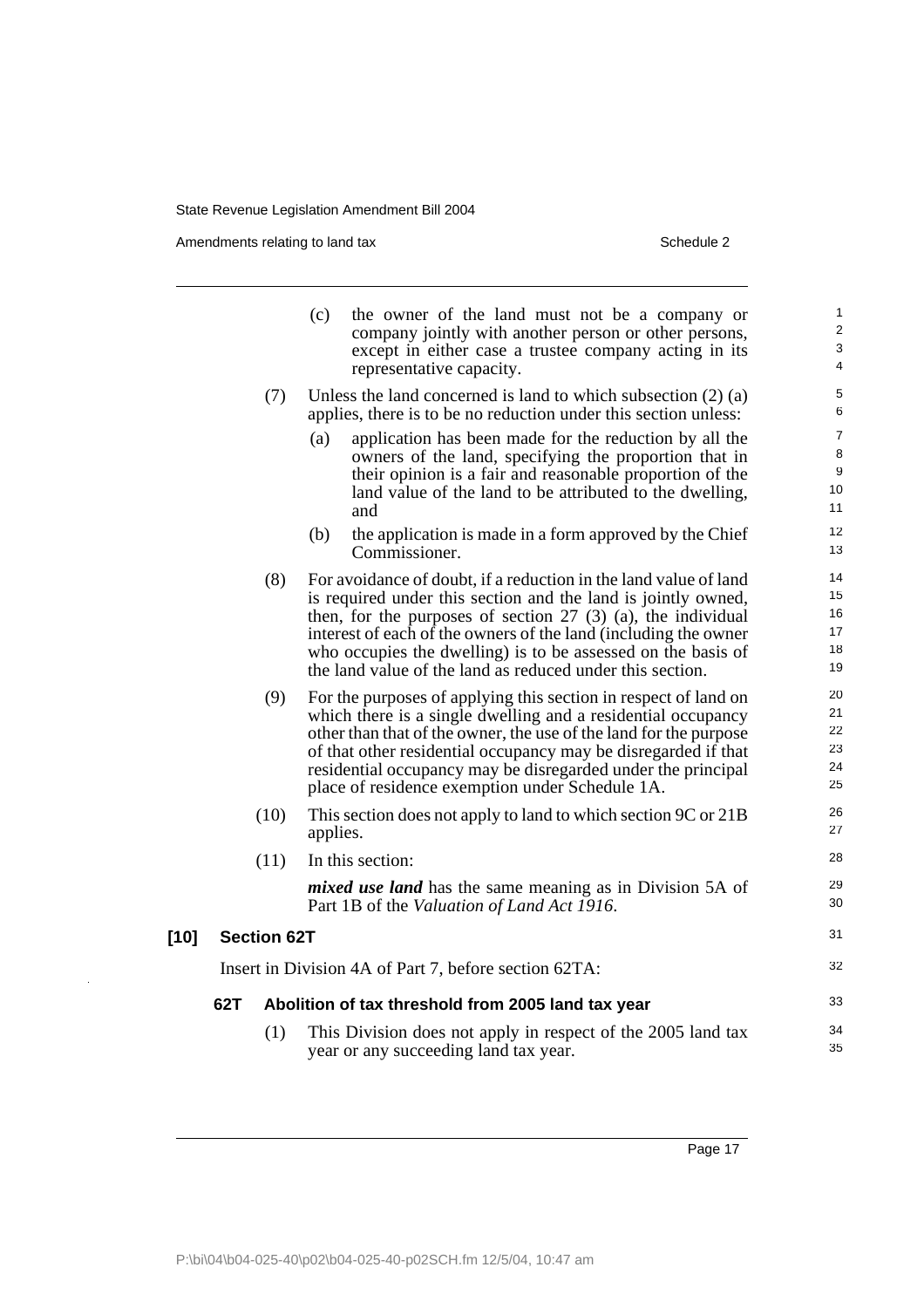- Schedule 2 Amendments relating to land tax
	- (2) Sections 62TA and 62TB cease to apply in respect of the Valuer-General on the commencement of this section.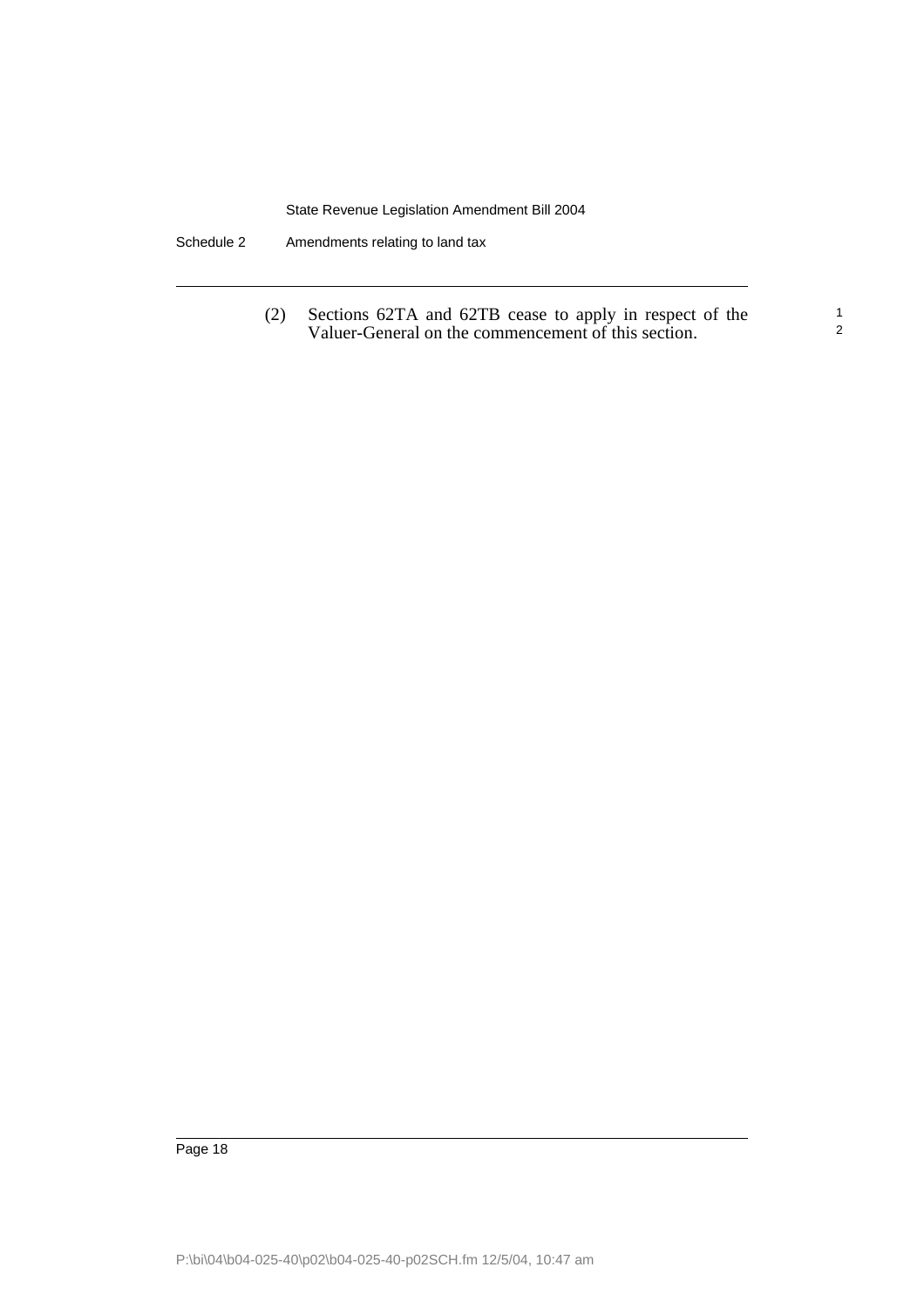Amendments relating to premium property duty example 3 Schedule 3

<span id="page-20-0"></span>

|     |     |                          | duty | Schedule 3 Amendments relating to premium property                                                                                                                                                                                                                                                                                   | $\mathbf{1}$<br>2          |
|-----|-----|--------------------------|------|--------------------------------------------------------------------------------------------------------------------------------------------------------------------------------------------------------------------------------------------------------------------------------------------------------------------------------------|----------------------------|
|     |     |                          |      | (Section 3)                                                                                                                                                                                                                                                                                                                          | 3                          |
| 3.1 |     |                          |      | Duties Act 1997 No 123                                                                                                                                                                                                                                                                                                               | 4                          |
| [1] |     | Sections 32A-32C         |      |                                                                                                                                                                                                                                                                                                                                      | 5                          |
|     |     | Insert after section 32: |      |                                                                                                                                                                                                                                                                                                                                      | 6                          |
|     | 32A |                          |      | Premium rate for residential land with dutiable value<br>exceeding \$3,000,000                                                                                                                                                                                                                                                       | 7<br>8                     |
|     |     | (1)                      |      | The rate of duty chargeable on a dutiable transaction in<br>respect of residential land that has a dutiable value exceeding<br>\$3,000,000 is \$150,490 plus \$7 for every \$100, or part, by<br>which the dutiable value of the residential land exceeds<br>\$3,000,000.                                                            | 9<br>10<br>11<br>12<br>13  |
|     |     | (2)                      |      | The rate of duty chargeable on a dutiable transaction in<br>respect of residential land that has a dutiable value not<br>exceeding \$3,000,000 is as provided for by section 32.                                                                                                                                                     | 14<br>15<br>16             |
|     |     | (3)                      |      | For the purposes of this section, <i>residential land</i> means:                                                                                                                                                                                                                                                                     | 17                         |
|     |     |                          | (a)  | a parcel of land on which there is one single dwelling or<br>one flat, or a parcel of land on which there is a building<br>under construction that, when completed,<br>will<br>constitute one single dwelling or one flat, or                                                                                                        | 18<br>19<br>20<br>21       |
|     |     |                          | (b)  | a strata lot, if it is lawfully occupied as a separate<br>dwelling, or suitable for lawful occupation as a separate<br>dwelling, or                                                                                                                                                                                                  | 22<br>23<br>24             |
|     |     |                          | (c)  | a land use entitlement, if it confers an entitlement to<br>occupy a building, or part of a building, as a separate<br>dwelling, or                                                                                                                                                                                                   | 25<br>26<br>27             |
|     |     |                          | (d)  | a parcel of vacant land that is zoned or otherwise<br>designated for use under an environmental planning<br>instrument (within the meaning of the <i>Environmental</i><br><i>Planning and Assessment Act 1979</i> ) for residential or<br>principally for residential purposes.                                                      | 28<br>29<br>30<br>31<br>32 |
|     |     | (4)                      |      | For the purpose subsection $(3)$ $(a)$ , land does not cease to be<br>regarded as land on which there is one single dwelling, or one<br>flat, merely because of the use or occupation of any building<br>on the land, or any part of a building, for the purpose of<br>another residential occupancy, if the use of the land for the | 33<br>34<br>35<br>36<br>37 |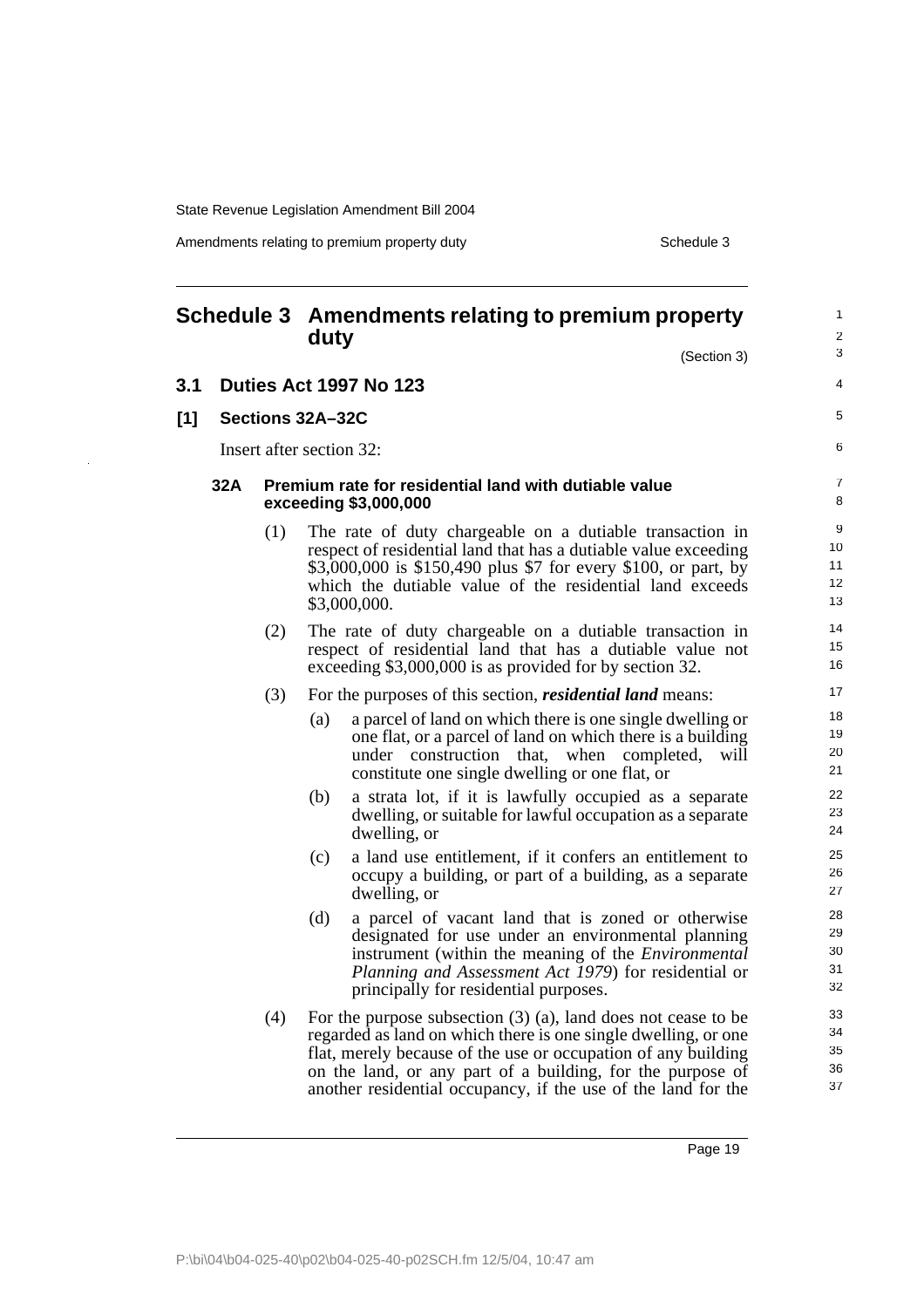Schedule 3 Amendments relating to premium property duty

purpose of that other residential occupancy can be disregarded as an excluded residential occupancy under Schedule 2 if the principal place of residence exemption were to apply in respect of the land (whether or not the principal place of residence exemption in fact applies in respect of the land).

**Note.** For example, if land has a single dwelling on it, and a flat occupied under licence or lease by the occupant of the single dwelling, the land is still to be regarded as land on which there is one single dwelling for the purpose of subsection (3) (a).

- (5) This section does not apply to a case in which section 32B or 32C applies.
- (6) In this section:

*flat* means a room or suite of rooms (whether or not forming part of a building or a detached building):

- (a) occupied or used as a separate dwelling, or
- (b) so constructed, designed or adapted as to be capable of being occupied or used as a separate dwelling,

but does not include a single dwelling, a strata lot or a dwelling, or portion of a building, that is occupied under a land use entitlement.

### *single dwelling* means a house:

- (a) occupied or used as a separate dwelling, or
- (b) so constructed, designed or adapted as to be capable of being occupied or used as a separate dwelling,

but does not include a strata lot or a property commonly known as a shop and dwelling.

#### **32B Rate for residential land used for other purposes**

(1) If a dutiable transaction in respect of residential land has a dutiable value exceeding \$3,000,000, and the Chief Commissioner is satisfied that the residential land is used for purposes other than residential purposes, duty is to be charged at the rate of \$7 for every \$100, or part, of the premium value of the residential land.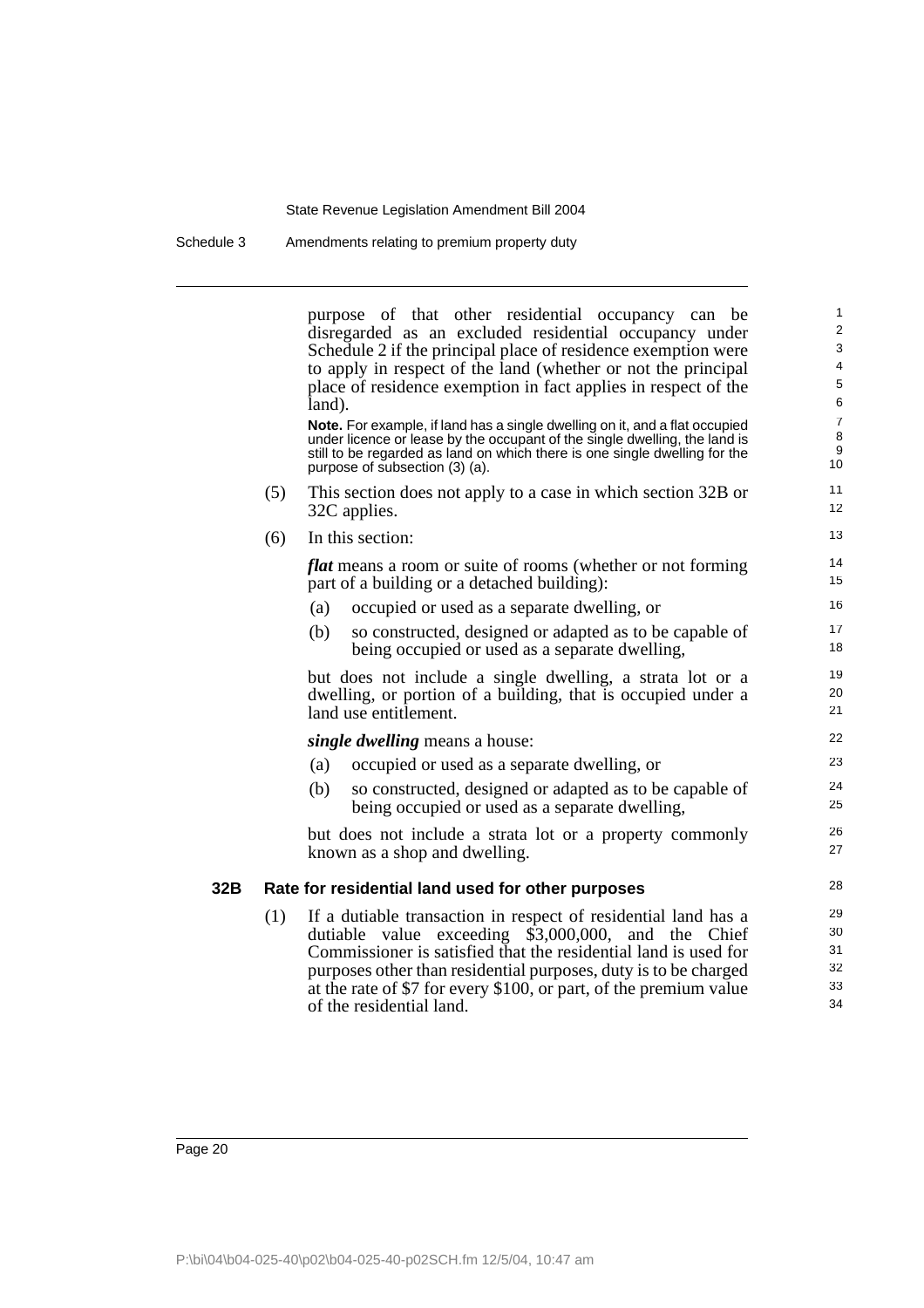Amendments relating to premium property duty example 3 Schedule 3

| (2) | The <i>premium value</i> of the residential land is the amount (if<br>any) by which the dutiable value of the residential land, when<br>reduced by the apportionment factor, exceeds \$3,000,000.                                                                                                                        | 1<br>$\overline{\mathbf{c}}$<br>3        |
|-----|--------------------------------------------------------------------------------------------------------------------------------------------------------------------------------------------------------------------------------------------------------------------------------------------------------------------------|------------------------------------------|
| (3) | The apportionment factor is:                                                                                                                                                                                                                                                                                             | 4                                        |
|     | if the land is mixed development land or mixed use land<br>(a)<br>and there is an apportionment factor entered in the<br>Register of Land Values in respect of the land value of<br>the land under Division 5 or 5A of Part 1B of the<br>Valuation of Land Act 1916-that apportionment<br>factor, or                     | 5<br>6<br>$\overline{7}$<br>8<br>9<br>10 |
|     | (b)<br>if paragraph (a) is not applicable—such other<br>apportionment factor as the Chief Commissioner<br>considers fair and reasonable to reflect the use of the<br>land<br>for<br>non-residential<br>subject<br>purposes,<br>to<br>subsections $(4)$ and $(5)$ .                                                       | 11<br>12<br>13<br>14<br>15               |
| (4) | If there is no apportionment factor entered in the Register of<br>Land Values in respect of the land value of the land, and the<br>land is mixed development land or mixed use land, the Chief<br>Commissioner may request the Valuer-General to determine<br>the apportionment factor in respect of the land concerned. | 16<br>17<br>18<br>19<br>20               |
| (5) | If a request is made under subsection $(4)$ :                                                                                                                                                                                                                                                                            | 21                                       |
|     | the Valuer-General must determine the apportionment<br>(a)<br>factor concerned and enter it in the Register of Land<br>Values under the Valuation of Land Act 1916, and                                                                                                                                                  | 22<br>23<br>24                           |
|     | that apportionment factor is to be applied in respect of<br>(b)<br>the residential land.                                                                                                                                                                                                                                 | 25<br>26                                 |
|     | Note. Divisions 5 and 5A of Part 1B of the Valuation of Land Act 1916<br>allow objections to be made against the amount of an apportionment<br>factor.                                                                                                                                                                   | 27<br>28<br>29                           |
| (6) | Duty is to be charged, at the rate set out in section 32, in<br>respect of the dutiable value of the dutiable property<br>transferred reduced by the premium value of the residential<br>land.                                                                                                                           | 30<br>31<br>32<br>33                     |
| (7) | In this section:                                                                                                                                                                                                                                                                                                         | 34                                       |
|     | <i>mixed development land</i> has the same meaning as in Division<br>5 of Part 1B of the Valuation of Land Act 1916.                                                                                                                                                                                                     | 35<br>36                                 |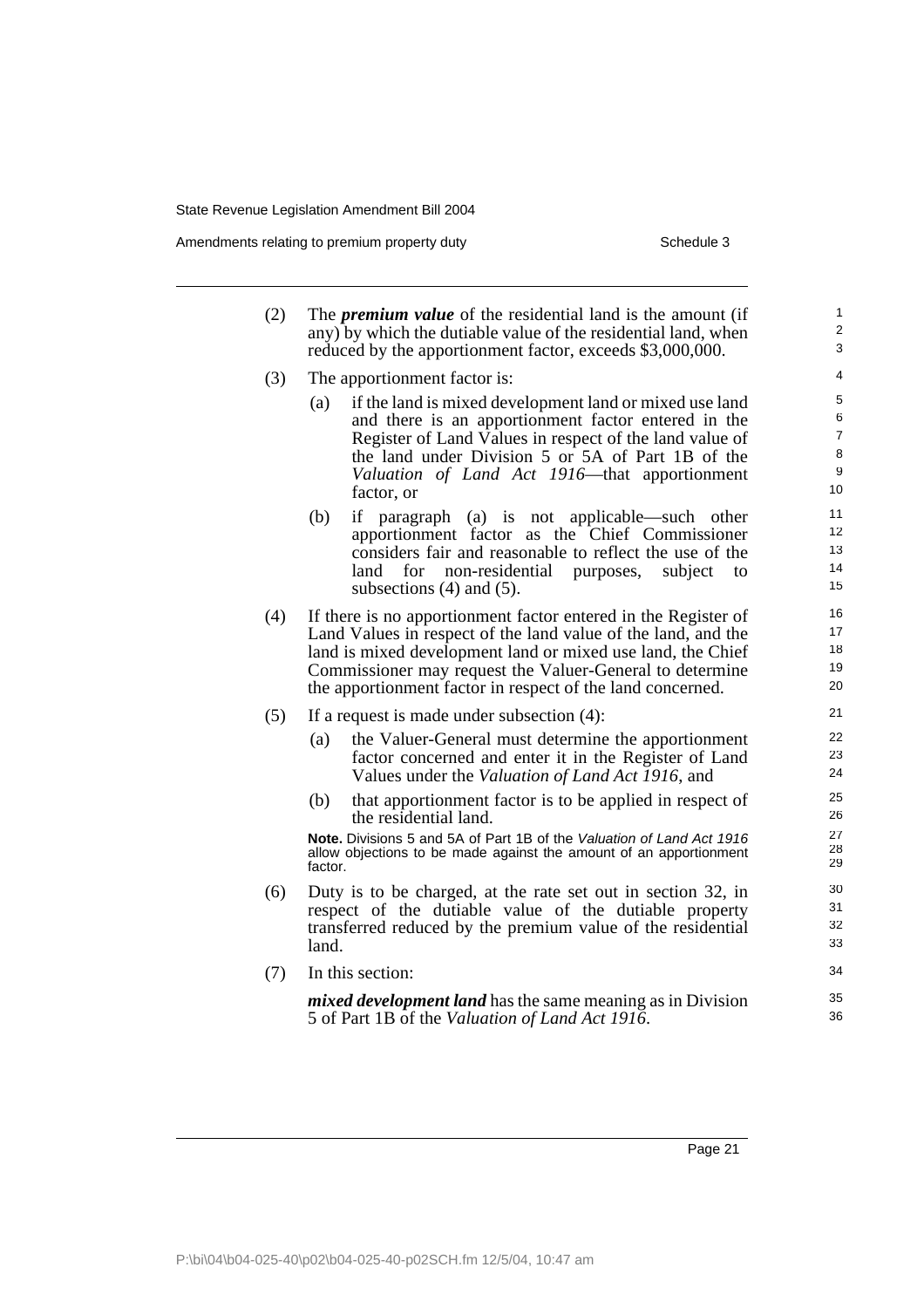Schedule 3 Amendments relating to premium property duty

*mixed use land* has the same meaning as in Division 5A of Part 1B of the *Valuation of Land Act 1916*. *residential land* has the same meaning as in section 32A. **32C Rate for large parcels of vacant residential land** (1) If a dutiable transaction in respect of residential land that is a parcel of vacant land has a dutiable value exceeding \$3,000,000, and the area of the parcel of land exceeds 2 hectares, duty is to be charged at the rate of \$7 for every \$100, or part, of the premium value of the residential land. (2) The *premium value* of the residential land is the amount (if any) by which the dutiable value of the residential land, when multiplied by the apportionment factor, exceeds \$3,000,000. (3) The apportionment factor is the proportion that 2 hectares bears to the total area of the parcel of land in hectares. (4) Duty is to be charged, at the rate set out in section 32, in respect of the dutiable value of the dutiable property transferred reduced by the premium value of the residential land. (5) In this section: *residential land* has the same meaning as in section 32A. **[2] Sections 96, 97 and 98** Omit ", or would be so exempt but for the operation of the *Premium Property Tax Act 1998*" wherever occurring from section 96 (1) (c), 97 (d) and 98 (d). 1  $\overline{2}$ 3 4 5 6 7 8 9 10 11 12 13 14 15 16 17 18 19 20 21 22 23 24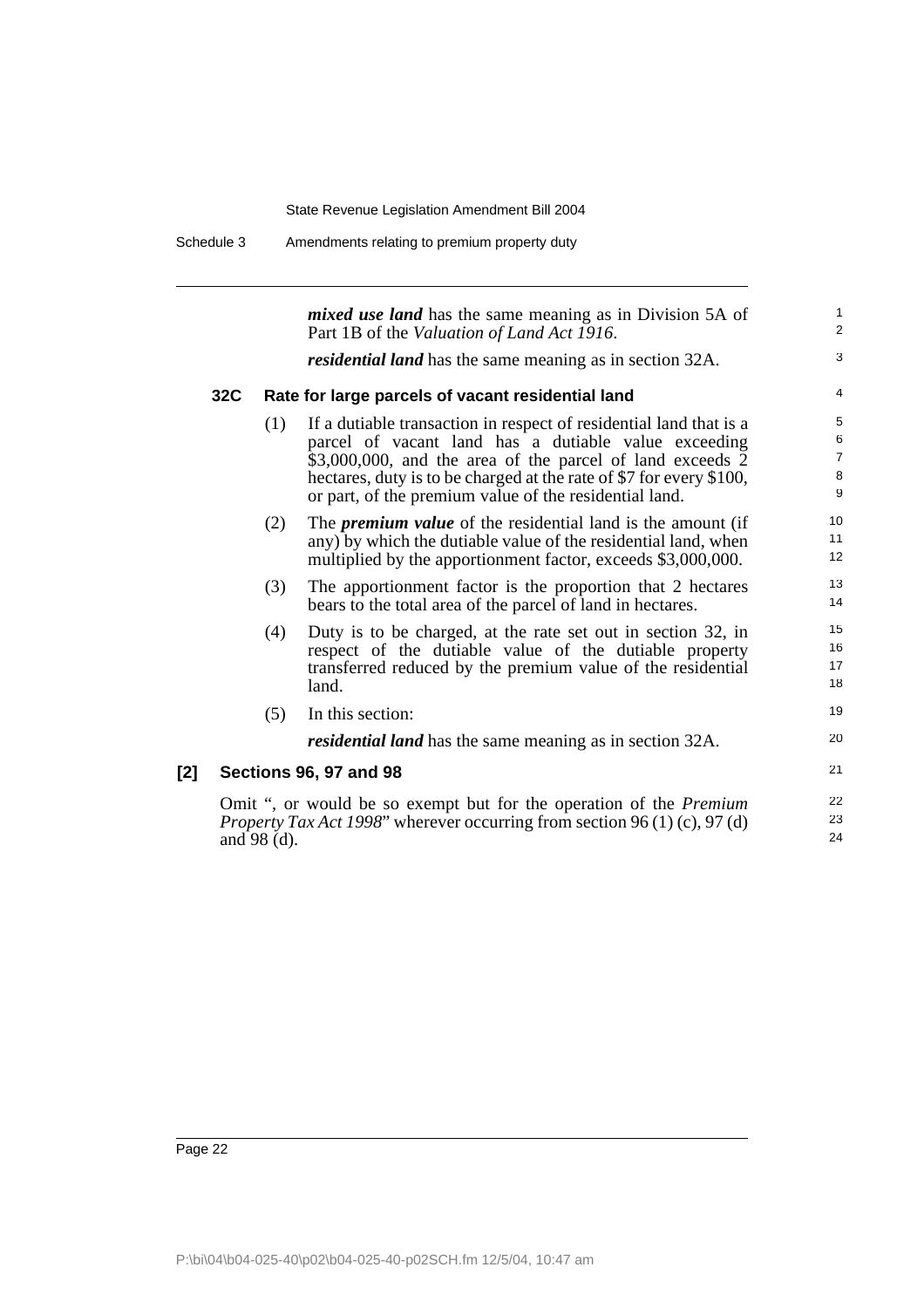Amendments relating to premium property duty

| Schedule 3 |  |  |
|------------|--|--|

| [3] |                                                                             | Schedule 1 Savings, transitional and other provisions                                                                                                                                                                                                                                                                                                                                               | 1                                    |
|-----|-----------------------------------------------------------------------------|-----------------------------------------------------------------------------------------------------------------------------------------------------------------------------------------------------------------------------------------------------------------------------------------------------------------------------------------------------------------------------------------------------|--------------------------------------|
|     | Insert at the end of the Schedule with appropriate Part and clause numbers: |                                                                                                                                                                                                                                                                                                                                                                                                     |                                      |
|     | <b>Part</b>                                                                 | <b>State Revenue Legislation Amendment</b>                                                                                                                                                                                                                                                                                                                                                          | 3                                    |
|     |                                                                             | Act 2004–provisions consequent on                                                                                                                                                                                                                                                                                                                                                                   | $\overline{4}$                       |
|     |                                                                             | amendments relating to premium<br>property duty                                                                                                                                                                                                                                                                                                                                                     | 5<br>6                               |
|     |                                                                             | <b>Application of amendments</b>                                                                                                                                                                                                                                                                                                                                                                    | $\overline{7}$                       |
|     | (1)                                                                         | Sections 32A-32C, as inserted by the State Revenue<br>Legislation Amendment Act 2004, apply in respect of any<br>liability for duty charged by Chapter 2 that arises on or after<br>the commencement of Schedule 3 to that Act.<br>Note. See section 12. Liability for duty on a transfer of dutiable property<br>effected by a written instrument arises when the instrument is first<br>executed. | 8<br>9<br>10<br>11<br>12<br>13<br>14 |
|     | (2)                                                                         | The amendments made to sections 96, 97 and 98 by Schedule<br>3 to the State Revenue Legislation Amendment Act 2004 do<br>not apply in respect of the year ending on 31 December 2004.                                                                                                                                                                                                               | 15<br>16<br>17                       |
| [4] | <b>Dictionary</b>                                                           |                                                                                                                                                                                                                                                                                                                                                                                                     | 18                                   |
|     |                                                                             | Insert in alphabetical order:                                                                                                                                                                                                                                                                                                                                                                       | 19                                   |
|     |                                                                             | strata lot means a lot as defined in section 5 (1) of the Strata<br>Schemes (Freehold Development) Act 1973 or section 4 (1) of the<br>Strata Schemes (Leasehold Development) Act 1986.                                                                                                                                                                                                             | 20<br>21<br>22                       |
| 3.2 |                                                                             | Land Tax Management Act 1956 No 26                                                                                                                                                                                                                                                                                                                                                                  | 23                                   |
| [1] |                                                                             | <b>Section 3 Definitions</b>                                                                                                                                                                                                                                                                                                                                                                        | 24                                   |
|     |                                                                             | Omit the definition of <i>premium tax threshold</i> from section $3(1)$ .                                                                                                                                                                                                                                                                                                                           | 25                                   |
| [2] |                                                                             | Schedule 1A Principal place of residence exemption                                                                                                                                                                                                                                                                                                                                                  | 26                                   |
|     |                                                                             | Omit clause 2 (1). Insert instead:                                                                                                                                                                                                                                                                                                                                                                  | 27                                   |
|     | (1)                                                                         | Land used and occupied by the owner as the principal place of<br>residence of the owner of the land, and for no other purpose,<br>is exempt from taxation under this Act, in respect of the year<br>commencing 1 January 2005 or any succeeding year, if the<br>land is:                                                                                                                            | 28<br>29<br>30<br>31<br>32           |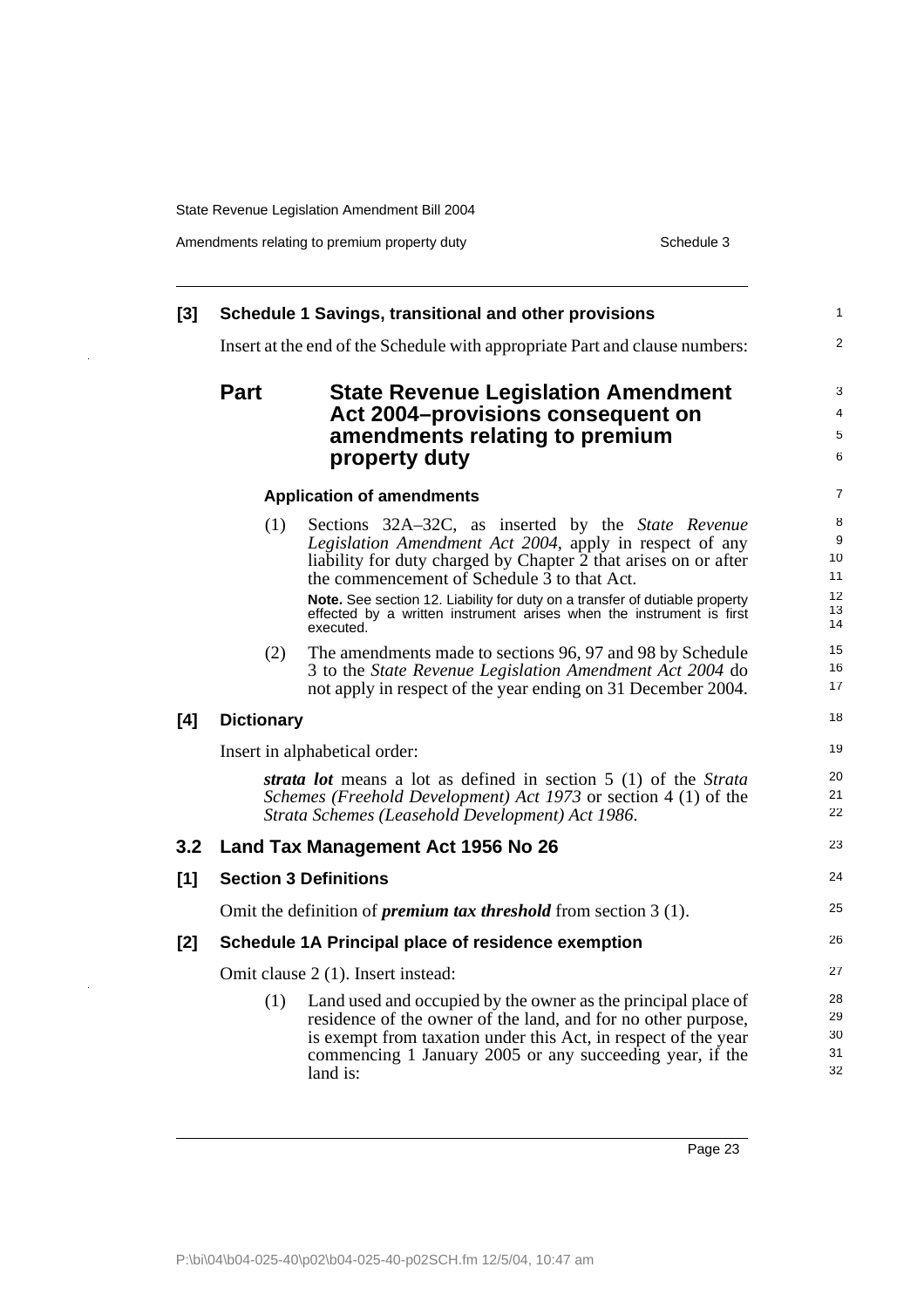|       |       |                    | (a)<br>(b) | a parcel of residential land, or<br>a lot under the Strata Schemes (Freehold Development)<br>Act 1973 or a lot under the Strata Schemes (Leasehold<br>Development) Act 1986.                                                                                                                                         | 1<br>$\overline{c}$<br>3<br>4 |
|-------|-------|--------------------|------------|----------------------------------------------------------------------------------------------------------------------------------------------------------------------------------------------------------------------------------------------------------------------------------------------------------------------|-------------------------------|
| [3]   |       |                    |            | <b>Schedule 2 Savings and transitional provisions</b>                                                                                                                                                                                                                                                                | 5                             |
|       |       |                    |            | Insert at the end of the Schedule:                                                                                                                                                                                                                                                                                   | 6                             |
|       |       | Part 16            |            | Provisions consequent on repeal of<br><b>Premium Property Tax Act 1998</b>                                                                                                                                                                                                                                           | 7<br>8                        |
|       | 36    |                    |            | <b>Repeal of Premium Property Tax Act 1998</b>                                                                                                                                                                                                                                                                       | 9                             |
|       |       | (1)                |            | The amendments made to this Act by Schedule 3 to the State<br><i>Revenue Legislation Amendment Act 2004</i> , and the repeal of<br>the <i>Premium Property Tax Act 1998</i> , apply in respect of a land<br>tax year commencing on or after 1 January 2005 and do not<br>affect any existing liability for land tax. | 10<br>11<br>12<br>13<br>14    |
|       |       | (2)                | liability. | This Act and the Taxation Administration Act 1996, as in<br>force immediately before those amendments were made, and<br>the <i>Premium Property Tax Act 1998</i> , as in force immediately<br>before its repeal, continue to apply in respect of any such                                                            | 15<br>16<br>17<br>18<br>19    |
| 3.3   |       |                    |            | <b>Taxation Administration Act 1996 No 97</b>                                                                                                                                                                                                                                                                        | 20                            |
|       |       |                    |            | <b>Section 4 Meaning of "taxation laws"</b>                                                                                                                                                                                                                                                                          | 21                            |
|       |       |                    |            | Omit "Premium Property Tax Act 1998" from section 4.                                                                                                                                                                                                                                                                 | 22                            |
| 3.4   |       |                    |            | Valuation of Land Act 1916 No 2                                                                                                                                                                                                                                                                                      | 23                            |
| $[1]$ |       |                    |            | Part 1B, Division 5A                                                                                                                                                                                                                                                                                                 | 24                            |
|       |       |                    |            | Insert after Division 5 of Part 1B:                                                                                                                                                                                                                                                                                  | 25                            |
|       |       | <b>Division 5A</b> |            | Apportionment factors for mixed use land                                                                                                                                                                                                                                                                             | 26                            |
|       | 14BBA |                    |            | Owner may apply for apportionment factor for mixed use land                                                                                                                                                                                                                                                          | 27                            |
|       |       | (1)                |            | The Valuer-General may ascertain an apportionment factor<br>for the land value of mixed use land, either on his or her own                                                                                                                                                                                           | 28<br>29                      |

 $\hat{\boldsymbol{\beta}}$ 

 $\bar{z}$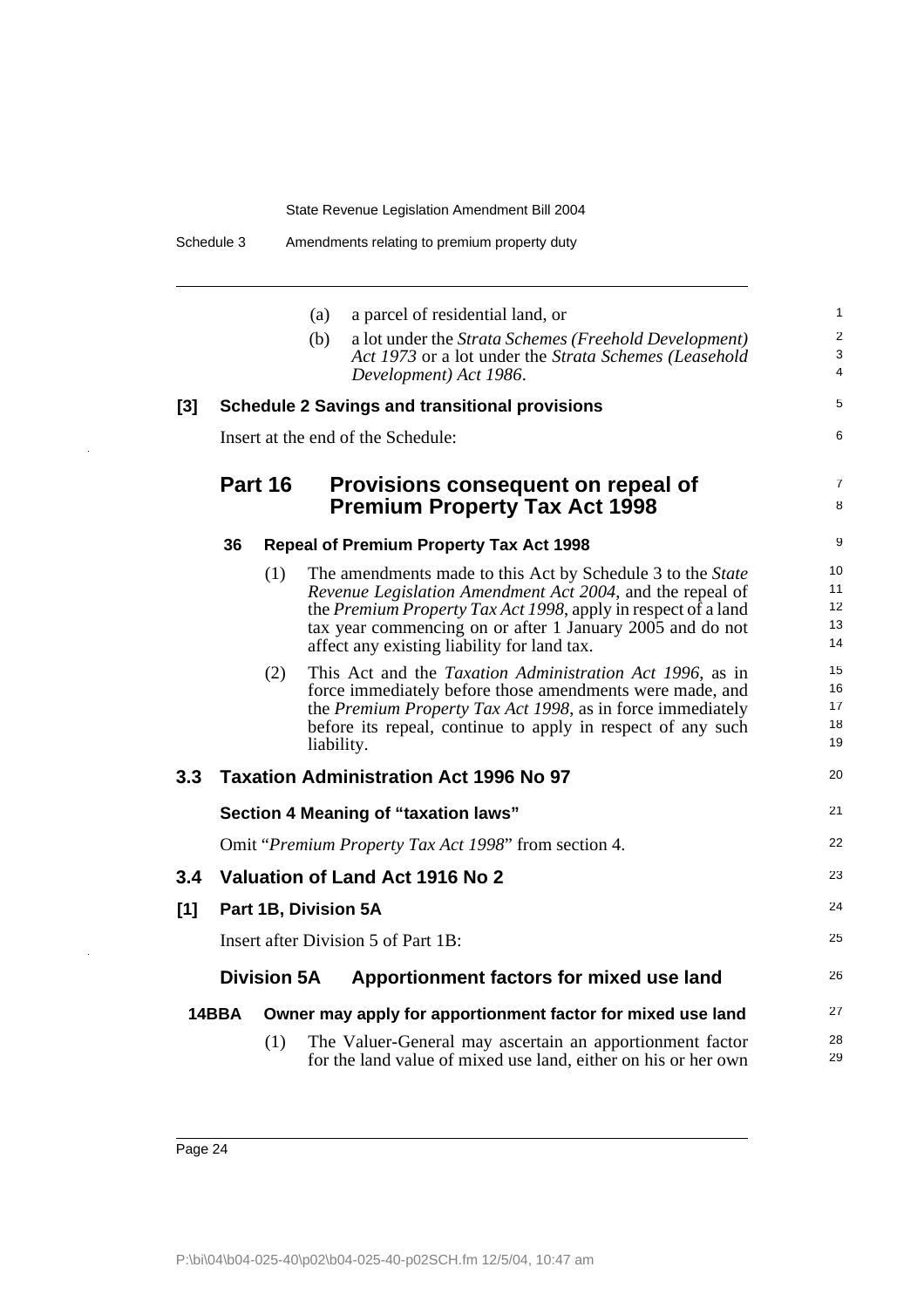Amendments relating to premium property duty Theorem 2003 Schedule 3

initiative or on the application of the owner of the land or of a rating or taxing authority. (2) An apportionment factor ascertained by the Valuer-General under this Division is to be entered by the Valuer-General in the Register of Land Values in respect of the land value to which it relates. **14BBB How apportionment factor is determined** (1) The apportionment factor is the proportion (expressed as a percentage) that the rental value of the part of that land that is occupied or used for non-residential purposes bears to the rental value of the mixed use land as a whole. (2) Rental values are to be ascertained in relation to a rating or taxing authority: (a) as at the 1 July by reference to which the land was valued for the purposes of the valuation list for that authority current at the time the land became mixed use land, and (b) as at the 1 July by reference to which the land has been valued for the purposes of any subsequent valuation list for that authority. **14BBC Apportionment factors can be objected against** (1) An objection under Part 3 may be made against a decision of the Valuer-General: (a) to ascertain an apportionment factor in respect of any land, or (b) not to ascertain an apportionment factor in respect of any land, or (c) as to the amount of an apportionment factor in respect of any land, in the same way as an objection may be made under that Part against a decision of the Valuer-General as to the valuation of any land. (2) An objection referred to in subsection (1) may be made on any 1  $\overline{2}$ 3 4 5 6 7 8 9 10 11 12 13 14 15 16 17 18 19 20 21 22 23 24 25 26 27 28 29 30 31 32 33 34

ground that is relevant to the decision concerned.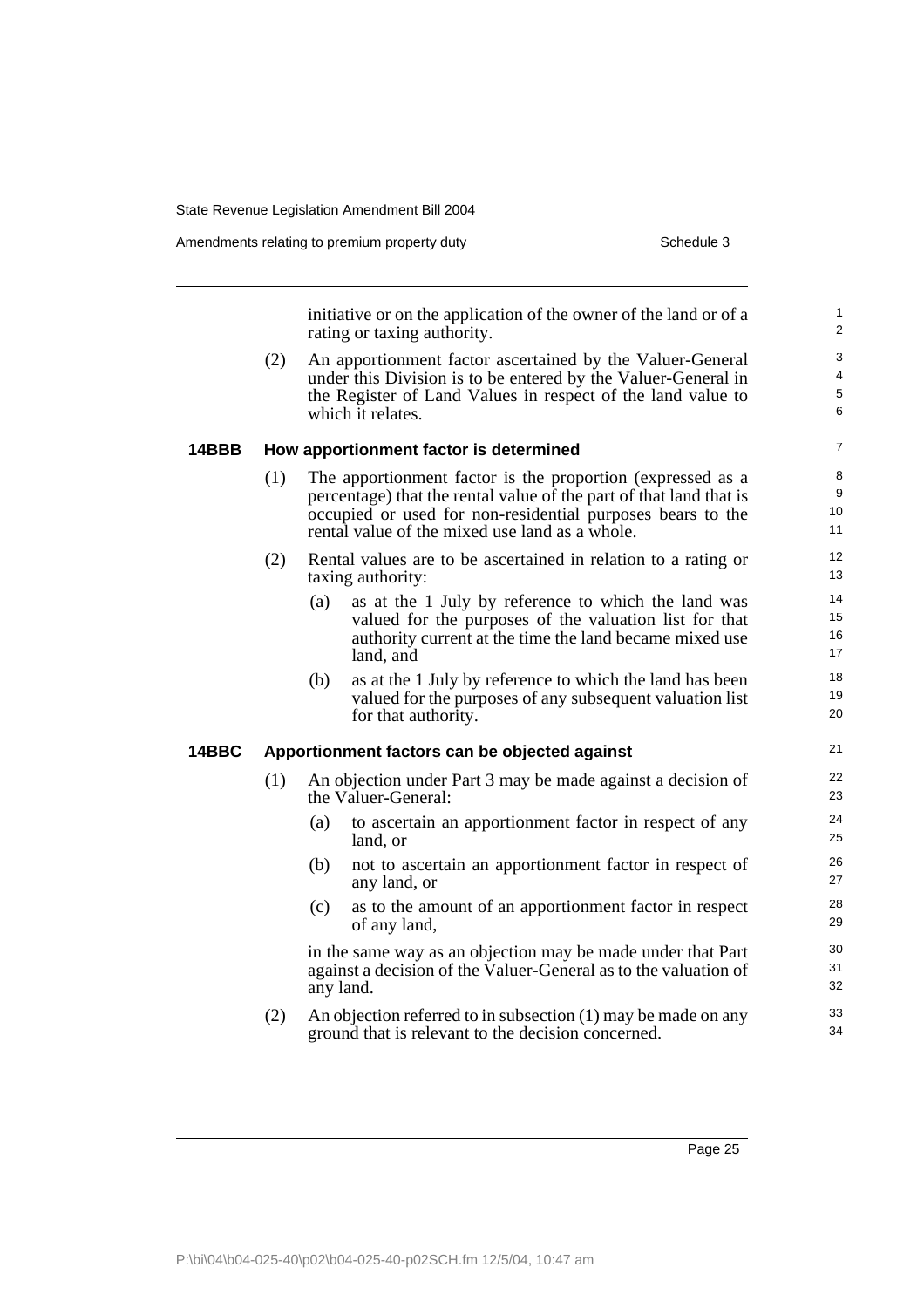Schedule 3 Amendments relating to premium property duty

If the land value of land in respect of which an apportionment factor has been ascertained is altered (whether as the result of being reascertained or on objection or appeal or for the correction of a clerical error or misdescription), the Valuer-General must reascertain an apportionment factor for that land value.

#### **14BBE Definitions**

- (1) For the purposes of this Division, *mixed use land* means a parcel of land (other than mixed development land within the meaning of Division 5) that:
	- (a) is the site of a residence occupied or used for residential purposes, and

#### (b) is also used for non-residential purposes.

#### (2) A residence is one or more buildings comprising:

- (a) one, or more than one, flat, or
- (b) one single dwelling.
- (3) For the purpose of this Division, land is occupied or used for a *non-residential purpose* if it is occupied or used for any purpose that is not ancillary to the use and occupation of the residence for residential purposes, such as a commercial, industrial or professional purpose.
- (4) Land occupied or used for non-residential purposes is not *mixed use land* by reason only that it is the site of a residence intended for use for the purpose of accommodating a person or persons responsible for the security or maintenance of the building or buildings.
- (5) The reference in this section to a parcel of land is a reference to a parcel of land required to be separately valued, or to land included in one valuation, pursuant to this Act.
- (6) For the purpose of applying this section in respect of land on which there is one single dwelling, the land does not cease to be regarded as land on which there is one single dwelling merely because of the use or occupation of any building on the land, or any part of a building, for the purpose of another residential occupancy, if the use of the land for the purpose of that other residential occupancy could be disregarded as an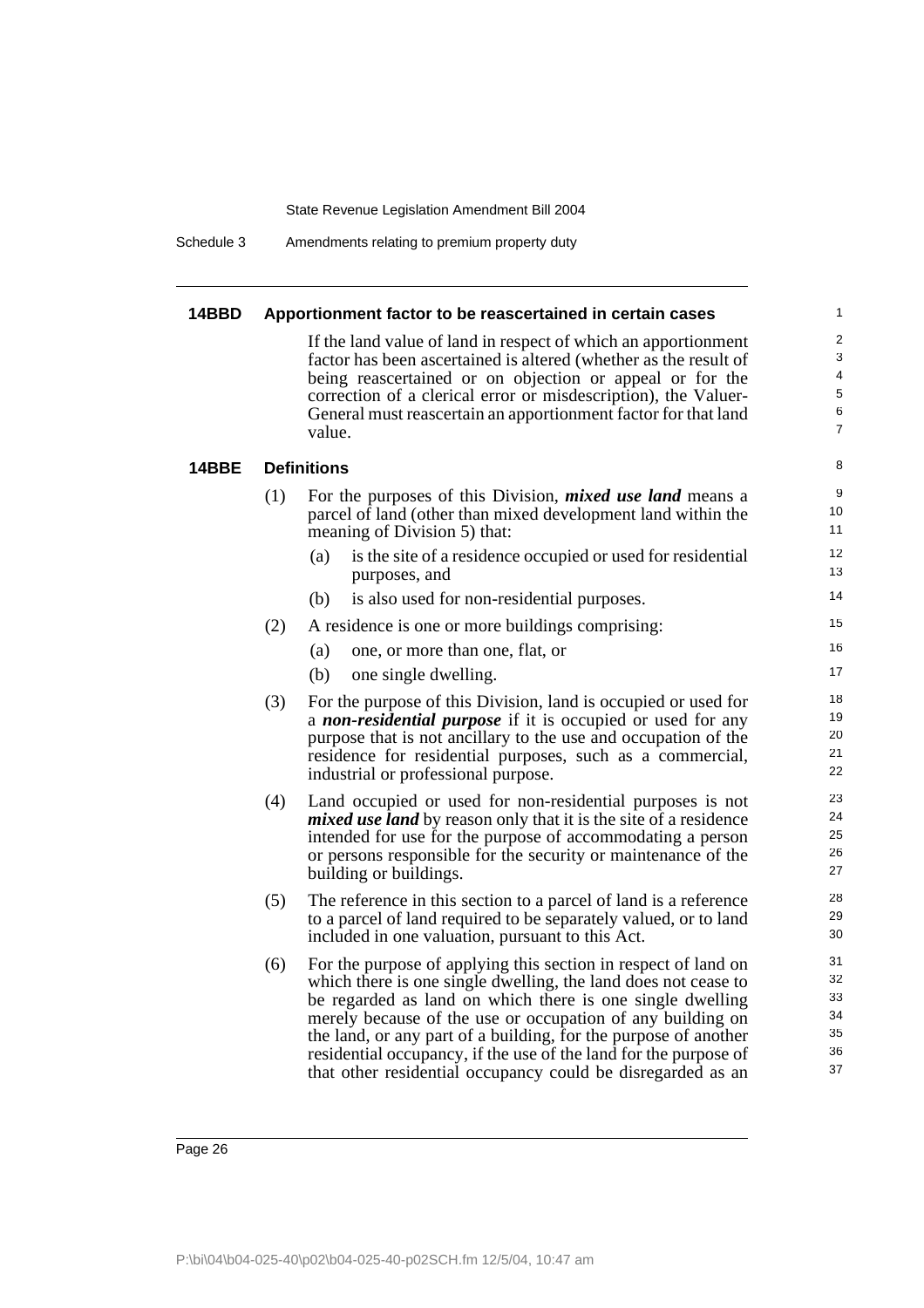Amendments relating to premium property duty Theorem 2003 Schedule 3

excluded residential occupancy under Schedule 1A to the *Land Tax Management Act 1956* if the principal place of residence exemption were to apply in respect of the land (whether or not the principal place of residence exemption in fact applies in respect of the land). (7) In this section: *flat* means a room or a suite of rooms: (a) occupied or used as a separate dwelling, or (b) so constructed, designed or adapted as to be capable of being occupied or used as a separate dwelling, but does not include a single dwelling, a strata lot or a dwelling, or a portion of a building, under company title that is rated in accordance with section 547 of the *Local Government Act 1993*. *single dwelling* means a house: (a) occupied or used as a separate dwelling, or (b) so constructed, designed or adapted as to be capable of being occupied or used as a separate dwelling, but does not include a strata lot or a property commonly known as a shop and dwelling. *strata lot* means a lot as defined in section 5 (1) of the *Strata Schemes (Freehold Development) Act 1973* or section 4 (1) of the *Strata Schemes (Leasehold Development) Act 1986*. **[2] Section 85 Functions** Omit ", the *Land Tax Management Act 1956* and the *Premium Property Tax Act 1998*" from section 85 (1) (a). Insert instead "and the *Land Tax Management Act 1956*". 1 2 3 4 5 6 7 8 9 10 11 12 13 14 15 16 17 18 19 20  $21$ 22 23 24 25 26 27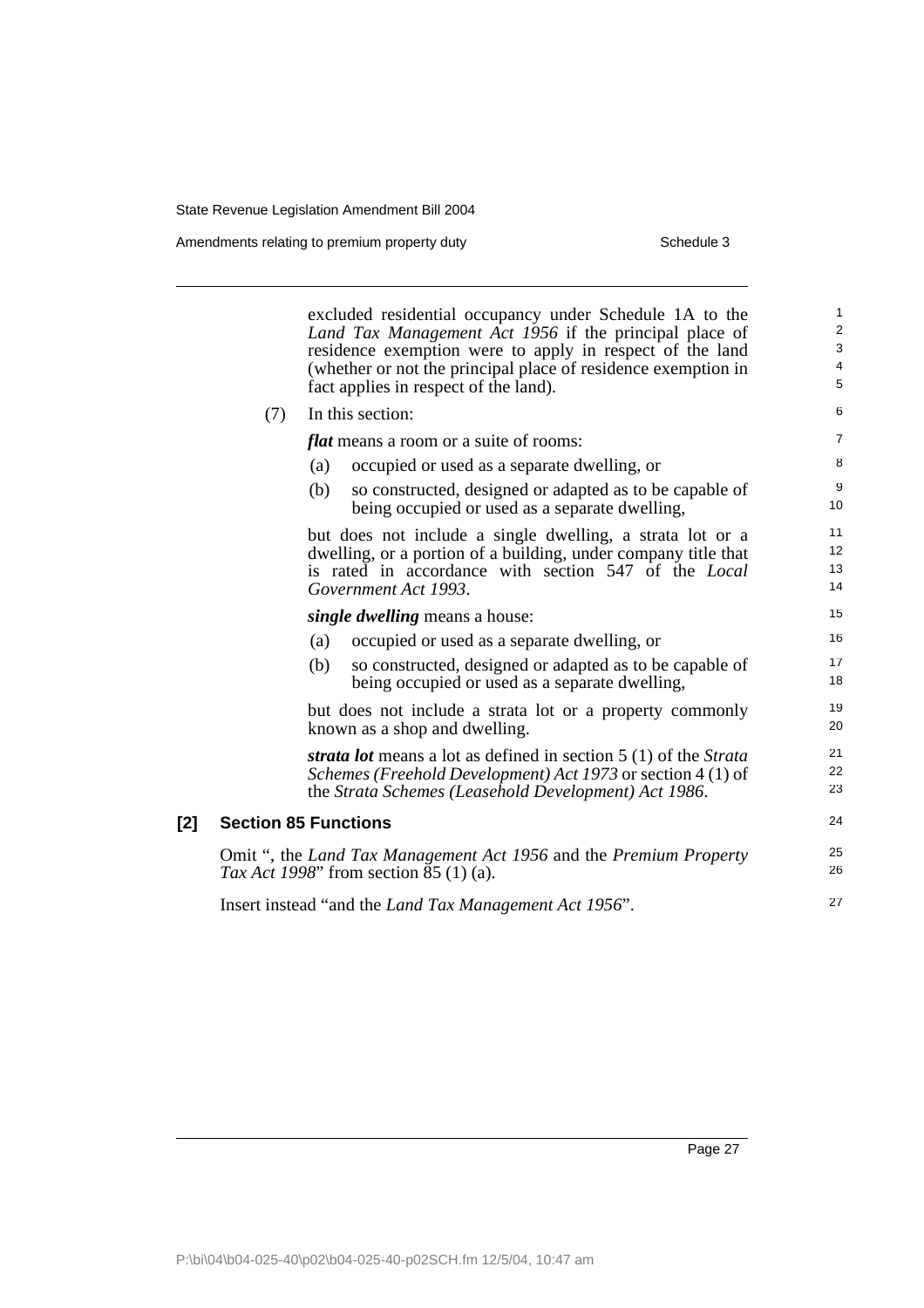Schedule 4 Amendments to Duties Act 1997 No 123 relating to vendor duty

#### <span id="page-29-0"></span>**Schedule 4 Amendments to Duties Act 1997 No 123 relating to vendor duty** (Section 3)

### **[1] Section 8 Imposition of duty on certain transactions concerning dutiable property**

Insert at the end of the section:

**Note.** Some of the above dutiable transactions are also chargeable with vendor duty under Chapter 4. That Chapter charges additional duty on dutiable transactions concerning land-related property.

16

17 18

19

### **[2] Section 13 Who is liable to pay the duty?**

Insert at the end of the section:

**Note.** If the dutiable transaction concerns land-related property (as defined in Chapter 4) the vendor will also be liable to pay vendor duty under Chapter 4.

#### **[3] Chapter 4**

Insert after Chapter 3:

## **Chapter 4 Transactions concerning landrelated property—vendor duty**

### **Part 1** Introduction and overview

| 145 | <b>Introduction</b> |                                                                                                    |          |  |  |
|-----|---------------------|----------------------------------------------------------------------------------------------------|----------|--|--|
|     | (1)                 | This Chapter charges duty on certain dutiable transactions in<br>respect of land-related property. | 21<br>22 |  |  |
|     | (2)                 | The duty charged by this Chapter is additional to any duty<br>charged by Chapter 2.                | 23<br>24 |  |  |
|     | (3)                 | The duty charged by this Chapter is referred to as <i>vendor</i><br>duty.                          | 25<br>26 |  |  |
| 146 |                     | Transactions on which vendor duty is charged                                                       | 27       |  |  |
|     | (1)                 | Vendor duty is chargeable on the following:                                                        | 28       |  |  |
|     |                     | a transfer of land-related property,<br>(a)                                                        | 29       |  |  |
|     |                     | the following transactions:<br>(b)                                                                 | 30       |  |  |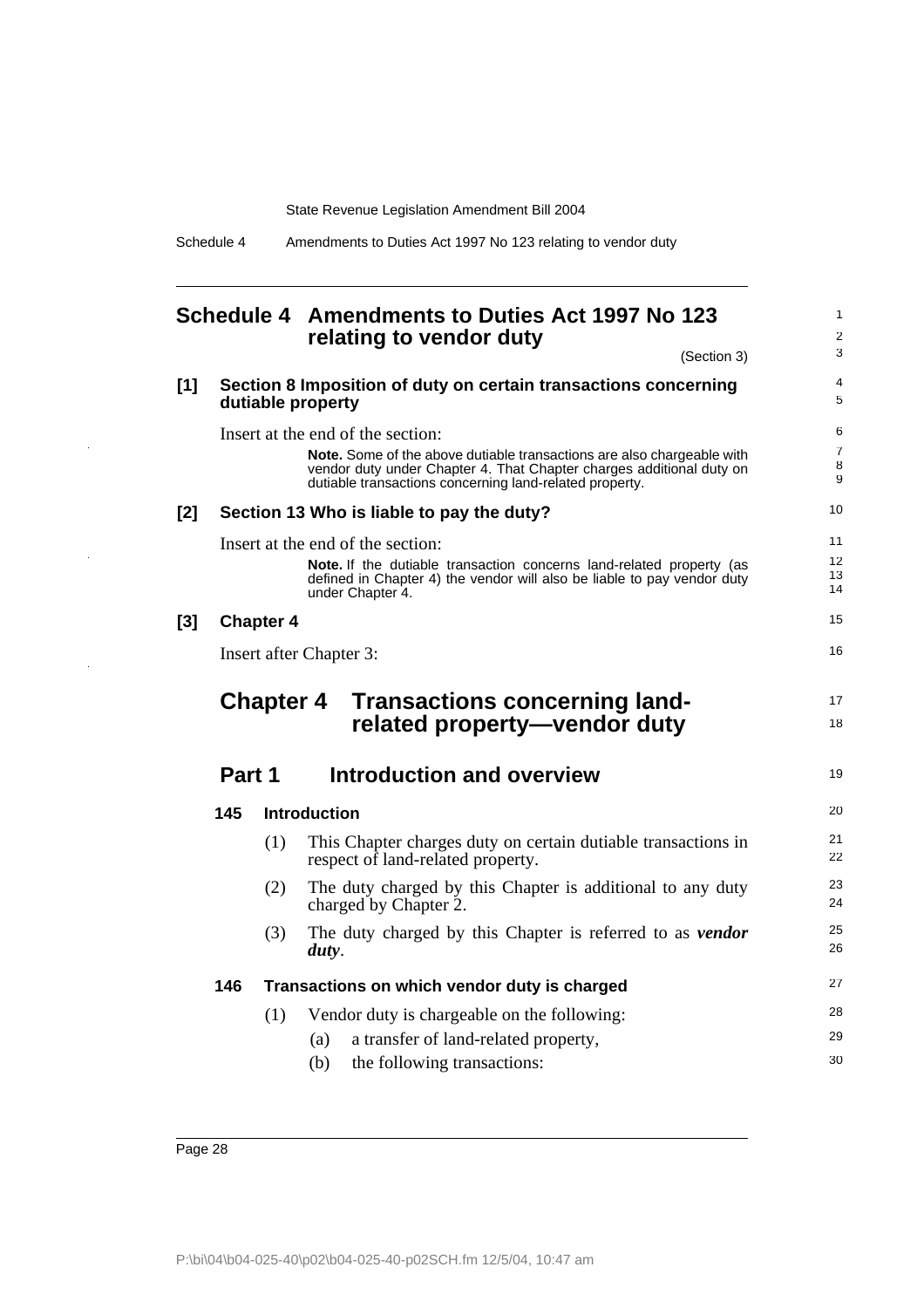Amendments to Duties Act 1997 No 123 relating to vendor duty

| Schedule 4 |  |
|------------|--|
|            |  |

|     |     | (i)<br>an agreement for the sale or transfer of land-                                                                                                                                                                                                                                                                                                                                                                                                                      | 1<br>2                                    |
|-----|-----|----------------------------------------------------------------------------------------------------------------------------------------------------------------------------------------------------------------------------------------------------------------------------------------------------------------------------------------------------------------------------------------------------------------------------------------------------------------------------|-------------------------------------------|
|     |     | related property,<br>a declaration of trust over land-related property.<br>(ii)                                                                                                                                                                                                                                                                                                                                                                                            | 3                                         |
|     | (2) | Such a transfer or transaction is a vendor duty transaction for<br>the purposes of this Act.                                                                                                                                                                                                                                                                                                                                                                               | 4<br>5                                    |
|     |     | <b>Note.</b> The above listed transfers and transactions are all also dutiable<br>transactions under Chapter 2 (see section 8). Generally speaking, the<br>purchaser is liable to pay duty on those transactions under Chapter 2. If<br>the dutiable property to which the transaction relates is land-related<br>property (see section 149 for definition), then the vendor or transferor is<br>also liable to pay duty in respect of the transaction under this Chapter. | 6<br>$\overline{7}$<br>8<br>9<br>10<br>11 |
|     | (3) | In this Chapter:                                                                                                                                                                                                                                                                                                                                                                                                                                                           | 12                                        |
|     |     | <i>declaration of trust</i> has the same meaning as in Chapter 2.                                                                                                                                                                                                                                                                                                                                                                                                          | 13                                        |
|     |     | <i>transfer</i> has the same meaning as in Chapter 2.                                                                                                                                                                                                                                                                                                                                                                                                                      | 14                                        |
|     |     | Note. See section 8 for definitions of the above expressions.                                                                                                                                                                                                                                                                                                                                                                                                              | 15                                        |
| 147 |     | Imposition of vendor duty on transactions that are not<br>transfers                                                                                                                                                                                                                                                                                                                                                                                                        | 16<br>17                                  |
|     | (1) | The duty charged by this Chapter on a vendor duty transaction<br>referred to in section 146 $(1)$ (b) is to be charged as if each<br>such vendor duty transaction were a transfer of land-related<br>property.                                                                                                                                                                                                                                                             | 18<br>19<br>20<br>21                      |
|     | (2) | Accordingly, for the purpose of charging duty under this<br>Chapter, in relation to a vendor duty transaction specified in<br>Column 1 of the following Table:                                                                                                                                                                                                                                                                                                             | 22<br>23<br>24                            |
|     |     | the property specified opposite the vendor duty<br>(a)<br>transaction in Column 2 is taken to be the land-related<br>property transferred (and a reference in this Act to land-<br>related property transferred includes a reference to such<br>property), and                                                                                                                                                                                                             | 25<br>26<br>27<br>28<br>29                |
|     |     | (b)<br>the person specified opposite the vendor duty<br>transaction in Column 3 is taken to be the vendor of the<br>land-related property (and a reference in this Act to a<br>vendor includes a reference to such a person), and                                                                                                                                                                                                                                          | 30<br>31<br>32<br>33                      |
|     |     | the transfer of the land-related property is taken to have<br>(c)<br>occurred at the time specified opposite the vendor duty<br>transaction in Column 4 (and a reference in this Act to<br>the time at which a transfer occurs includes a reference<br>to such a time).                                                                                                                                                                                                    | 34<br>35<br>36<br>37<br>38                |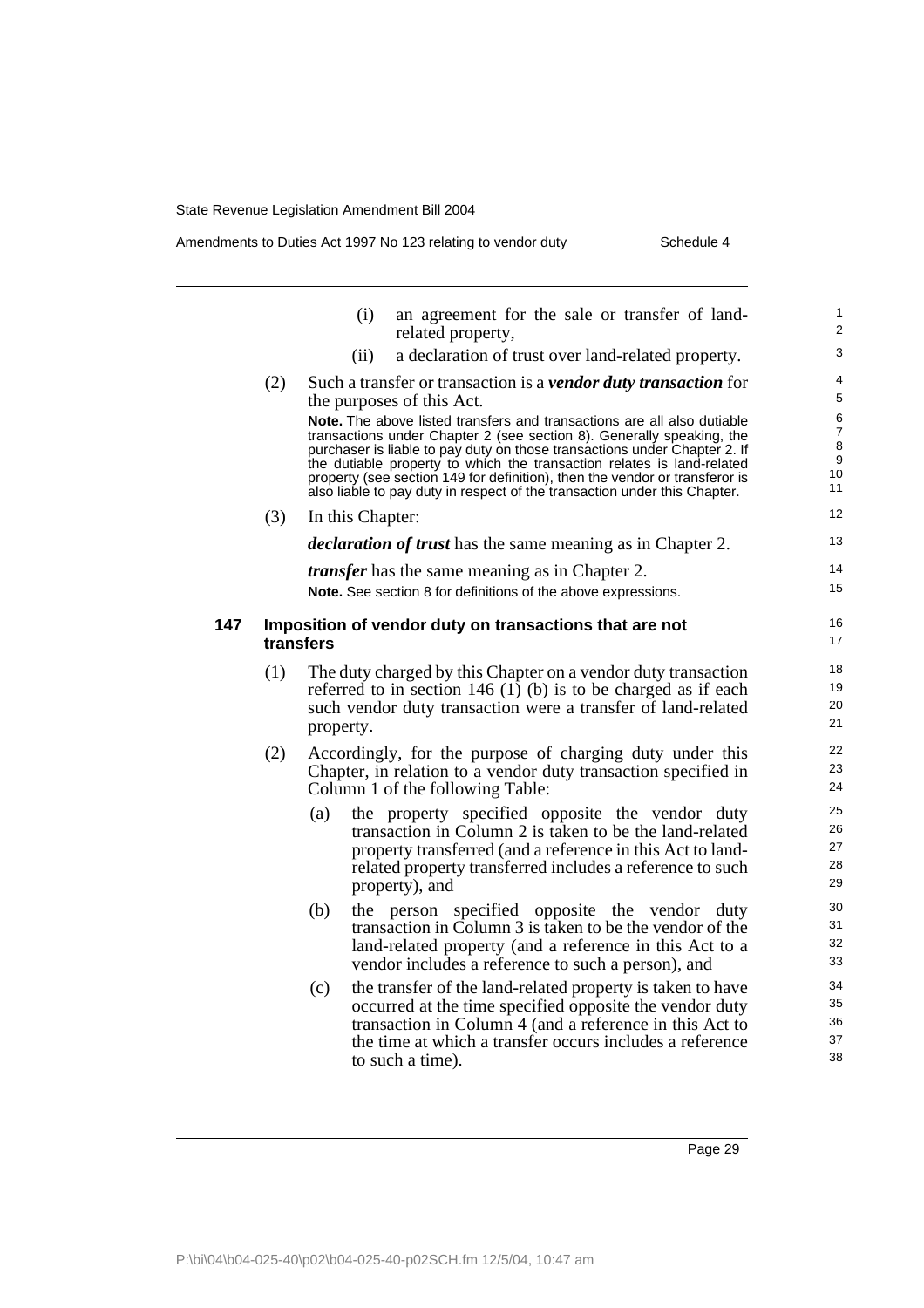Schedule 4 Amendments to Duties Act 1997 No 123 relating to vendor duty

#### **Table**

| Column 1                          | Column <sub>2</sub>                                                        | Column 3                             | Column 4                                 |
|-----------------------------------|----------------------------------------------------------------------------|--------------------------------------|------------------------------------------|
| <b>Vendor duty</b><br>transaction | <b>Property</b><br>transferred                                             | <b>Vendor</b>                        | <b>When transfer</b><br><b>OCCULS</b>    |
| agreement for<br>sale or transfer | the land-related<br>property agreed<br>to be sold or<br>transferred        | the vendor or<br>transferor          | when the<br>agreement is<br>entered into |
| declaration of<br>trust           | the land-related<br>property vested<br>or to be vested<br>in the declarant | the person<br>declaring the<br>trust | when the<br>declaration is<br>made       |

1

19

#### **148 What form must a vendor duty transaction take?** It is immaterial whether or not a vendor duty transaction is effected by a written instrument or by any other means, including electronic means. **149 What is "land-related property"?** *Land-related property* is any of the following: (a) land in New South Wales, (b) a land use entitlement, (c) an interest in any land-related property referred to in paragraph (a) or (b), except to the extent that: (i) it arises as a consequence of the ownership of a unit in a unit trust scheme and is not a land use entitlement, or (ii) it is, or is attributable to, an option over landrelated property. **150 When does a liability for vendor duty arise?** 2  $\overline{a}$ 4 5 6 7 8 9 10 11 12 13 14 15 16 17 18

(1) A liability for vendor duty arises when a transfer of landrelated property occurs.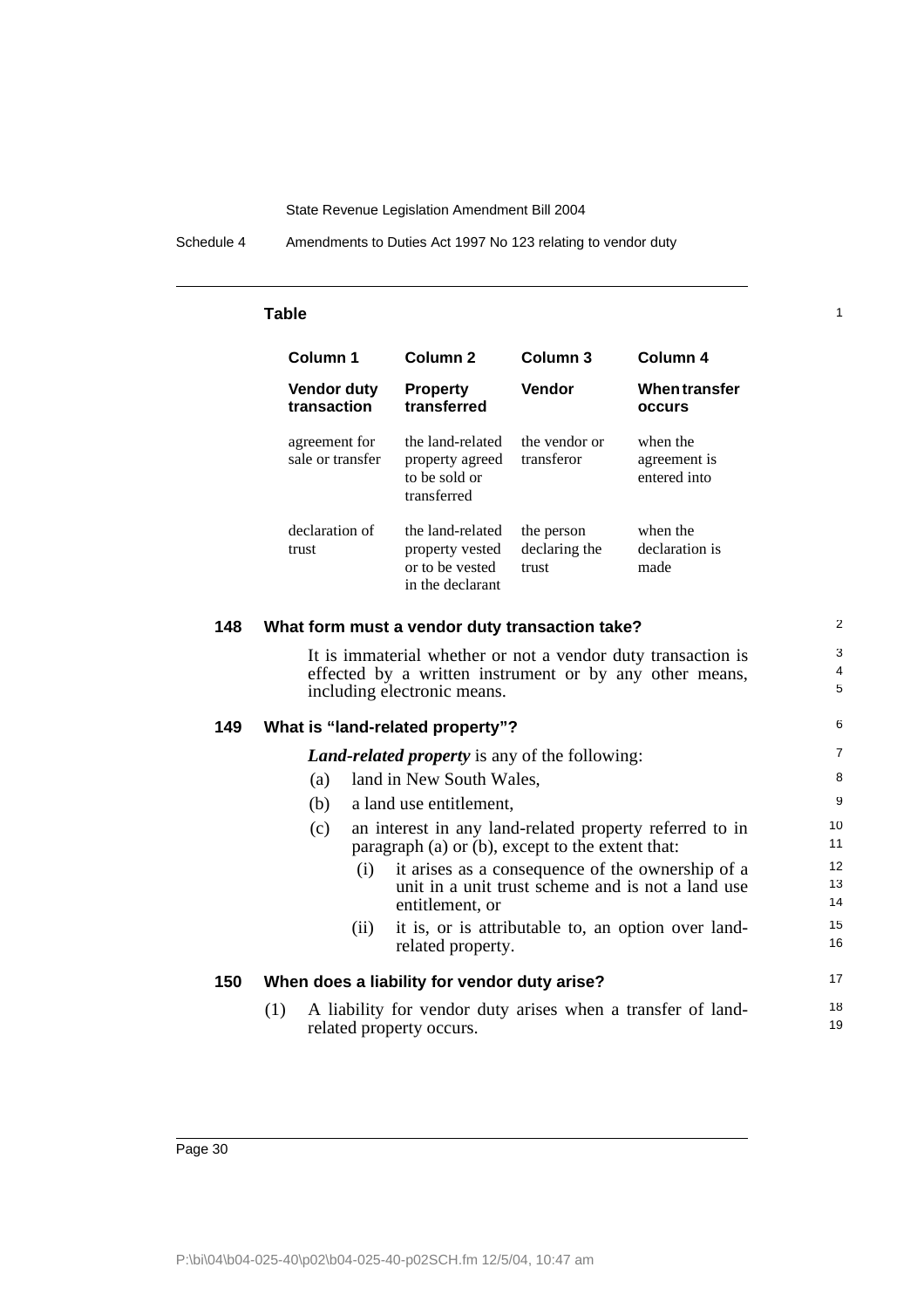Amendments to Duties Act 1997 No 123 relating to vendor duty

|  | Schedule 4 |  |  |
|--|------------|--|--|
|  |            |  |  |

|     | (2) | However, if a transfer of land-related property is effected by<br>a written instrument, liability for vendor duty arises when the<br>instrument is first executed.                                                                                                                                               | 1<br>2<br>3                      |
|-----|-----|------------------------------------------------------------------------------------------------------------------------------------------------------------------------------------------------------------------------------------------------------------------------------------------------------------------|----------------------------------|
| 151 |     | Who is liable to pay vendor duty?                                                                                                                                                                                                                                                                                | 4                                |
|     | (1) | The person liable to pay vendor duty is the vendor or<br>transferor, unless this Chapter requires another person to pay<br>the duty.                                                                                                                                                                             | 5<br>6<br>$\overline{7}$         |
|     | (2) | A reference in this Act to the <i>vendor</i> , in relation to a vendor<br>duty transaction, includes a reference to the transferor.                                                                                                                                                                              | 8<br>9                           |
| 152 |     | The liability of joint tenants                                                                                                                                                                                                                                                                                   | 10                               |
|     |     | For the purpose of assessing vendor duty, joint tenants of<br>land-related property are taken to hold the property as tenants<br>in common in equal shares.                                                                                                                                                      | 11<br>12 <sup>2</sup><br>13      |
| 153 |     | When must vendor duty be paid?                                                                                                                                                                                                                                                                                   | 14                               |
|     | (1) | A tax default does not occur for the purposes of the <i>Taxation</i><br>Administration Act 1996 if vendor duty is paid within the<br>lodgment period for vendor duty.                                                                                                                                            | 15<br>16<br>17                   |
|     | (2) | For the purposes of this Chapter, the <i>lodgment period for</i><br>vendor duty is:                                                                                                                                                                                                                              | 18<br>19                         |
|     |     | in the case of an agreement for sale or transfer of land-<br>(a)<br>related property for consideration, and any transfer in<br>completion of such<br>an agreement, the period<br>commencing when the liability for vendor duty first<br>arises and ending on the settlement of the agreement or<br>transfer, and | 20<br>21<br>22<br>23<br>24<br>25 |
|     |     | (b)<br>in any other case, the period commencing when a<br>liability for vendor duty first arises and ending 3<br>months after the liability for vendor duty first arises.                                                                                                                                        | 26<br>27<br>28                   |
| 154 |     | Necessity for written instrument or written statement                                                                                                                                                                                                                                                            | 29                               |
|     | (1) | If a vendor duty transaction that is liable to ad valorem duty<br>under this Chapter is not effected by a written instrument, the<br>vendor must make a written statement in an approved form.                                                                                                                   | 30<br>31<br>32                   |
|     | (2) | The written statement must be made before the end of the<br>lodgment period for vendor duty.                                                                                                                                                                                                                     | 33<br>34                         |
|     |     |                                                                                                                                                                                                                                                                                                                  |                                  |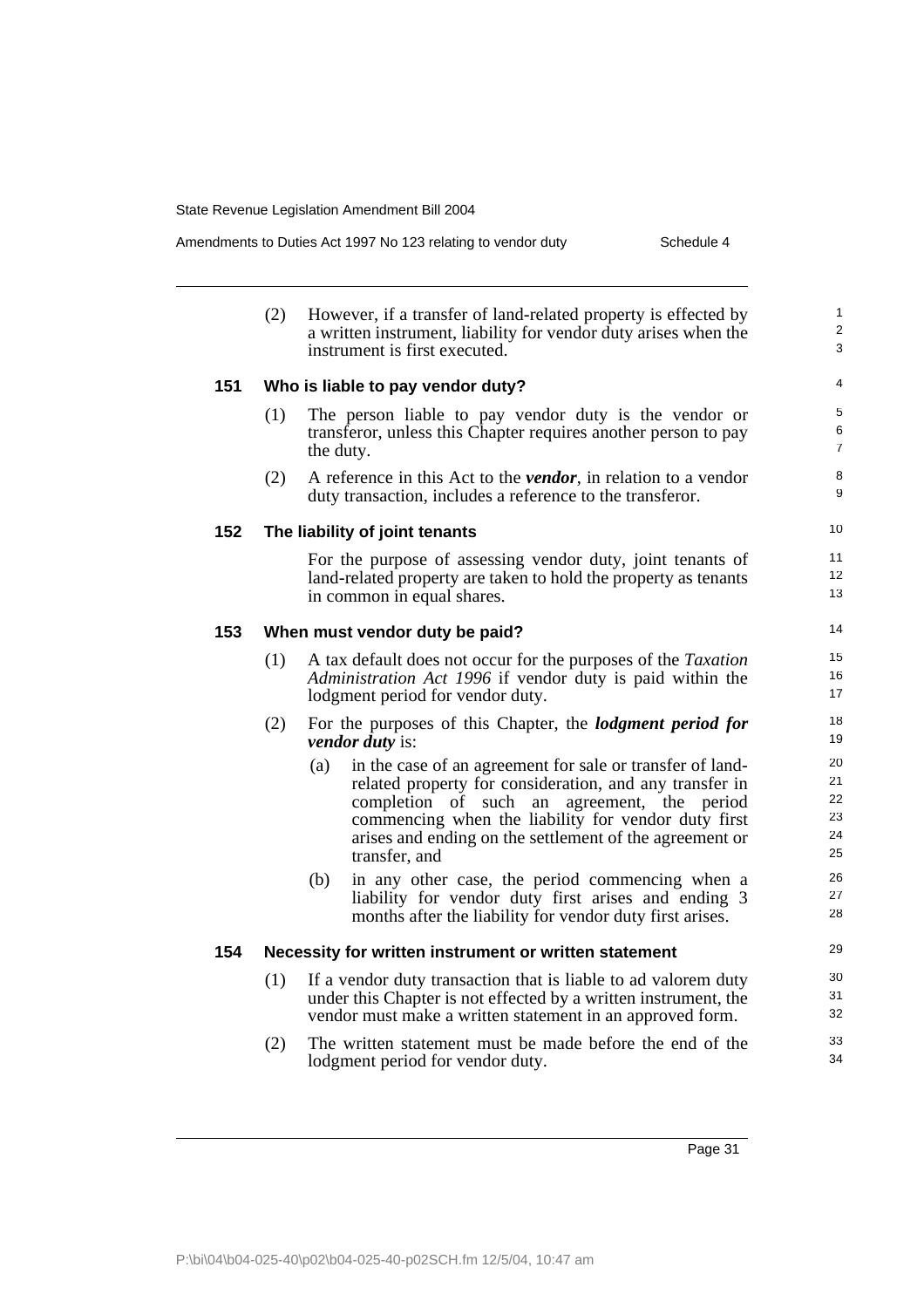Schedule 4 Amendments to Duties Act 1997 No 123 relating to vendor duty

(3) If a vendor duty transaction is completed or evidenced by a written instrument before the end of the lodgment period for vendor duty, the requirement to lodge a statement and pay duty in respect of the statement may be satisfied by the lodgment of and payment of duty on the written instrument before the end of that lodgment period.

#### **155 Lodging written instrument or written statement with Chief Commissioner**

A vendor who is liable to pay vendor duty in respect of a vendor duty transaction must, within the lodgment period for vendor duty, lodge with the Chief Commissioner:

- (a) the written instrument that effects the vendor duty transaction or, if there is more than one such written instrument, each one of them, or
- (b) the written statement made in compliance with section 154.

#### **156 No double duty**

(1) If a vendor duty transaction is effected by more than one instrument, one instrument is to be stamped with the vendor duty payable on the dutiable transaction and each other instrument is not chargeable with vendor duty.

**Note.** *Instrument* includes a written statement.

(2) Vendor duty is not chargeable in respect of a transfer of landrelated property made in conformity with an agreement for the sale or transfer of the land-related property if the vendor duty chargeable in respect of the agreement has been paid.

**Note.** Part 6 requires an instrument that effects a vendor duty transaction that is not chargeable with duty under this section to be stamped in a manner that indicates it is not chargeable with duty.

#### **157 What is the rate of vendor duty?**

Vendor duty is charged on the dutiable value of the landrelated property subject to the dutiable transaction at the relevant rate set out in Part 3.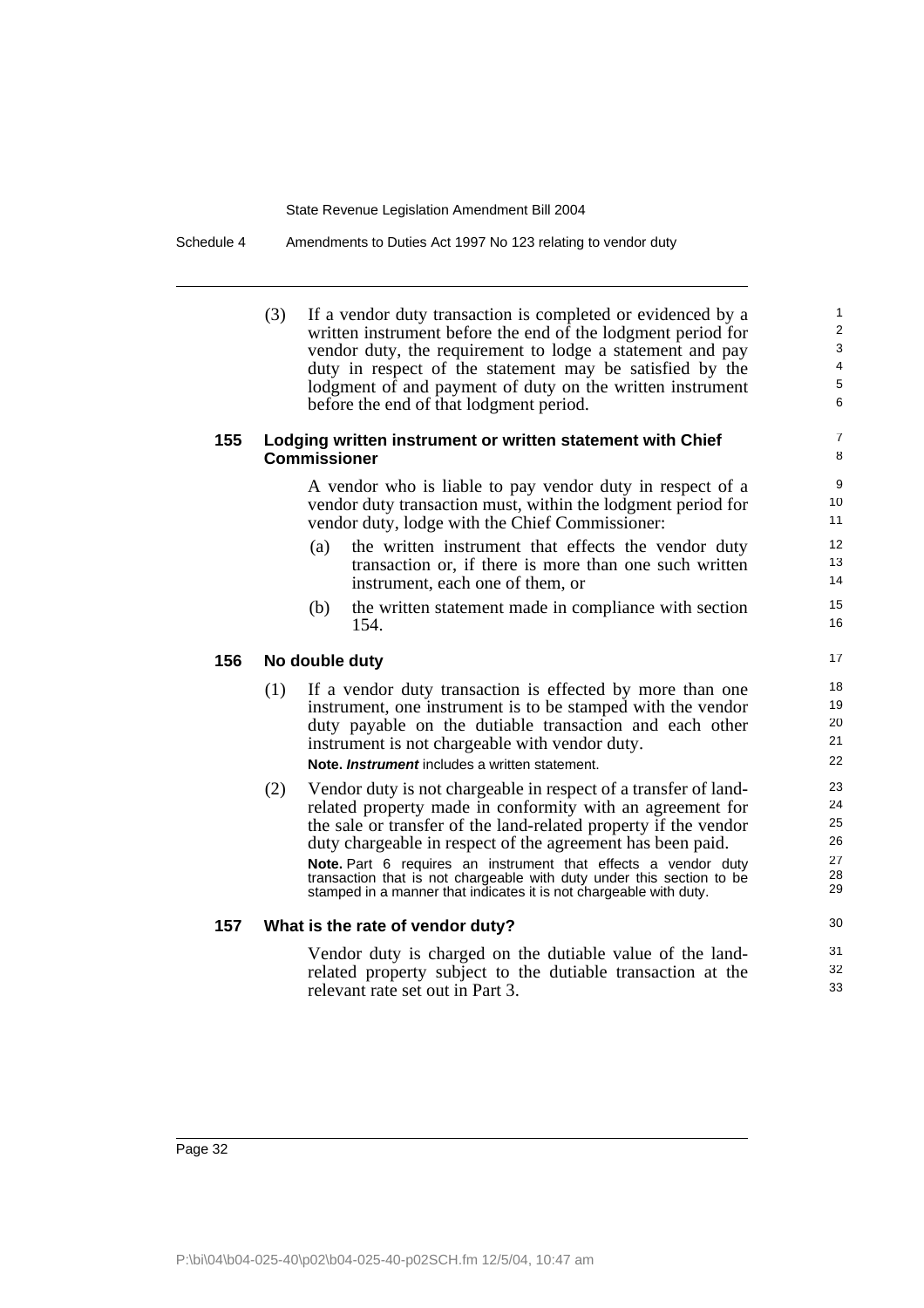Amendments to Duties Act 1997 No 123 relating to vendor duty Schedule 4

#### **Part 2 Dutiable value 158 What is the "dutiable value" of land-related property?** (1) Part 2 of Chapter 2 applies, subject to this Part and to any other necessary modifications, in respect of vendor duty transactions and vendor duty in the same way as it applies in respect of dutiable transactions and the duty chargeable under Chapter 2. (2) For the purposes of this Chapter, references in Part 2 of Chapter 2 are to be read as follows: (a) a reference to a dutiable transaction is to be read as a reference to a vendor duty transaction, (b) a reference to dutiable property is to be read as a reference to land-related property, (c) a reference to duty chargeable under Chapter 2 is to be read as a reference to vendor duty, (d) a reference to a transferee is to be read as a reference to a vendor, (e) a reference to ad valorem duty is to be read as a reference to ad valorem vendor duty, (f) a reference to a particular provision of that Chapter is to be read as a reference to the corresponding provision of this Chapter. (3) For the purpose of determining under this Chapter the dutiable value of land-related property that is subject to a vendor duty transaction, the amount of any monetary consideration expressed to be paid or payable by the purchaser to discharge the vendor's liability for vendor duty in respect of the transaction (not exceeding the vendor's actual liability for vendor duty in respect of the transaction) is to be disregarded. **159 Apportionment—land-related property and other property** If a dutiable transaction relates to land-related property and other property (whether or not dutiable property) that is not land-related property, it is chargeable with vendor duty only to the extent that is relates to land-related property. 1  $\mathfrak{p}$ 3 4 5 6 7 8 9 10 11 12 13 14 15 16 17 18 19 20 21 22 23 24 25 26 27 28 29 30 31 32 33 34 35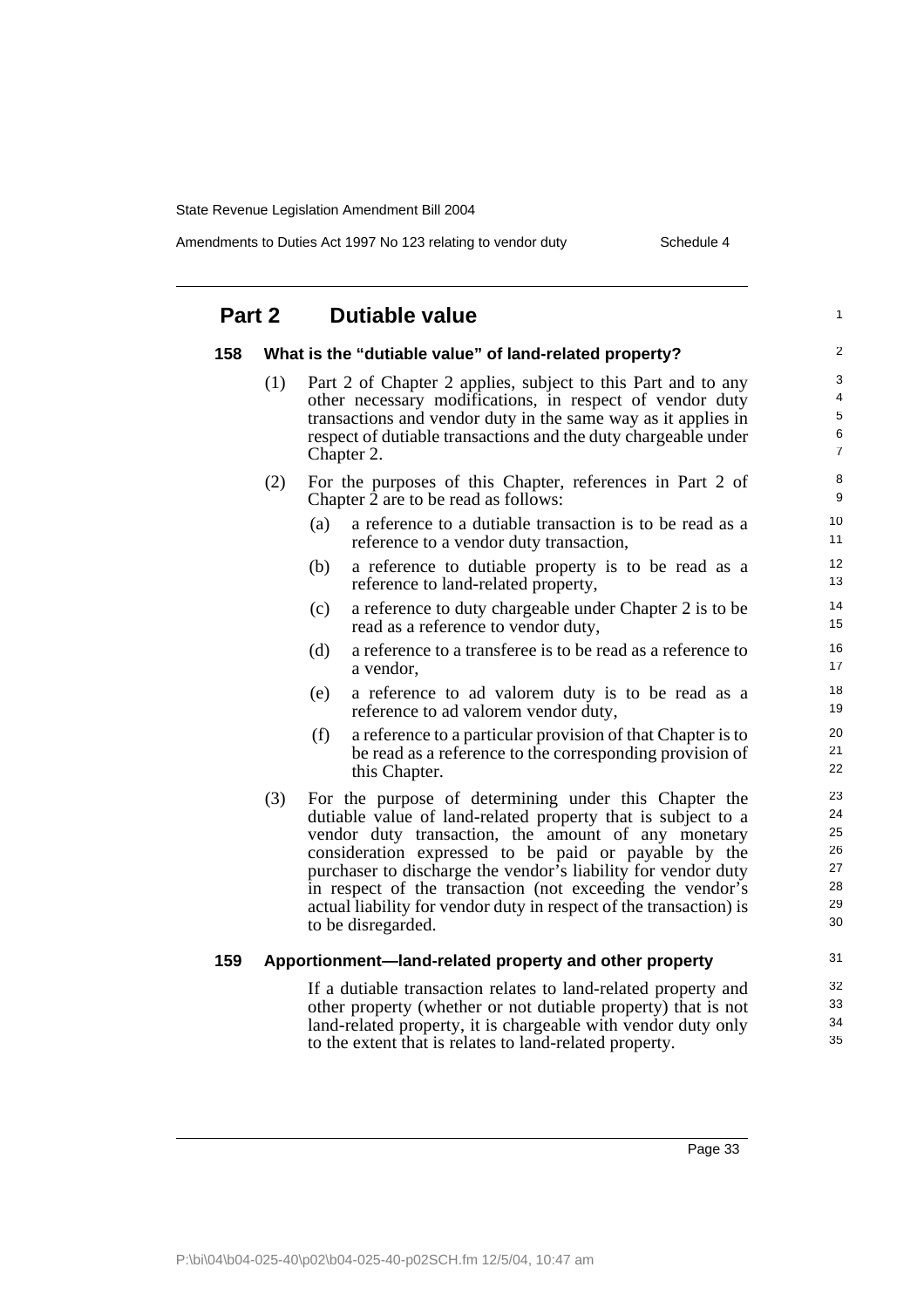#### **Part 3 Rate of vendor duty 160 General rate** (1) The rate of vendor duty chargeable on a vendor duty transaction is 2.25% of the dutiable value of the land-related property. (2) This rate applies unless other provision is made by this Chapter. **Part 4 Cancelled agreements and transfers 161 Cancelled agreements** (1) An agreement for sale or transfer that is cancelled is not liable to vendor duty under this Chapter if the Chief Commissioner is satisfied that the agreement has been rescinded, annulled or otherwise terminated without completion. (2) If vendor duty has been paid on an agreement that is not liable to vendor duty under this Chapter because of this section, the Chief Commissioner must reassess and refund the duty if an application for a refund is made within: (a) 5 years after the initial assessment, or (b) 12 months after the agreement is rescinded, annulled or otherwise terminated without completion, whichever is later. **162 Cancelled transfers** (1) A transfer of land-related property that is effected by a written instrument is not liable to vendor duty under this Chapter if the Chief Commissioner is satisfied that the transfer instrument has been cancelled or abandoned and the landrelated property has not been transferred. (2) If vendor duty has been paid on a transfer of land-related property that is not liable to vendor duty under this Chapter because of this section, the Chief Commissioner must reassess and refund the duty if an application for a refund is made within 5 years of the initial assessment. 1 2 3 4 5 6 7 8 9 10 11 12 13 14 15 16 17 18 19 20 21 22 23 24 25 26 27 28 29 30 31 32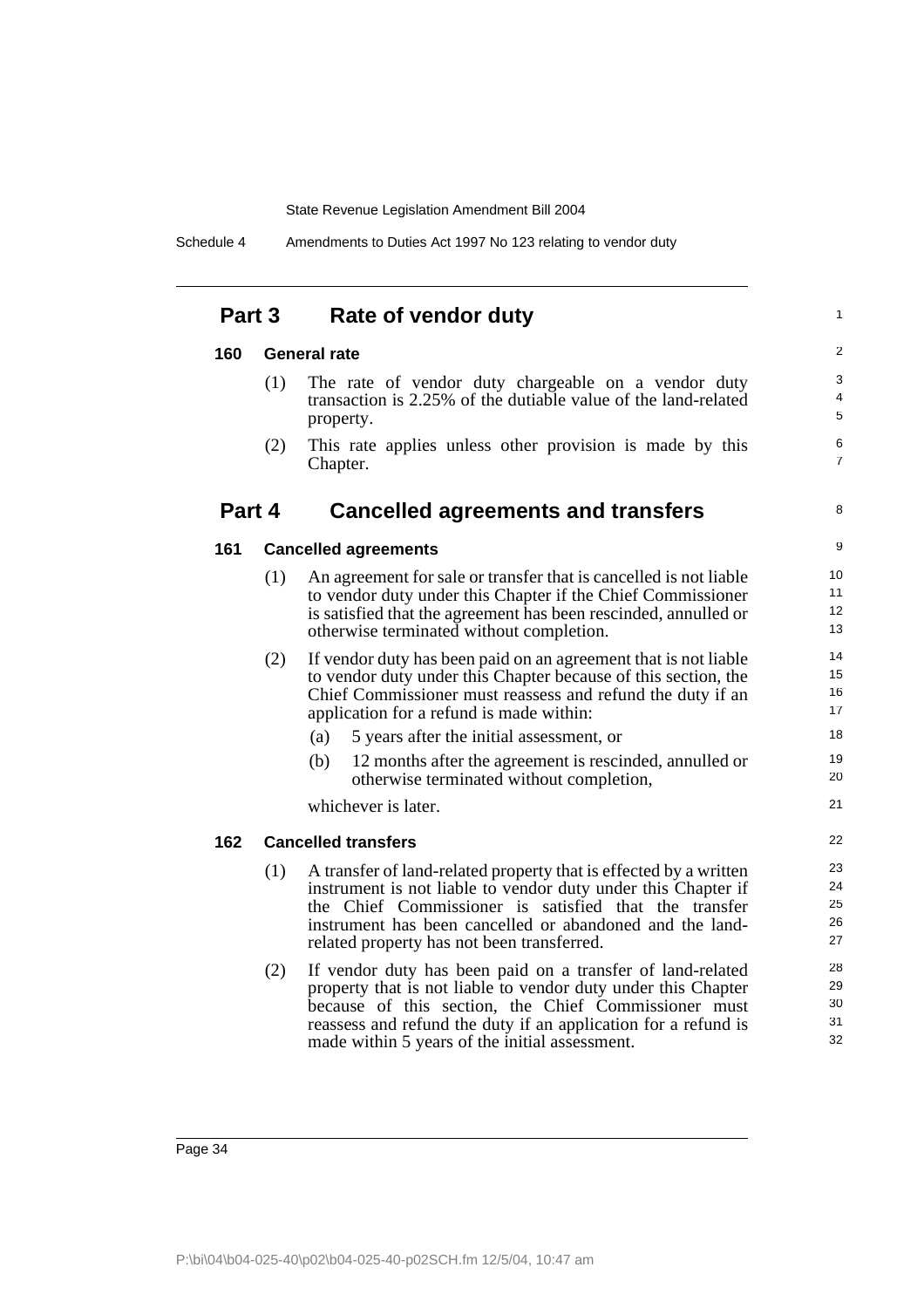Amendments to Duties Act 1997 No 123 relating to vendor duty Schedule 4

| Part 5 |                   | Vendor duty exemptions and<br>concessions                                                                                                                                                                                                | 1<br>2               |
|--------|-------------------|------------------------------------------------------------------------------------------------------------------------------------------------------------------------------------------------------------------------------------------|----------------------|
|        | <b>Division 1</b> | Principal place of residence exemption                                                                                                                                                                                                   | 3                    |
| 162A   |                   | <b>Definitions</b>                                                                                                                                                                                                                       | 4                    |
|        | (1)               | In this Division:                                                                                                                                                                                                                        | 5                    |
|        |                   | <b><i>flat</i></b> means a room or suite of rooms (whether or not forming<br>part of a building or a detached building):                                                                                                                 | 6<br>7               |
|        |                   | occupied or used as a separate dwelling, or<br>(a)                                                                                                                                                                                       | 8                    |
|        |                   | (b)<br>so constructed, designed or adapted as to be capable of<br>being occupied or used as a separate dwelling,                                                                                                                         | 9<br>10              |
|        |                   | but does not include a single dwelling, a strata lot or a<br>dwelling, or portion of a building, that is occupied under a<br>land use entitlement.                                                                                       | 11<br>12<br>13       |
|        |                   | <i>single dwelling</i> means a house:                                                                                                                                                                                                    | 14                   |
|        |                   | occupied or used as a separate dwelling, or<br>(a)                                                                                                                                                                                       | 15                   |
|        |                   | (b)<br>so constructed, designed or adapted as to be capable of<br>being occupied or used as a separate dwelling,                                                                                                                         | 16<br>17             |
|        |                   | but does not include a strata lot or a property commonly<br>known as a shop and dwelling.                                                                                                                                                | 18<br>19             |
|        |                   | <i>principal place of residence</i> of a person means the one place<br>of residence that is, among the one or more places of<br>residence of the person within and outside Australia, the<br>principal place of residence of the person. | 20<br>21<br>22<br>23 |
|        |                   | residential land—see section 162C.                                                                                                                                                                                                       | 24                   |
|        | (2)               | For the purposes of this Division, a reference to the vendor, in<br>relation to a vendor duty transaction, is a reference to any one<br>or more of them.                                                                                 | 25<br>26<br>27       |
| 162B   |                   | Principal place of residence exemption                                                                                                                                                                                                   | 28                   |
|        | (1)               | A vendor duty transaction is not chargeable with vendor duty<br>in relation to land to which the principal place of residence<br>exemption applies.                                                                                      | 29<br>30<br>31       |
|        | (2)               | Subject to this Division, the <i>principal place of residence</i><br><i>exemption</i> applies to land used and occupied by the vendor as                                                                                                 | 32<br>33             |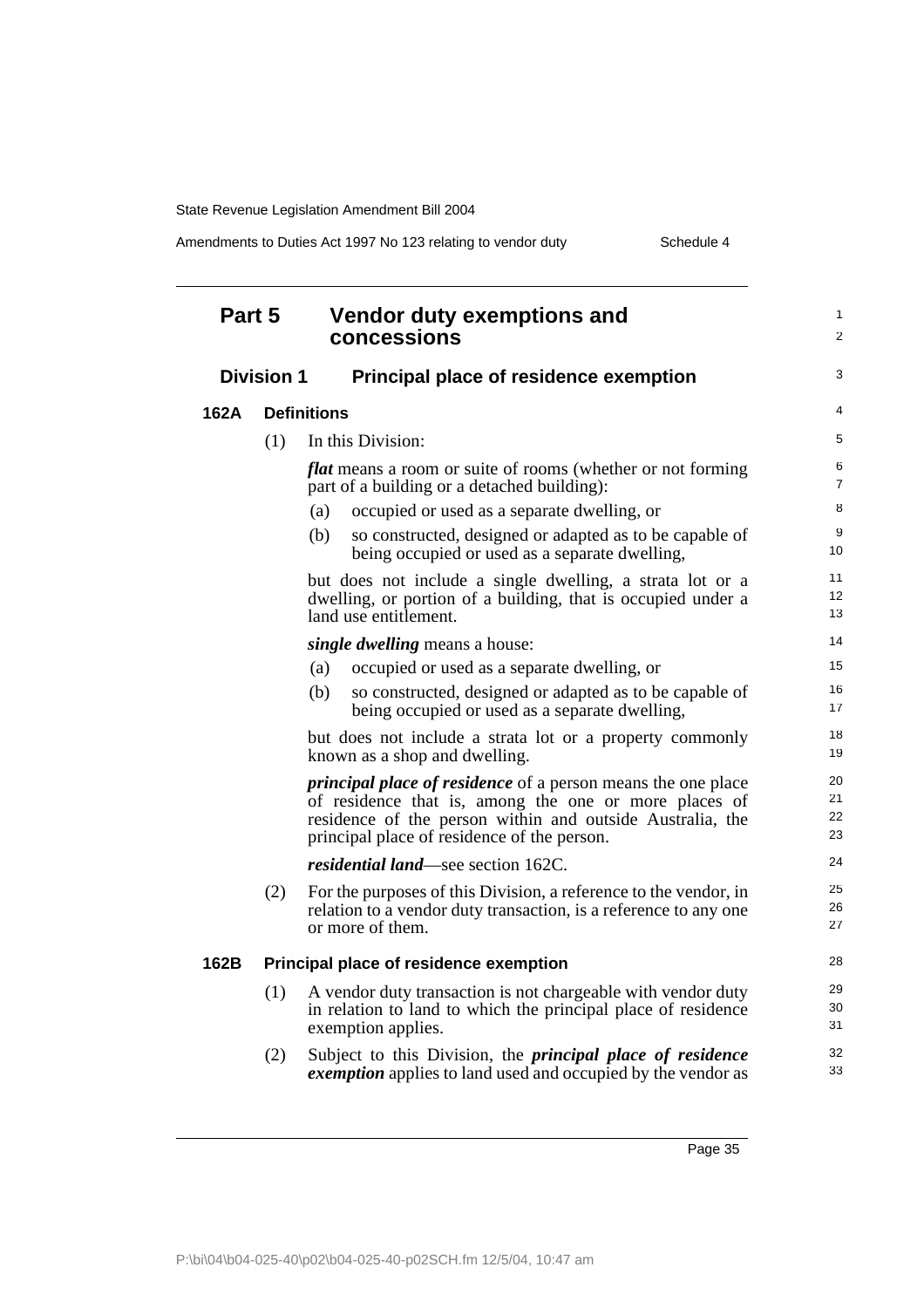the principal place of residence of the vendor, and for no other purpose, if the land:

- (a) is a parcel of residential land, or
- (b) is a strata lot, or
- (c) is assessed as if it were a strata lot under section 21A or 21B of the *Land Tax Management Act 1956*.
- (3) For the purpose of this Chapter, land is not used and occupied as the principal place of residence of a person unless:
	- (a) the land, and no other land, has been continuously used and occupied by the person for residential purposes and for no other purposes for a period of at least 2 years ending immediately before the date on which, but for this Division, a liability for vendor duty would arise, or
	- (b) the land has been used and occupied by the person for residential purposes and for no other purposes for a total period of at least 3 years in the  $\bar{5}$  years ending immediately before the date on which, but for this Division, a liability for vendor duty would arise and during those 3 years no other land was used and occupied by the person for residential purposes, or
	- (c) if the vendor became an owner of the land less than 2 years before the date on which, but for this Division, a liability for vendor duty would arise, the Chief Commissioner is satisfied that the land has been used and occupied by the person as the person's principal place of residence since the vendor became an owner of the land.
- (4) Despite any other provision of this Act, the principal place of residence exemption is also taken to apply to any land used and occupied as a principal place of residence if the Chief Commissioner is satisfied that it is fair and reasonable for the exemption to apply in the particular case.

#### **162C Residential land—meaning**

(1) In this Division, *residential land* means land that is used and occupied for residential purposes and for no other purpose, that use and occupation being use and occupation of a building or buildings designed, constructed or adapted for residential purposes, other than a building or buildings: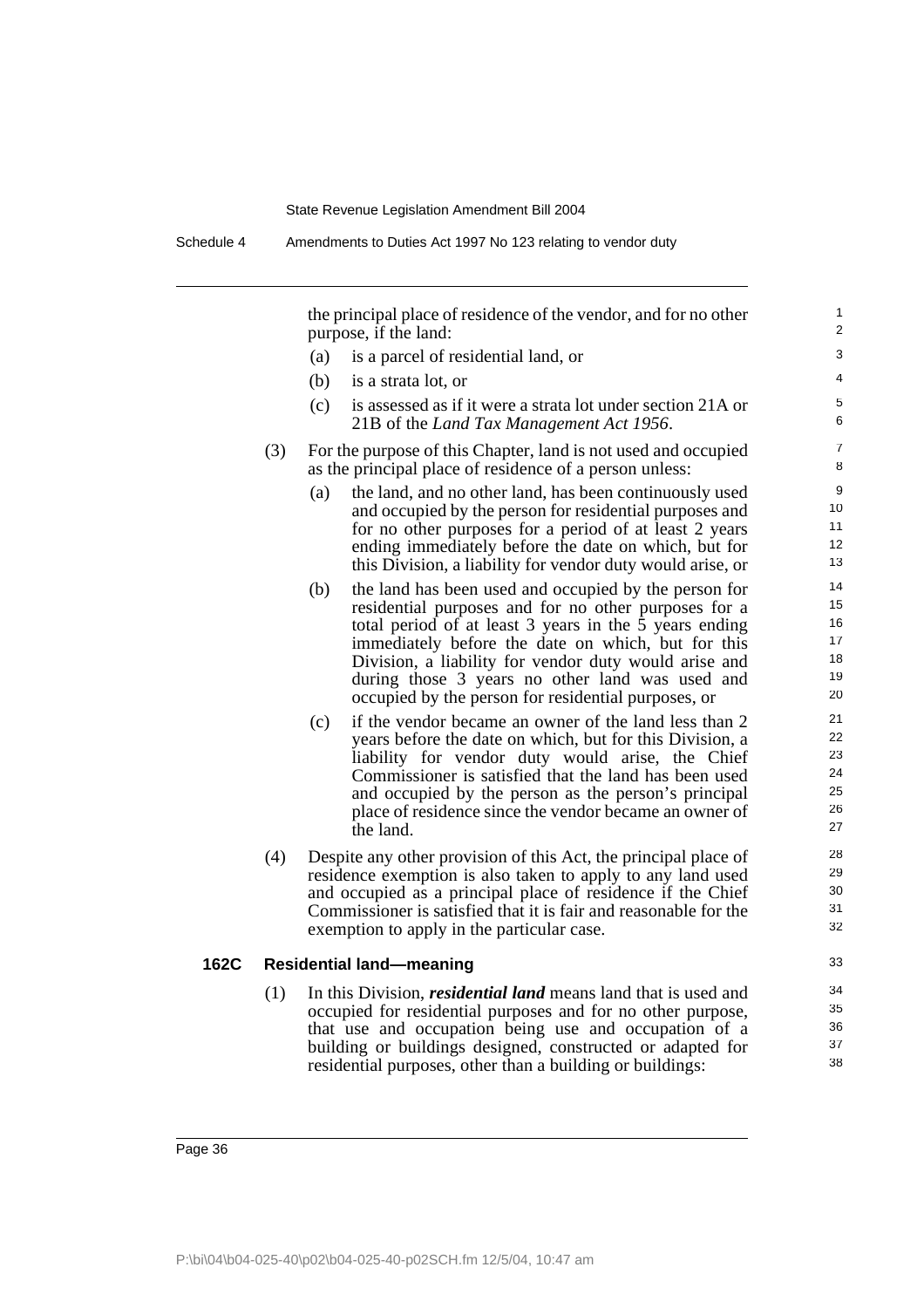|      |     | (a)     | comprised of lots within a strata plan or residential<br>units, or                                                                                                                                                                                                                                          | 1<br>$\overline{\mathbf{c}}$         |
|------|-----|---------|-------------------------------------------------------------------------------------------------------------------------------------------------------------------------------------------------------------------------------------------------------------------------------------------------------------|--------------------------------------|
|      |     | (b)     | containing (out of the total of all rooms in the building<br>or buildings) occupancies other than that of the vendor,<br>or                                                                                                                                                                                 | 3<br>4<br>5                          |
|      |     | (c)     | from any part of which income is derived.                                                                                                                                                                                                                                                                   | 6                                    |
|      | (2) |         | Land does not cease to be used and occupied as provided by<br>subsection (1) by reason of there being on that land any<br>building or improvement that is used or occupied for a<br>purpose ancillary to the purposes for which the building is, or<br>the buildings are, designed, constructed or adapted. | $\overline{7}$<br>8<br>9<br>10<br>11 |
|      | (3) |         | In this section:                                                                                                                                                                                                                                                                                            | 12                                   |
|      |     |         | <i>residential unit</i> has the meaning given by the <i>Land Tax</i><br>Management Act 1956.                                                                                                                                                                                                                | 13<br>14                             |
|      |     |         | Note. Schedule 2 allows one residential occupancy to be disregarded in<br>applying the principal place of residence exemption. It also allows the<br>use of land for purposes ancillary to a business conducted at a different<br>place to be disregarded in certain circumstances.                         | 15<br>16<br>17<br>18                 |
| 162D |     |         | Exemption applies to natural persons only                                                                                                                                                                                                                                                                   | 19                                   |
|      |     | person. | This Division does not apply in respect of a vendor duty<br>transaction if the vendor, or any one of them, is not a natural                                                                                                                                                                                 | 20<br>21<br>22                       |
| 162E |     |         | Other restrictions and concessions in applying exemption                                                                                                                                                                                                                                                    | 23                                   |
|      |     |         | Schedule 2 has effect.                                                                                                                                                                                                                                                                                      | 24                                   |
| 162F |     |         | <b>Calculation of duty</b>                                                                                                                                                                                                                                                                                  | 25                                   |
|      |     |         | If a vendor duty transaction is not chargeable with vendor<br>duty in relation to land as a consequence of this Division, no<br>vendor duty is chargeable on the land-related property<br>transferred that:                                                                                                 | 26<br>27<br>28<br>29                 |
|      |     | (a)     | is the land to which the principal place of residence<br>exemption applies, or                                                                                                                                                                                                                              | 30<br>31                             |
|      |     | (b)     | is a land use entitlement in respect of the land to which<br>the principal place of residence exemption applies, or                                                                                                                                                                                         | 32<br>33                             |
|      |     | (c)     | is an interest in land referred to in paragraph (a) or (b).                                                                                                                                                                                                                                                 | 34                                   |

Amendments to Duties Act 1997 No 123 relating to vendor duty Schedule 4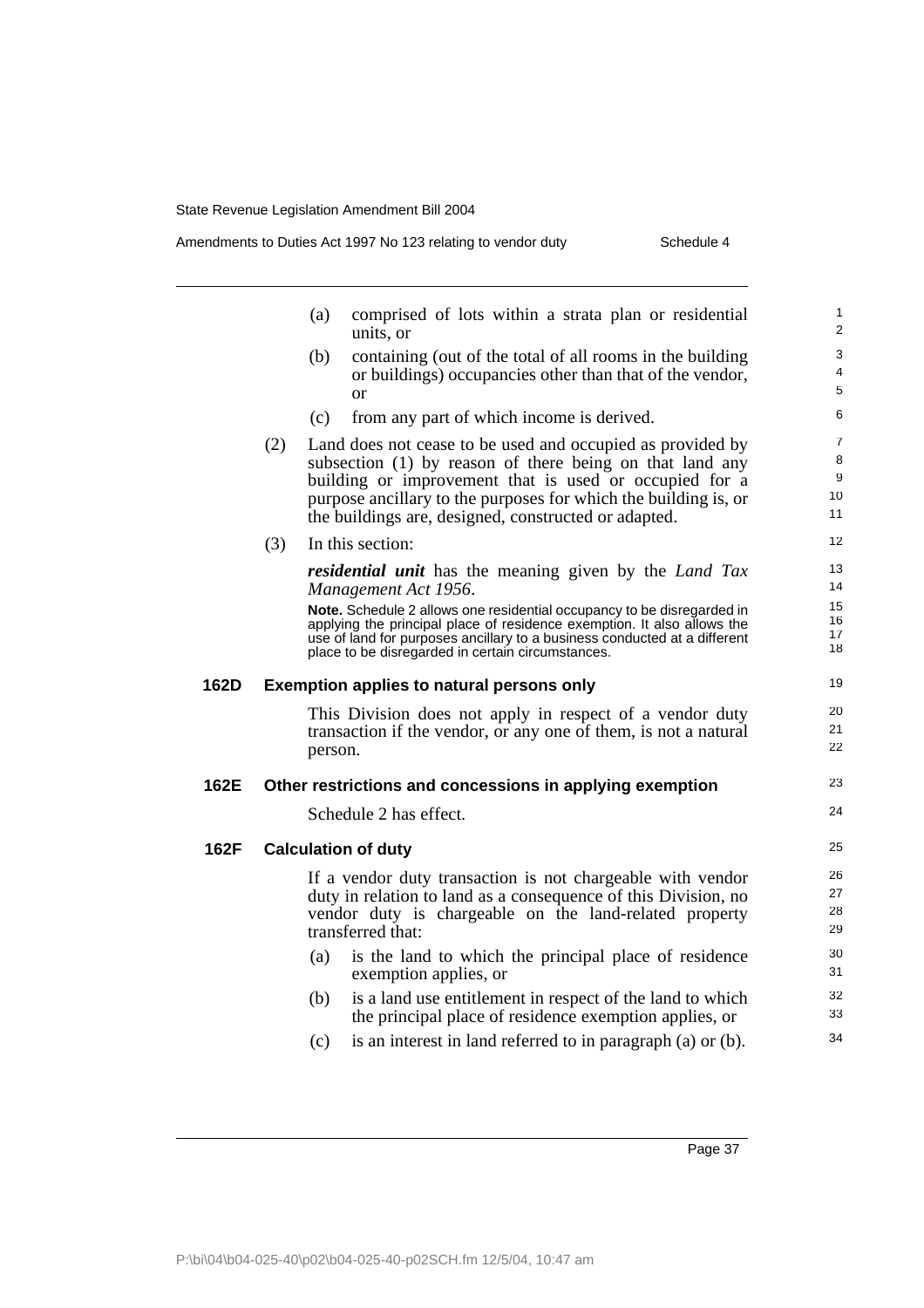Schedule 4 Amendments to Duties Act 1997 No 123 relating to vendor duty

#### **162G Apportionment for land partly used as a principal place of residence**

| (1) |     | This section applies in respect of land to which a vendor duty<br>transaction relates if the Chief Commissioner is satisfied that:                                                                                                                                                                                                                                              | 3<br>4                           |
|-----|-----|---------------------------------------------------------------------------------------------------------------------------------------------------------------------------------------------------------------------------------------------------------------------------------------------------------------------------------------------------------------------------------|----------------------------------|
|     | (a) | the land is used and occupied by the vendor as the<br>principal place of residence of the vendor, and                                                                                                                                                                                                                                                                           | 5<br>6                           |
|     | (b) | the principal place of residence exemption under this<br>Act would apply in respect of the land, had the land not<br>been used for purposes other than residential purposes.                                                                                                                                                                                                    | $\overline{7}$<br>8<br>9         |
| (2) |     | For the purpose of charging vendor duty, the dutiable value of<br>land-related property transferred by the vendor duty<br>transaction (being land to which this section applies, a land<br>use entitlement in respect of land to which this section applies<br>or an interest in land to which this section applies) is to be<br>reduced by the exempt proportion for the land. | 10<br>11<br>12<br>13<br>14<br>15 |
| (3) |     | The exempt proportion for the land is:                                                                                                                                                                                                                                                                                                                                          | 16                               |
|     | (a) | if the dwelling used and occupied by the vendor as a<br>principal place of residence is a single dwelling—the<br>proportion determined by deducting the apportionment<br>factor from 1, or                                                                                                                                                                                      | 17<br>18<br>19<br>20             |
|     | (b) | if the dwelling used and occupied by the vendor as a<br>principal place of residence is a flat—the proportion<br>determined in accordance with the following formula:                                                                                                                                                                                                           | 21<br>22<br>23                   |
|     |     | apportionment factor) $\times$ floor area of the flat                                                                                                                                                                                                                                                                                                                           | 24                               |
|     | (c) | in any other case—such proportion as the Chief<br>Commissioner considers fair and reasonable in the<br>particular case.                                                                                                                                                                                                                                                         | 25<br>26<br>27                   |
| (4) | For | the purpose of subsection $(3)$ $(a)$ and $(b)$ , the<br><i>apportionment factor</i> is:                                                                                                                                                                                                                                                                                        | 28<br>29                         |
|     | (a) | if there is an apportionment factor entered in the<br>Register of Land Values in respect of the land value of<br>the land under Division 5 or 5A of Part 1B of the<br>Valuation of Land Act 1916-that apportionment factor                                                                                                                                                      | 30<br>31<br>32<br>33             |

1 2

34

(expressed as a fraction), or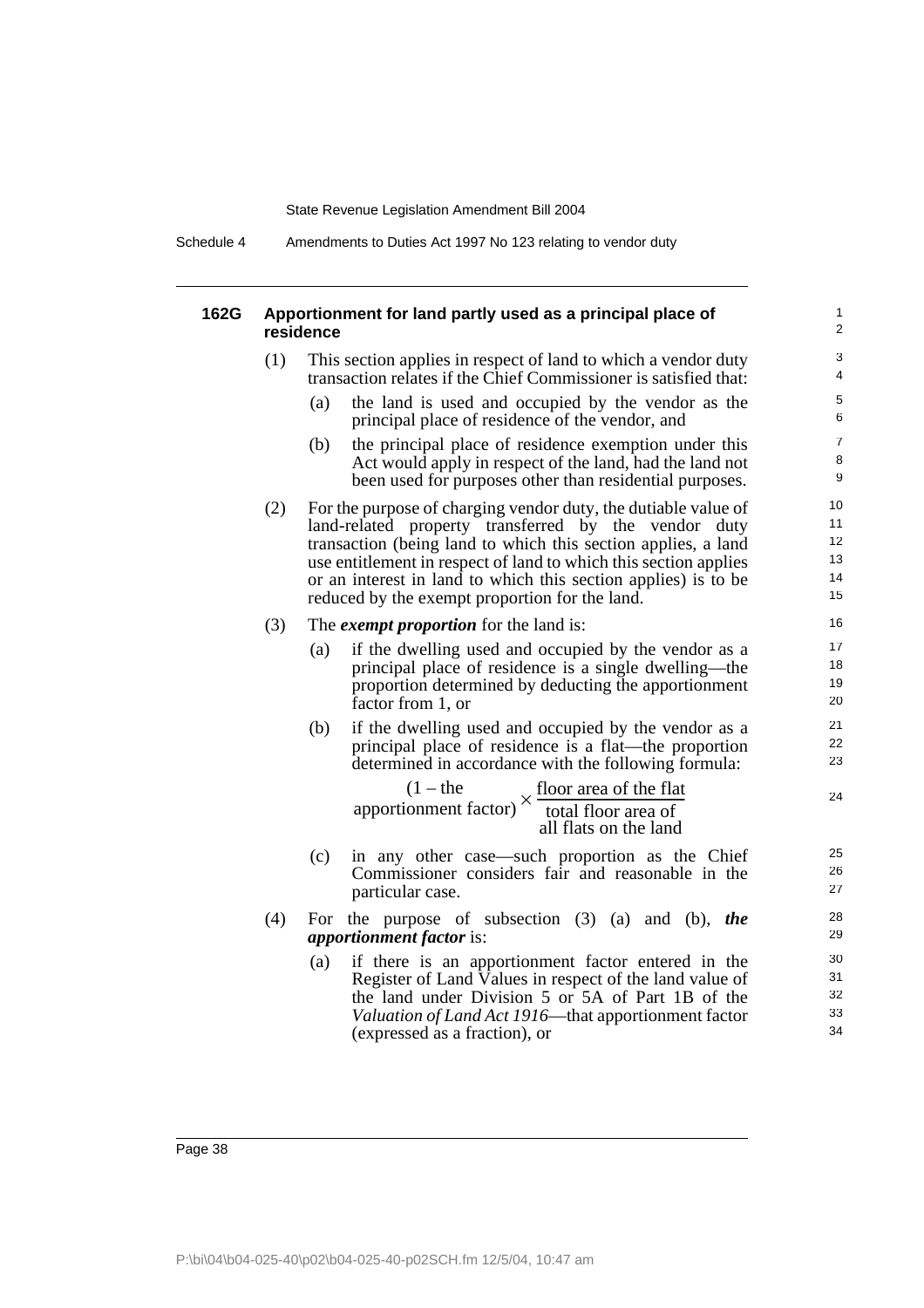| Amendments to Duties Act 1997 No 123 relating to vendor duty |  |  | Schedule 4 |
|--------------------------------------------------------------|--|--|------------|
|--------------------------------------------------------------|--|--|------------|

|      |                   | (b)<br>if paragraph (a) is not applicable—such other<br>apportionment factor as the Chief Commissioner<br>considers fair and reasonable in the circumstances,<br>subject to subsections $(5)$ and $(6)$ .                                                                                                                                                                 | 1<br>$\overline{2}$<br>3<br>4            |
|------|-------------------|---------------------------------------------------------------------------------------------------------------------------------------------------------------------------------------------------------------------------------------------------------------------------------------------------------------------------------------------------------------------------|------------------------------------------|
|      | (5)               | If the land concerned is mixed development land or mixed use<br>land and there is no apportionment factor entered in the<br>Register of Land Values in respect of the land value of the<br>land under the Valuation of Land Act 1916, the Chief<br>Commissioner may request the Valuer-General to determine<br>the apportionment factor in respect of the land concerned. | 5<br>6<br>$\overline{7}$<br>8<br>9<br>10 |
|      | (6)               | If a request is made under subsection $(5)$ :                                                                                                                                                                                                                                                                                                                             | 11                                       |
|      |                   | the Valuer-General must determine the apportionment<br>(a)<br>factor concerned and enter it in the Register of Land<br>Values under the Valuation of Land Act 1916, and                                                                                                                                                                                                   | 12<br>13<br>14                           |
|      |                   | that apportionment factor is to be applied in respect of<br>(b)<br>the land.                                                                                                                                                                                                                                                                                              | 15<br>16                                 |
|      |                   | Note. Divisions 5 and 5A of Part 1B of the Valuation of Land Act 1916<br>allow objections to be made against the amount of an apportionment<br>factor.                                                                                                                                                                                                                    | 17<br>18<br>19                           |
|      | (7)               | For the purpose of applying this section in respect of land on<br>which there is a residential occupancy other than that of the<br>vendor, the use of the land for the purpose of that other<br>residential occupancy may be disregarded if that residential<br>occupancy is an excluded residential occupancy under<br>Schedule 2.                                       | 20<br>21<br>22<br>23<br>24<br>25         |
|      | (8)               | In this section:                                                                                                                                                                                                                                                                                                                                                          | 26                                       |
|      |                   | <i>mixed development land</i> has the same meaning as in Division<br>5 of Part 1B of the Valuation of Land Act 1916.                                                                                                                                                                                                                                                      | 27<br>28                                 |
|      |                   | <i>mixed use land</i> has the same meaning as in Division 5A of<br>Part 1B of the Valuation of Land Act 1916.                                                                                                                                                                                                                                                             | 29<br>30                                 |
|      | <b>Division 2</b> | <b>Exemption for farms</b>                                                                                                                                                                                                                                                                                                                                                | 31                                       |
| 162H |                   | <b>Exemption for farms</b>                                                                                                                                                                                                                                                                                                                                                | 32                                       |
|      | (1)               | A vendor duty transaction is not chargeable with vendor duty<br>in relation to land to which the farm exemption applies.                                                                                                                                                                                                                                                  | 33<br>34                                 |
|      | (2)               | The farm exemption applies to land used for primary<br>production in the course of carrying on a business of primary<br>production:                                                                                                                                                                                                                                       | 35<br>36<br>37                           |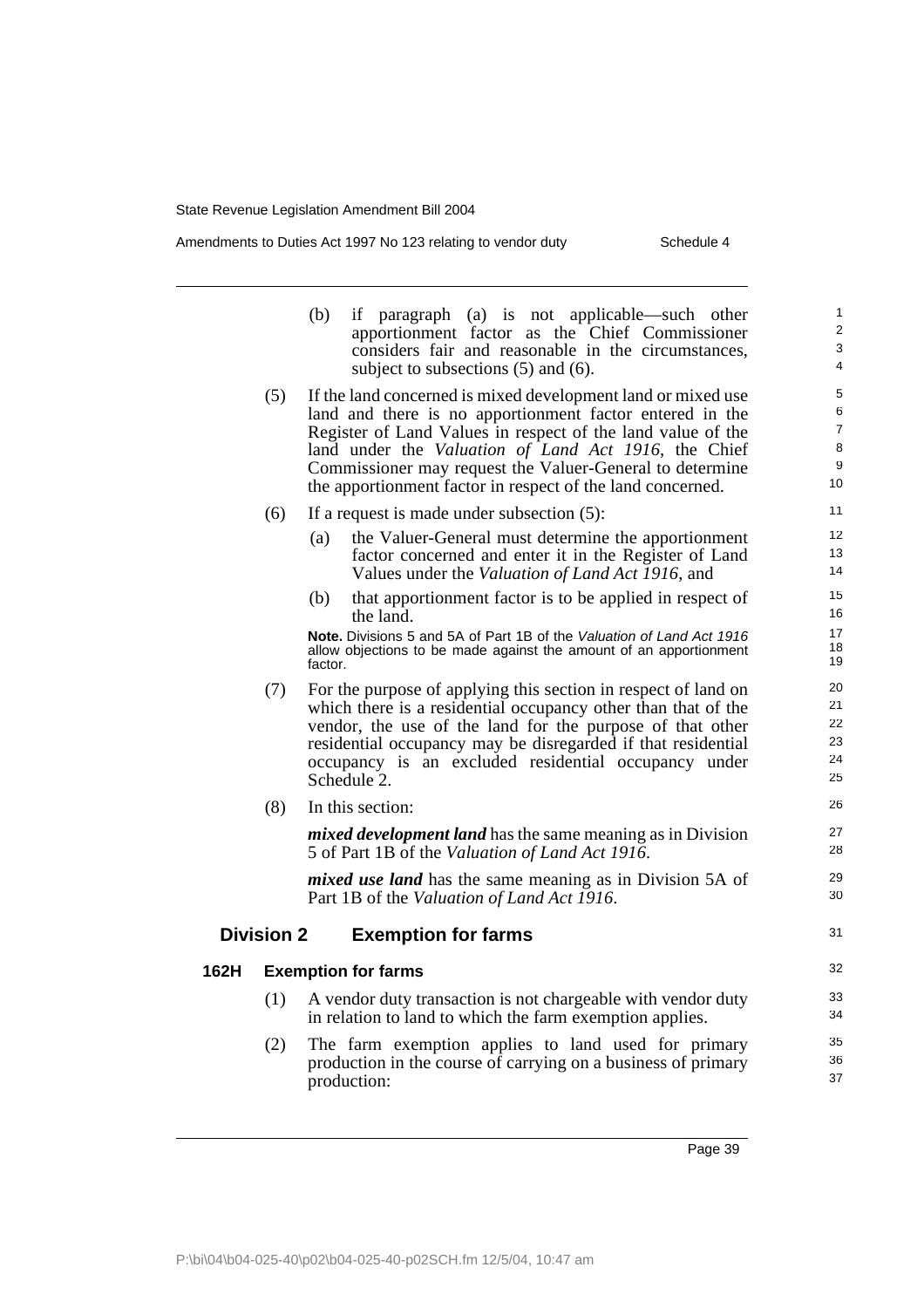| for a continuous period of at least 2 years ending<br>(a)<br>immediately before the date on which, but for this<br>Division, a liability for vendor duty would arise, or                                           |                                  |
|--------------------------------------------------------------------------------------------------------------------------------------------------------------------------------------------------------------------|----------------------------------|
|                                                                                                                                                                                                                    | $\mathbf{1}$<br>$\overline{2}$   |
|                                                                                                                                                                                                                    | 3                                |
| for a total period of at least 3 years in the 5 years ending<br>(b)<br>immediately before the date on which, but for this<br>Division, a liability for vendor duty would arise, or                                 | $\overline{4}$<br>5<br>6         |
| in any other case, for such other period as the Chief<br>(c)<br>Commissioner may allow.                                                                                                                            | $\overline{7}$<br>8              |
| (3)<br>If a vendor duty transaction is not chargeable with vendor<br>duty in relation to land as a consequence of this Division, no<br>vendor duty is chargeable on the land-related property<br>transferred that: | 9<br>10<br>11<br>12 <sup>2</sup> |
| (a)<br>is the land to which the farm exemption applies, or                                                                                                                                                         | 13                               |
| (b)<br>is a land use entitlement in respect of the land to which<br>the farm exemption applies, or                                                                                                                 | 14<br>15                         |
| is an interest in land referred to in paragraph (a) or (b).<br>(c)                                                                                                                                                 | 16                               |
| <b>Division 3</b><br><b>Exemptions and concessions where sale</b>                                                                                                                                                  | 17                               |
| price does not significantly exceed purchase                                                                                                                                                                       | 18                               |
| price                                                                                                                                                                                                              | 19                               |
| <b>1621</b><br>Exemption for land-related property sold at a loss                                                                                                                                                  | 20                               |
| A vendor duty transaction is not chargeable with vendor duty                                                                                                                                                       | 21                               |
| in relation to land-related property if the Chief Commissioner                                                                                                                                                     | 22                               |
| is satisfied the dutiable value of the land-related property on                                                                                                                                                    | 23                               |
| the transfer date does not exceed the dutiable value of the                                                                                                                                                        | 24                               |
| land-related property on the vendor acquisition date.                                                                                                                                                              | 25                               |
|                                                                                                                                                                                                                    | 26                               |
| 162J<br>Exemption for land-related property sold for increased price of                                                                                                                                            |                                  |
| less than 12 per cent                                                                                                                                                                                              | 27                               |
| A vendor duty transaction is not chargeable with vendor duty                                                                                                                                                       | 28                               |
| in relation to land-related property if the Chief Commissioner                                                                                                                                                     | 29                               |
| is satisfied that the dutiable value of the land-related property                                                                                                                                                  | 30                               |
| on the transfer date exceeds the dutiable value of the land-                                                                                                                                                       | 31                               |
| related property on the vendor acquisition date by not more<br>than 12 per cent of the dutiable value of the land-related                                                                                          | 32<br>33                         |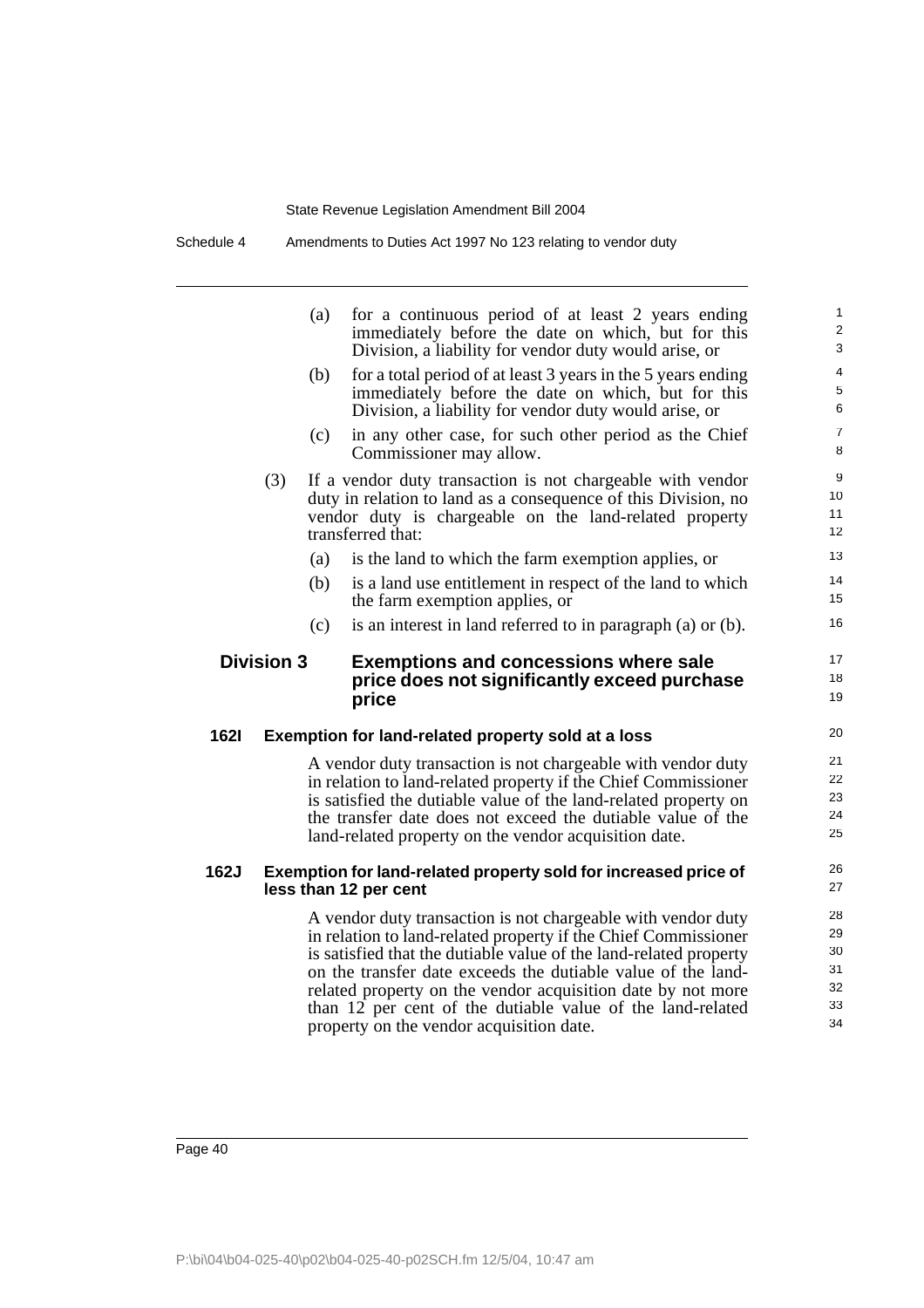Amendments to Duties Act 1997 No 123 relating to vendor duty Schedule 4

## **162K Concession for increases between 12 and 15 per cent**

- (1) This section applies in respect of a vendor duty transaction relating to land-related property if the Chief Commissioner is satisfied that the dutiable value of the land-related property on the transfer date exceeds the dutiable value of the land-related property on the vendor acquisition date by more than 12 per cent, but not more than 15 per cent, of the dutiable value of the land-related property on the vendor acquisition date.
- (2) If this section applies, the vendor duty payable in relation to the vendor duty transaction is to be discounted in accordance with the following table:

|      |     | Increase in dutiable value of land-<br>related property (expressed as % of<br>dutiable value on vendor acquisition<br>date)                                                                                 | Discount on duty |
|------|-----|-------------------------------------------------------------------------------------------------------------------------------------------------------------------------------------------------------------|------------------|
|      |     | More than 12% but not more than 13%                                                                                                                                                                         | 75%              |
|      |     | More than 13% but not more than 14%                                                                                                                                                                         | 50%              |
|      |     | More than 14% but not more than 15%                                                                                                                                                                         | 25%              |
| 162L |     | What is the transfer date?                                                                                                                                                                                  |                  |
|      |     | For the purposes of this Division, the <i>transfer date</i> , in relation<br>to a vendor duty transaction, is the date on which a liability for<br>vendor duty would, but for this Division, arise.         |                  |
| 162M |     | What is the vendor acquisition date?                                                                                                                                                                        |                  |
|      | (1) | For the purposes of this Division, the <i>vendor acquisition date</i> ,<br>in relation to a vendor duty transaction, is the date on which<br>the vendor first acquired a legal or equitable interest in the |                  |

- land-related property that is the subject of the vendor duty transaction. (2) If the vendor acquired a legal or equitable interest in the land-
- related property as the legal personal representative of a deceased person, as a beneficiary under a will of a deceased person or as a result of the intestacy of a deceased person, the vendor acquisition date is taken to be the date on which the deceased person first acquired a legal or equitable interest in

Page 41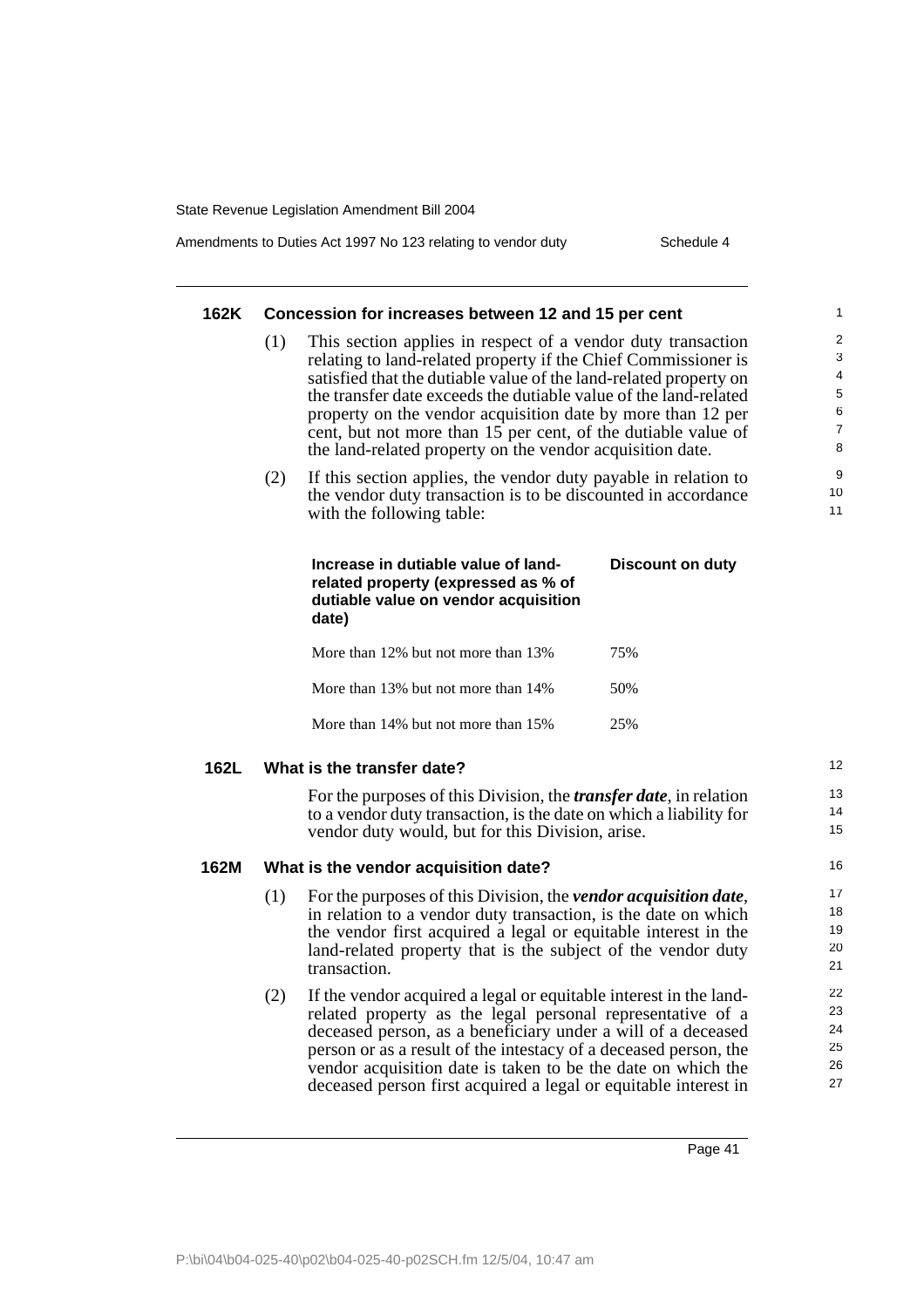Schedule 4 Amendments to Duties Act 1997 No 123 relating to vendor duty

the land-related property. A reference in this Division to the vendor, in relation to the acquisition of such land-related property, is to be read as a reference to the deceased person.

1  $\overline{2}$ 3

#### **162N Determining the dutiable value of land-related property for the purposes of this Division**

- (1) The dutiable value of land-related property on the transfer date is the dutiable value of the land-related property determined in accordance with this Chapter.
- (2) The dutiable value of land-related property on the vendor acquisition date is, if the vendor first acquired a legal or equitable interest in the land-related property by means of a dutiable transaction, the dutiable value of the land-related property when it was the subject of that dutiable transaction (determined in accordance with Part 2 of Chapter 2).
- (3) In any other case, the dutiable value of the land-related property on the vendor acquisition date is the unencumbered value of the dutiable property (within the meaning of section 23) on the vendor acquisition date (determined in accordance with Part 2 of Chapter 2).
- (4) If, after the vendor acquisition date, improvements were made to land-related property, the unencumbered value of the landrelated property on the vendor acquisition date is to be determined as if those improvements had not been made.
- (5) If the Chief Commissioner is satisfied that GST is payable in respect of a vendor duty transaction, and that the transaction by which the vendor first acquired a legal or equitable interest in the land-related property was not the subject of GST, the dutiable value of the land-related property on the vendor acquisition date is to be increased, for the purposes of this Division only, by 10%.

**Note.** Section 305 allows the Chief Commissioner to require the vendor to obtain a declaration as to the value of property.

#### **162O Transactions relating to multiple items**

If a vendor duty transaction relates to more than one item of land-related property, this Division is to be applied as if each item were the subject of a separate vendor duty transaction.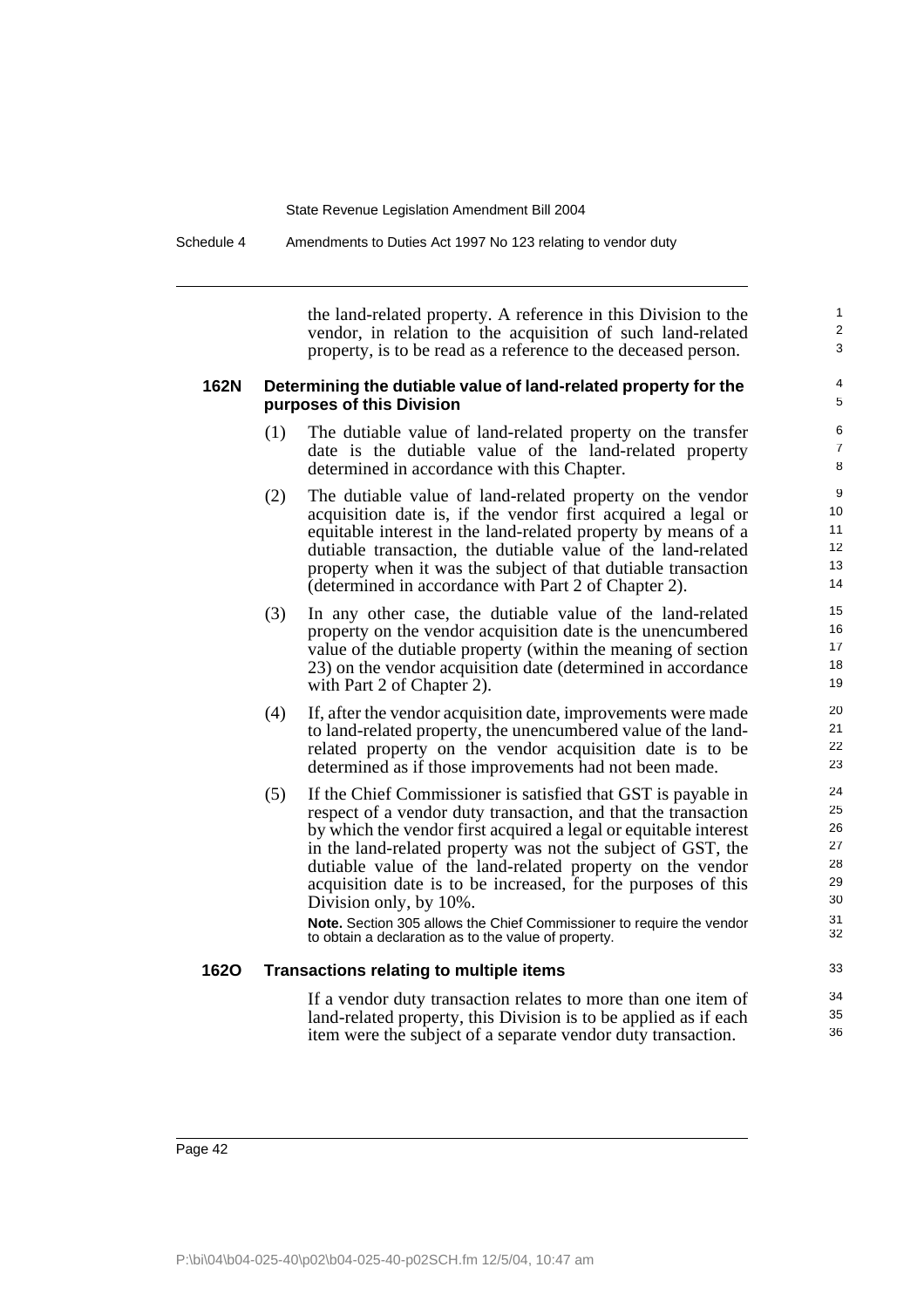Amendments to Duties Act 1997 No 123 relating to vendor duty Schedule 4

#### **Division 4 Exemptions for new and substantially new buildings 162P Exemption for sale of new buildings** (1) An agreement for the sale or transfer, or a transfer, of land is not chargeable with vendor duty if: (a) it is an agreement for the sale or transfer, or a transfer, of land on which there is a new building, constructed by or on behalf of the vendor, that is unoccupied and suitable for use or occupation for residential, commercial or other purposes, and (b) there are no other buildings on the land, other than unoccupied new buildings or heritage buildings, that are suitable for use or occupation for residential, commercial or other purposes. (2) An agreement for the sale or transfer of land is not chargeable with vendor duty if it is an agreement for the sale or transfer of a lot in an unregistered plan of subdivision, on which a new building is to be erected or developed before completion of the sale or transfer. (3) An agreement for the sale or transfer, or a transfer, of land is not chargeable with vendor duty if: (a) it is an agreement for the sale or transfer, or a transfer, of land on which there is a new building, constructed by or on behalf of the vendor, suitable for use or occupation for residential, commercial or other purposes, and (b) the agreement for the sale or transfer, or the transfer, of the land was first executed within 12 months of the completion of the construction of the new building, and (c) there are no other buildings on the land, other than new buildings or heritage buildings, that are suitable for use or occupation for residential, commercial or other purposes. (4) This section applies in respect of land on which there is a new building or buildings, or on which a new building or buildings are to be erected or developed, only if the Chief Commissioner is satisfied that the new building or buildings are a significant improvement to the land. 1  $\mathfrak{p}$ 3 4 5 6 7 8 **9** 10 11 12 13 14 15 16 17 18 19 20 21 22 23 24 25 26 27 28 29 30 31 32 33 34 35 36 37 38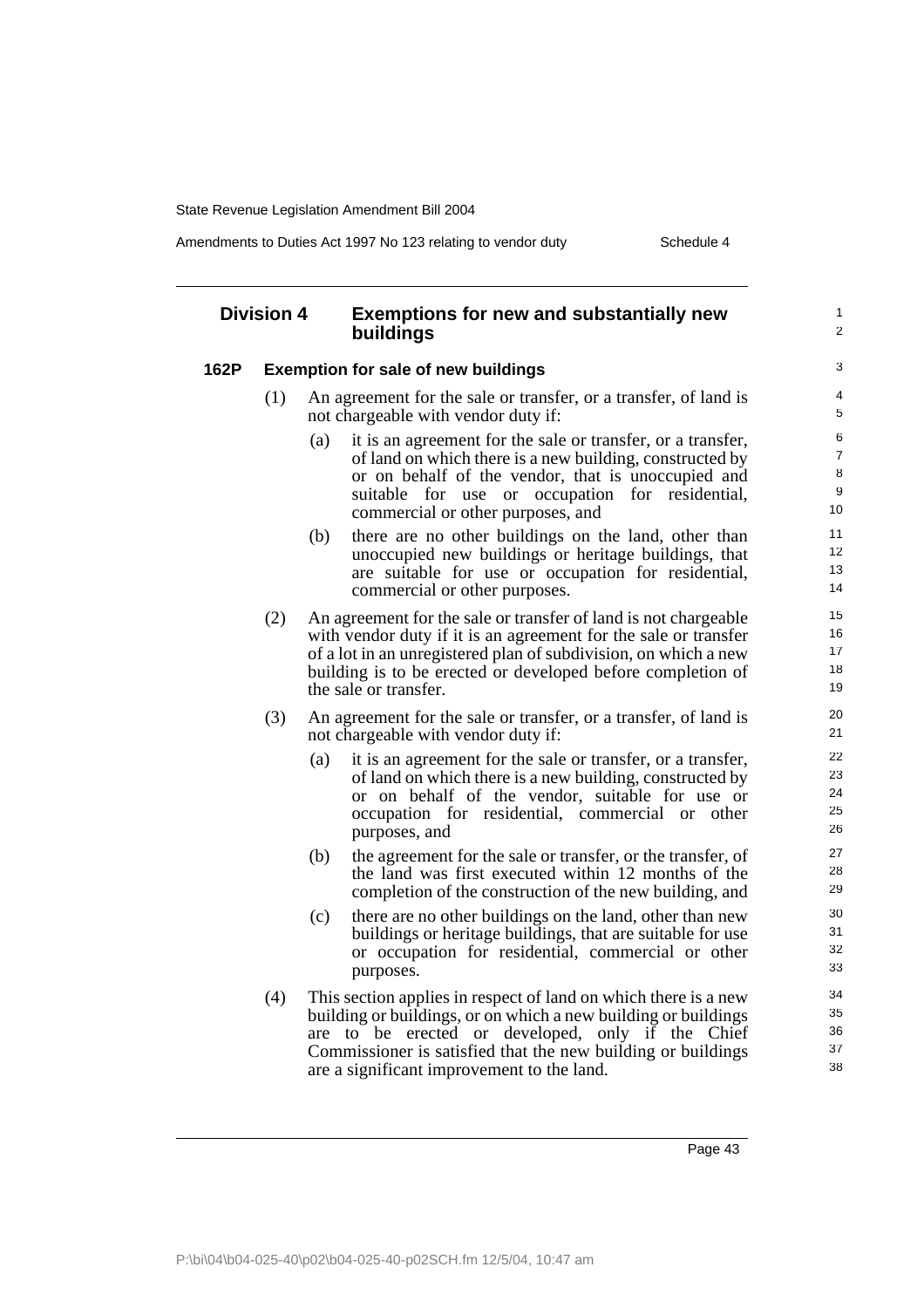|      | (5) | For the purpose of this section, a <b>new building</b> is a building<br>that, prior to the completion of the building works carried out<br>by or on behalf of the vendor, had not been used or occupied<br>for residential, commercial or other purposes.                                              | 1<br>2<br>3<br>4           |
|------|-----|--------------------------------------------------------------------------------------------------------------------------------------------------------------------------------------------------------------------------------------------------------------------------------------------------------|----------------------------|
|      | (6) | A building is <i>unoccupied</i> if the building has not previously<br>been occupied or used for residential, commercial or other<br>purposes.                                                                                                                                                          | 5<br>6<br>$\overline{7}$   |
|      | (7) | In this section:                                                                                                                                                                                                                                                                                       | 8                          |
|      |     | <i>heritage building</i> means a building that the<br>Chief<br>Commissioner is satisfied has heritage significance.                                                                                                                                                                                    | 9<br>10                    |
| 162Q |     | <b>Exemption for sale of substantially new buildings</b>                                                                                                                                                                                                                                               | 11                         |
|      | (1) | An agreement for the sale or transfer, or a transfer, of land is<br>not chargeable with vendor duty if:                                                                                                                                                                                                | 12<br>13                   |
|      |     | (a)<br>it is an agreement for the sale or transfer, or a transfer,<br>of land on which there is a substantially new building,<br>constructed by or on behalf of the vendor, that is an<br>unoccupied building and suitable for use or occupation<br>for residential, commercial or other purposes, and | 14<br>15<br>16<br>17<br>18 |
|      |     | (b)<br>there are no other buildings on the land, other than<br>unoccupied new buildings, unoccupied substantially<br>new buildings and heritage buildings, that are suitable<br>for use or occupation for residential, commercial or<br>other purposes.                                                | 19<br>20<br>21<br>22<br>23 |
|      | (2) | An agreement for the sale or transfer, or a transfer, of land is<br>not chargeable with vendor duty if:                                                                                                                                                                                                | 24<br>25                   |
|      |     | it is an agreement for the sale or transfer, or a transfer,<br>(a)<br>of land on which there is a substantially new building,<br>constructed by or on behalf of the vendor, suitable for<br>use or occupation for residential, commercial or other<br>purposes, and                                    | 26<br>27<br>28<br>29<br>30 |
|      |     | the agreement for the sale or transfer, or the transfer, of<br>(b)<br>land was first executed within 12 months of the<br>completion of the construction of the substantially new<br>building, and                                                                                                      | 31<br>32<br>33<br>34       |
|      |     | (c)<br>there are no other buildings on the land, other than new<br>buildings, substantially new buildings or heritage<br>buildings, that are suitable for use or occupation for<br>residential, commercial or other purposes.                                                                          | 35<br>36<br>37<br>38       |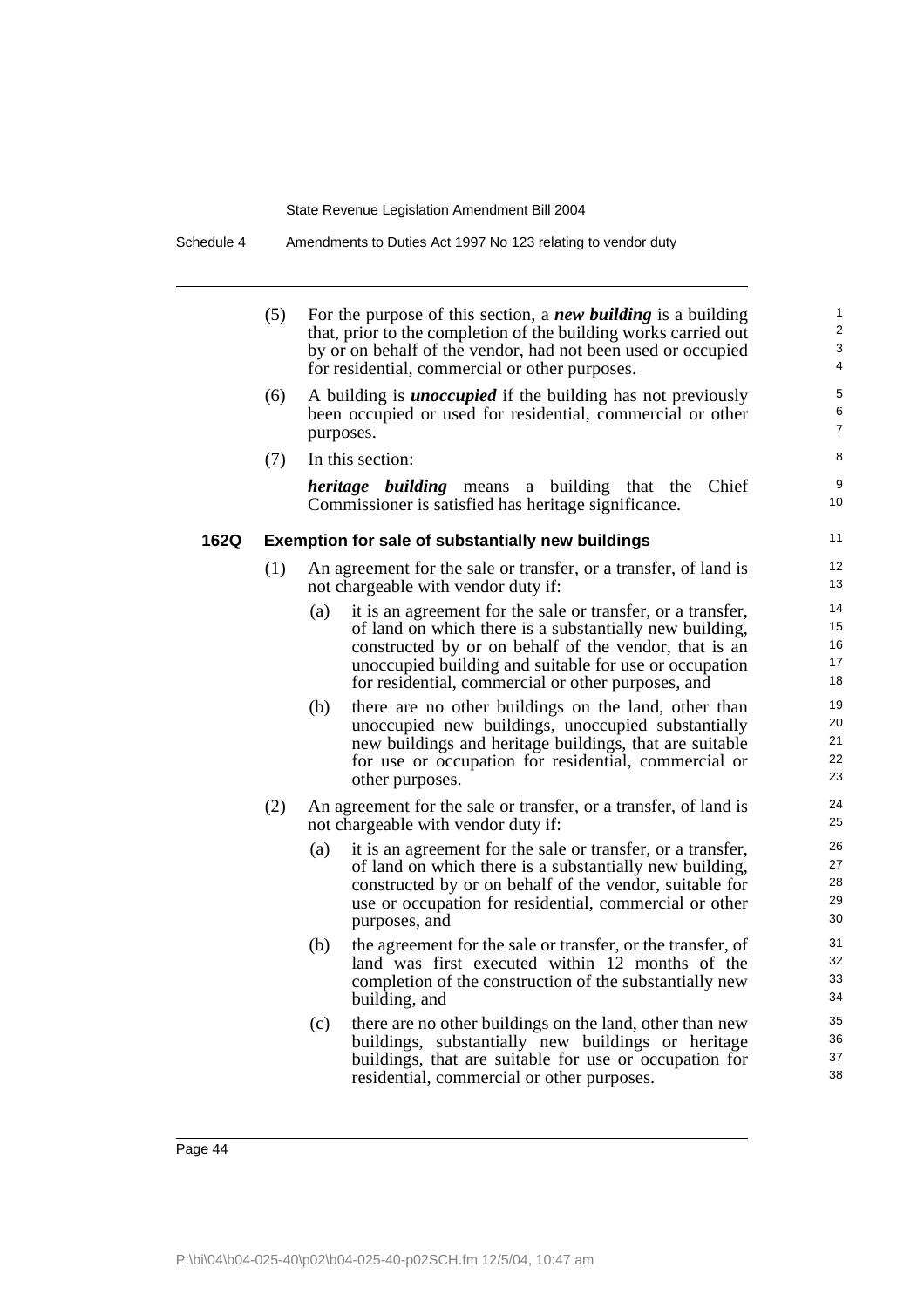### Amendments to Duties Act 1997 No 123 relating to vendor duty Schedule 4

|      | (3)               |                  | This section applies in respect of land on which there is a<br>substantially new building or buildings only if the Chief<br>Commissioner is satisfied that the substantially new building<br>or buildings are a significant improvement to the land. | 1<br>2<br>3<br>4              |
|------|-------------------|------------------|------------------------------------------------------------------------------------------------------------------------------------------------------------------------------------------------------------------------------------------------------|-------------------------------|
|      | (4)               | the following:   | For the purposes of this section, a building is a <i>substantially</i><br>new building if the Chief Commissioner is satisfied that all<br>parts of the building have been replaced with the exception of                                             | 5<br>6<br>$\overline{7}$<br>8 |
|      |                   | (a)              | parts of the building (if any) that have heritage<br>significance,                                                                                                                                                                                   | 9<br>10                       |
|      |                   | (b)              | parts of the building required to be retained for<br>structural necessity,                                                                                                                                                                           | 11<br>12                      |
|      |                   | (c)              | major plant and equipment associated with the<br>building.                                                                                                                                                                                           | 13<br>14                      |
|      | (5)               | purposes.        | A building is <i>unoccupied</i> if the building has not previously<br>been occupied or used for residential, commercial or other                                                                                                                     | 15<br>16<br>17                |
|      | (6)               | In this section: |                                                                                                                                                                                                                                                      | 18                            |
|      |                   |                  | <i>heritage building</i> means a building that the<br>Chief<br>Commissioner is satisfied has heritage significance.                                                                                                                                  | 19<br>20                      |
|      |                   |                  | <i>new building</i> has the same meaning as in section 162P.                                                                                                                                                                                         | 21                            |
|      | <b>Division 5</b> |                  | <b>Other exemptions</b>                                                                                                                                                                                                                              | 22                            |
| 162R | farm              |                  | Exemption for subdivision of principal place of residence or                                                                                                                                                                                         | 23<br>24                      |
|      | (1)               |                  | An agreement for the sale or transfer, or a transfer, of a lot in<br>a deposited plan is not chargeable with vendor duty if:                                                                                                                         | 25<br>26                      |
|      |                   | (a)              | the vendor or, if there is more than one vendor, one of<br>them, is the subdivider in relation to the lot, and                                                                                                                                       | 27<br>28                      |
|      |                   | (b)              | the land comprising all the lots in the deposited plan<br>was:                                                                                                                                                                                       | 29<br>30                      |
|      |                   |                  | land to which the principal place of residence<br>(i)<br>exemption would have applied under this<br>Chapter had the vendor transferred the land<br>immediately before it was subdivided, or                                                          | 31<br>32<br>33<br>34          |
|      |                   |                  | land to which the farm exemption would have<br>(ii)<br>applied under this Chapter had that vendor                                                                                                                                                    | 35<br>36                      |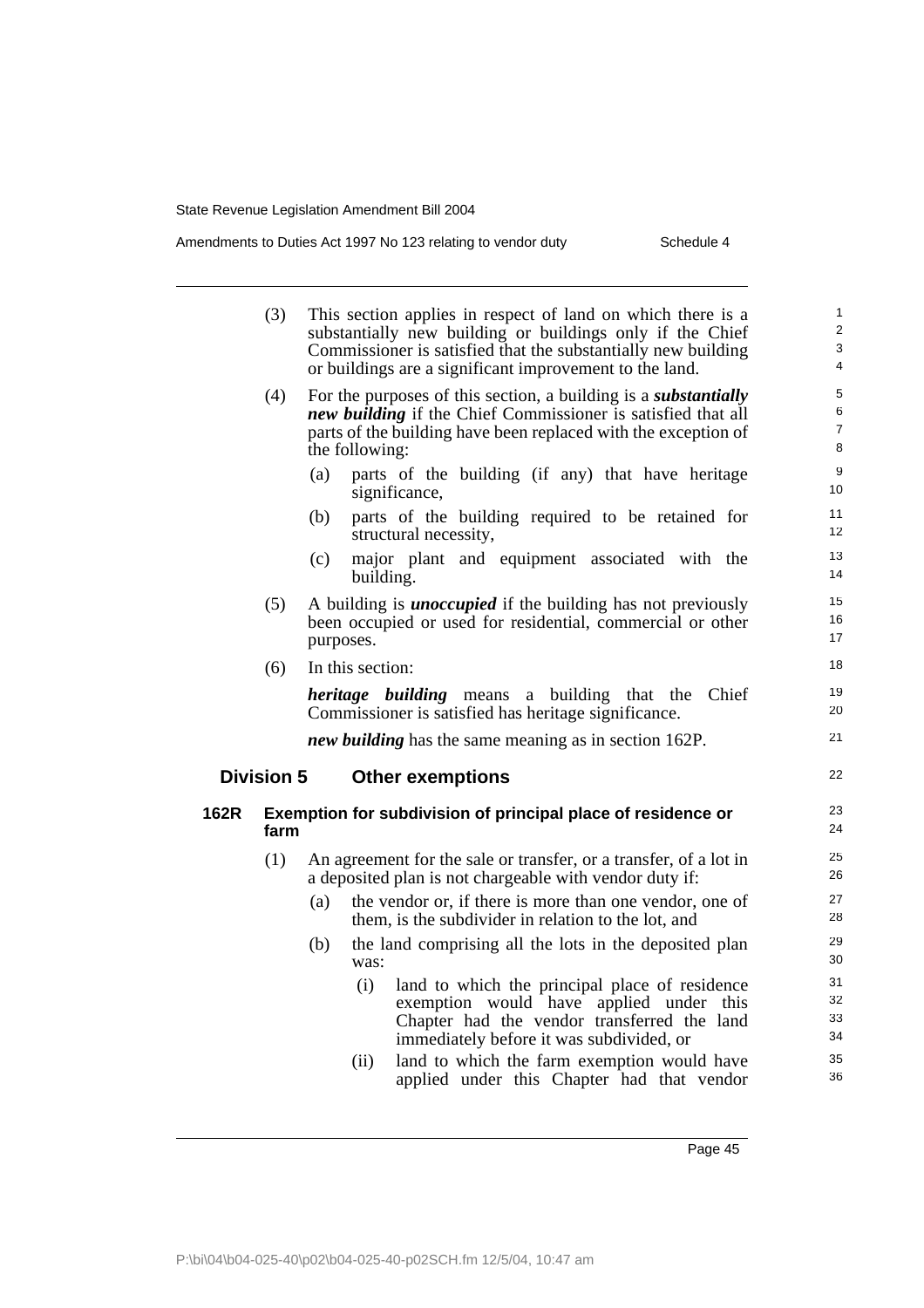Schedule 4 Amendments to Duties Act 1997 No 123 relating to vendor duty

transferred the land immediately before it was subdivided.

(2) In this section:

*subdivider*, in relation to a lot in a deposited plan, means the person who, immediately before the registration of the plan, owned all the land comprising the lots in the plan.

#### **162S Improved vacant land**

- (1) An agreement for the sale or transfer, or a transfer, of vacant land is not chargeable with vendor duty if the Chief Commissioner is satisfied that the vendor is the owner of the land and, after becoming the owner of the land, the vendor substantially improved the land.
- (2) For the purposes of this section, a vendor *substantially improves* vacant land if:
	- (a) the land is re-zoned under an environmental planning instrument (within the meaning of the *Environmental Planning and Assessment Act 1979*) that relates to the land on an application made to the consent authority by the vendor, or
	- (b) two or more of the following apply:
		- (i) water and sewerage services are provided to the land by or on behalf of the vendor,
		- (ii) stormwater drainage services are provided to the land by or on behalf of the vendor,
		- (iii) transport infrastructure is provided to the land by or on behalf of the vendor in accordance with a requirement made by or under a development consent granted in respect of the land,
		- (iv) conservation works are carried out in respect of the land by or on behalf of the vendor in accordance with a requirement made by or under a development consent granted in respect of the land,
		- (v) recreation and community services are provided by or on behalf of the vendor in accordance with a requirement made by or under a development consent granted in respect of the land,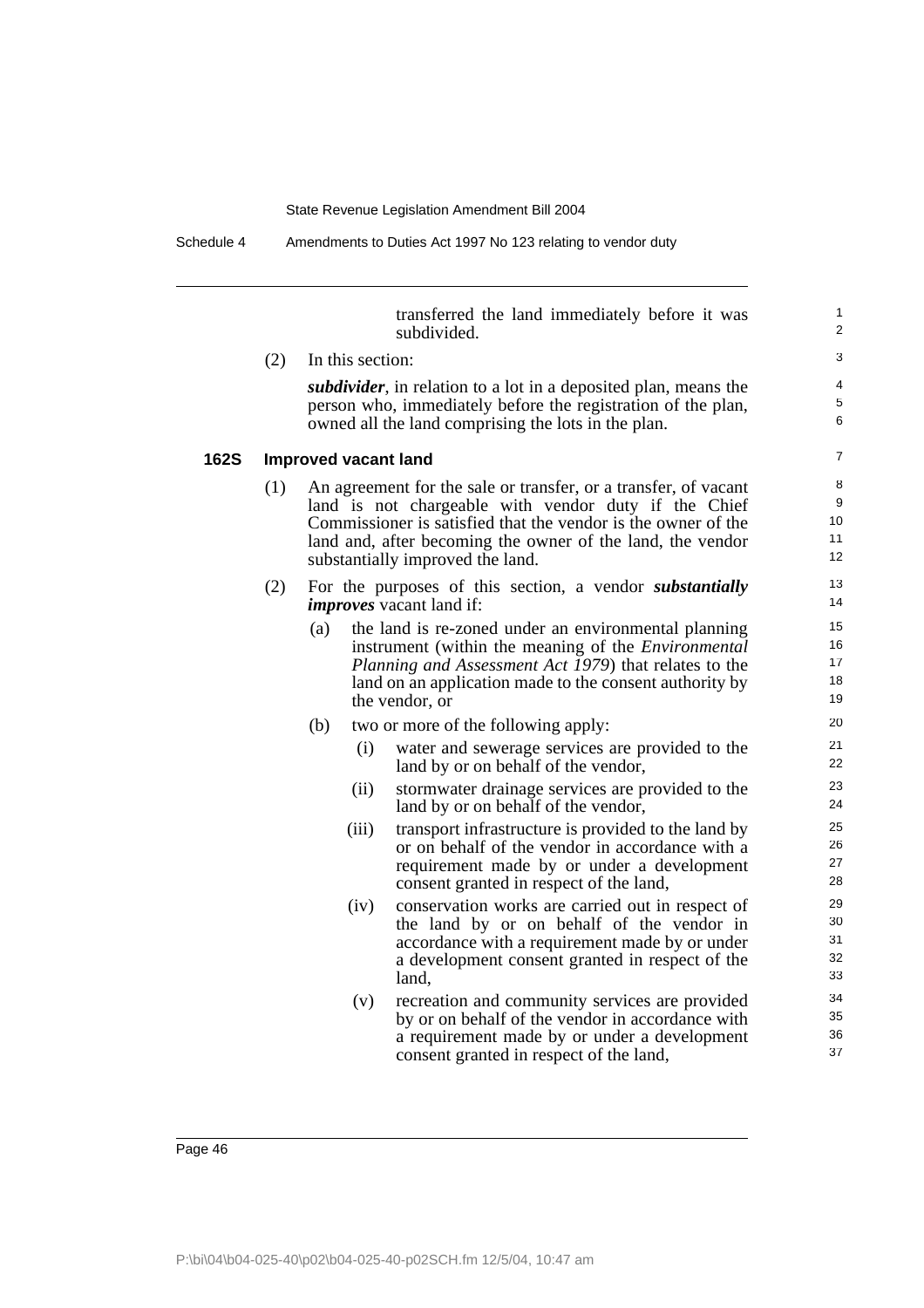| Amendments to Duties Act 1997 No 123 relating to vendor duty |  |
|--------------------------------------------------------------|--|
|                                                              |  |

|             |     | (vi)                           | development consent for the subdivision of the<br>land is granted as a consequence of an application<br>made to the consent authority by the vendor or a<br>subdivision in respect of the land is registered by<br>the vendor, or                                                                                   | 1<br>2<br>3<br>4<br>5      |
|-------------|-----|--------------------------------|---------------------------------------------------------------------------------------------------------------------------------------------------------------------------------------------------------------------------------------------------------------------------------------------------------------------|----------------------------|
|             |     | (c)                            | remediation works required by or under a development<br>consent granted in respect of the land are carried out in<br>respect of the land by or on behalf of the vendor.                                                                                                                                             | 6<br>$\overline{7}$<br>8   |
|             | (3) | In this section:               |                                                                                                                                                                                                                                                                                                                     | 9                          |
|             |     |                                | <b><i>consent authority</i></b> has the same meaning as in the<br>Environmental Planning and Assessment Act 1979.                                                                                                                                                                                                   | 10<br>11                   |
|             |     |                                | <i>development consent</i> has the same meaning as in the<br>Environmental Planning and Assessment Act 1979.                                                                                                                                                                                                        | 12<br>13                   |
| 162T        |     |                                | Sale of business that includes land-related property                                                                                                                                                                                                                                                                | 14                         |
|             |     |                                | An agreement for the sale or transfer, or a transfer, of land-<br>related property is not chargeable with vendor duty if the<br>Chief Commissioner is satisfied that:                                                                                                                                               | 15<br>16<br>17             |
|             |     | (a)<br>transferee, and         | the agreement or transfer forms part of an arrangement<br>for the sale of a business under which both land-related<br>property and other dutiable property connected with the<br>business (including business assets) are transferred to a                                                                          | 18<br>19<br>20<br>21<br>22 |
|             |     | (b)                            | the dutiable value of the land-related property<br>comprises less than 60% of the total dutiable value of<br>the land-related property and other dutiable property.                                                                                                                                                 | 23<br>24<br>25             |
| <b>162U</b> |     | <b>Compulsory acquisitions</b> |                                                                                                                                                                                                                                                                                                                     | 26                         |
|             |     | Compensation) Act 1991.        | No vendor duty is chargeable on a vendor duty transaction<br>that gives effect to an acquisition of land by compulsory<br>process in accordance with the <i>Land Acquisition (Just Terms</i> )                                                                                                                      | 27<br>28<br>29<br>30       |
| <b>162V</b> |     |                                | Land subject to conservation agreement                                                                                                                                                                                                                                                                              | 31                         |
|             | (1) |                                | This section applies to a vendor duty transaction if the Chief<br>Commissioner is satisfied that the land-related property<br>transferred is land that is wholly or partly the subject of a<br>conservation agreement entered into under the National Parks<br>and Wildlife Act 1974 and the primary purpose of the | 32<br>33<br>34<br>35<br>36 |
|             |     |                                |                                                                                                                                                                                                                                                                                                                     |                            |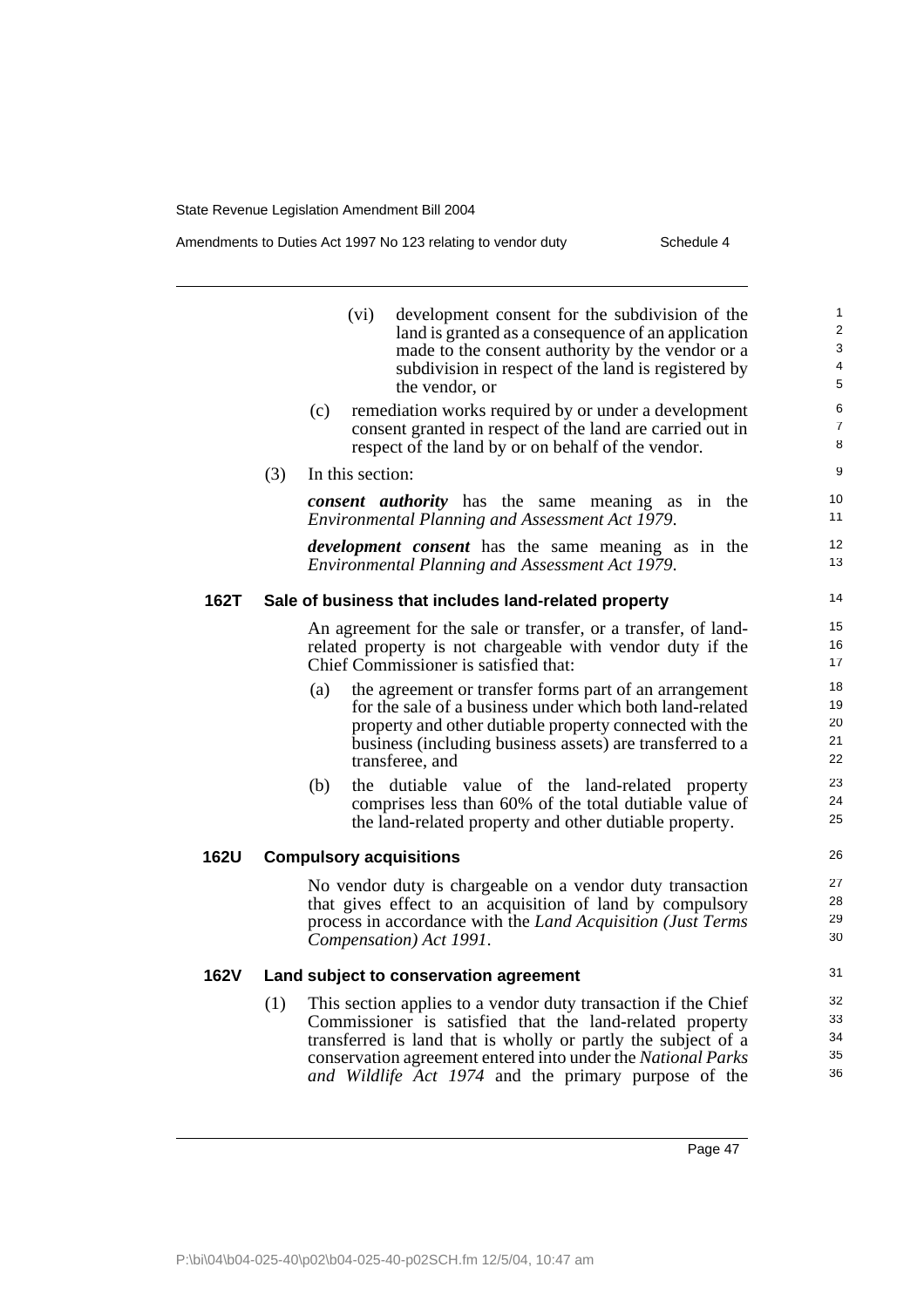agreement is the maintenance of threatened species, populations or ecological communities (within the meaning of that Act) to assist their preservation. (2) No vendor duty is chargeable in relation to the land-related property transferred if it is land that is wholly the subject of a conservation agreement referred to in subsection (1). (3) If the land-related property transferred is land that is partly the subject of a conservation agreement referred to in subsection (1) then, for the purpose of charging vendor duty on the transaction, the dutiable value of the land-related property transferred is to be reduced by the conservation apportionment factor. (4) The conservation apportionment factor is the proportion that the area of the land that is the subject of the conservation agreement bears to the total area of the land transferred. **162W Applications under Real Property Act 1900** (1) A possessory application under the *Real Property Act 1900* is not chargeable with vendor duty. (2) An application to bring land under the *Real Property Act 1900* is not chargeable with vendor duty. **162X Transactions exempt from ad valorem duty under Chapter 2** (1) Subject to this Division, no vendor duty is chargeable under this Chapter on a vendor duty transaction if ad valorem duty is not chargeable on the transaction as a dutiable transaction under Chapter 2. (2) Subsection (1) does not apply if ad valorem duty is not chargeable on the transaction under Chapter 2 because of the provisions of Division 1 of Part 8 of that Chapter (which relates to First Home Plus). **162Y Exemptions for charities and others under Chapter 11** (1) Subject to this Division, Chapter 11 applies in respect of vendor duty transactions in the same way as it applies to dutiable transactions. (2) For that purpose, a reference in Chapter 11 to a dutiable transaction includes a vendor duty transaction and a reference to dutiable property includes land-related property. 1  $\overline{2}$ 3 4 5 6 7 8 9 10 11 12 13 14 15 16 17 18 19 20 21 22 23 24 25 26 27 28 29 30 31 32 33 34 35 36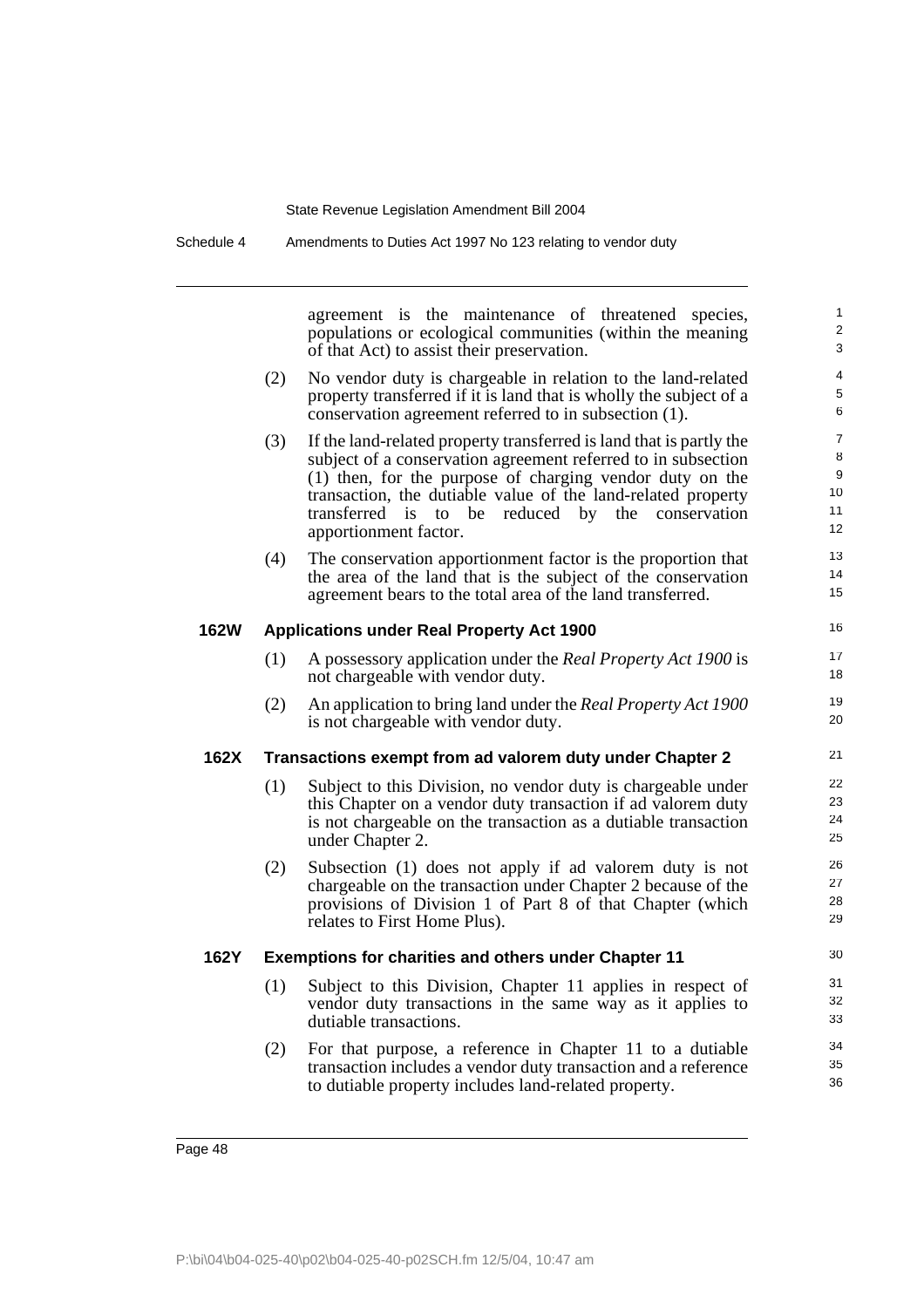### Amendments to Duties Act 1997 No 123 relating to vendor duty Schedule 4

|        | (3)                              | Section 275 applies to a transfer, or an agreement for the sale<br>or transfer, of land-related property by a society or institution<br>referred to in that section in the same way as it applies to a<br>transfer, or an agreement for the sale or transfer, of dutiable<br>property to a society or institution referred to in that section. | 1<br>$\overline{2}$<br>3<br>$\overline{\mathbf{4}}$<br>5 |
|--------|----------------------------------|------------------------------------------------------------------------------------------------------------------------------------------------------------------------------------------------------------------------------------------------------------------------------------------------------------------------------------------------|----------------------------------------------------------|
|        | (4)                              | The reference to duty in section 278 does not include vendor<br>duty.<br>Note. Section 278 exempts certain public housing tenants from duty on<br>the purchase of land. That exemption does not extend to the vendor of<br>the land.                                                                                                           | 6<br>$\overline{7}$<br>8<br>9<br>10                      |
| 162Z   | others                           | Exemptions for gifts of land-related property to charities and                                                                                                                                                                                                                                                                                 | 11<br>12                                                 |
|        | (1)                              | No vendor duty is chargeable on a transfer of land-related<br>property, for no consideration, if the transferee is not liable to<br>pay duty in respect of the transfer under this Act.                                                                                                                                                        | 13<br>14<br>15                                           |
|        | (2)                              | Subject to subsection (1), a vendor duty transaction is not<br>exempt from vendor duty under Chapter 11 merely because<br>the transferee is not liable to pay duty on the transaction under<br>that Chapter.                                                                                                                                   | 16<br>17<br>18<br>19                                     |
|        |                                  | <b>Note.</b> For example, a gift of land to a charity will be exempt because the<br>charity is exempt from duty on the transfer under Chapter 11. However,<br>in the case of a sale of land to a charity, the vendor will still be liable to<br>pay vendor duty under this Chapter.                                                            | 20<br>21<br>22<br>23                                     |
|        | (3)                              | Subsection (1) does not extend to a transfer of land-related<br>property in respect of which the transferee is not liable to pay<br>duty because of Division 1 of Part 8 of Chapter 2 (which<br>relates to First Home Plus) or section 278.                                                                                                    | 24<br>25<br>26<br>27                                     |
| Part 6 |                                  | <b>Stamping and enforcement</b>                                                                                                                                                                                                                                                                                                                | 28                                                       |
| 162ZA  | <b>Application of Chapter 12</b> |                                                                                                                                                                                                                                                                                                                                                |                                                          |
|        | (1)                              | Subject to this Part and to any other necessary modifications,<br>Chapter 12 applies in respect of vendor duty transactions in<br>the same way as it applies to dutiable transactions.                                                                                                                                                         | 30<br>31<br>32                                           |
|        | (2)                              | For that purpose, a reference in that Chapter to a dutiable<br>transaction includes a vendor duty transaction and a reference<br>to dutiable property includes land-related property.                                                                                                                                                          | 33<br>34<br>35                                           |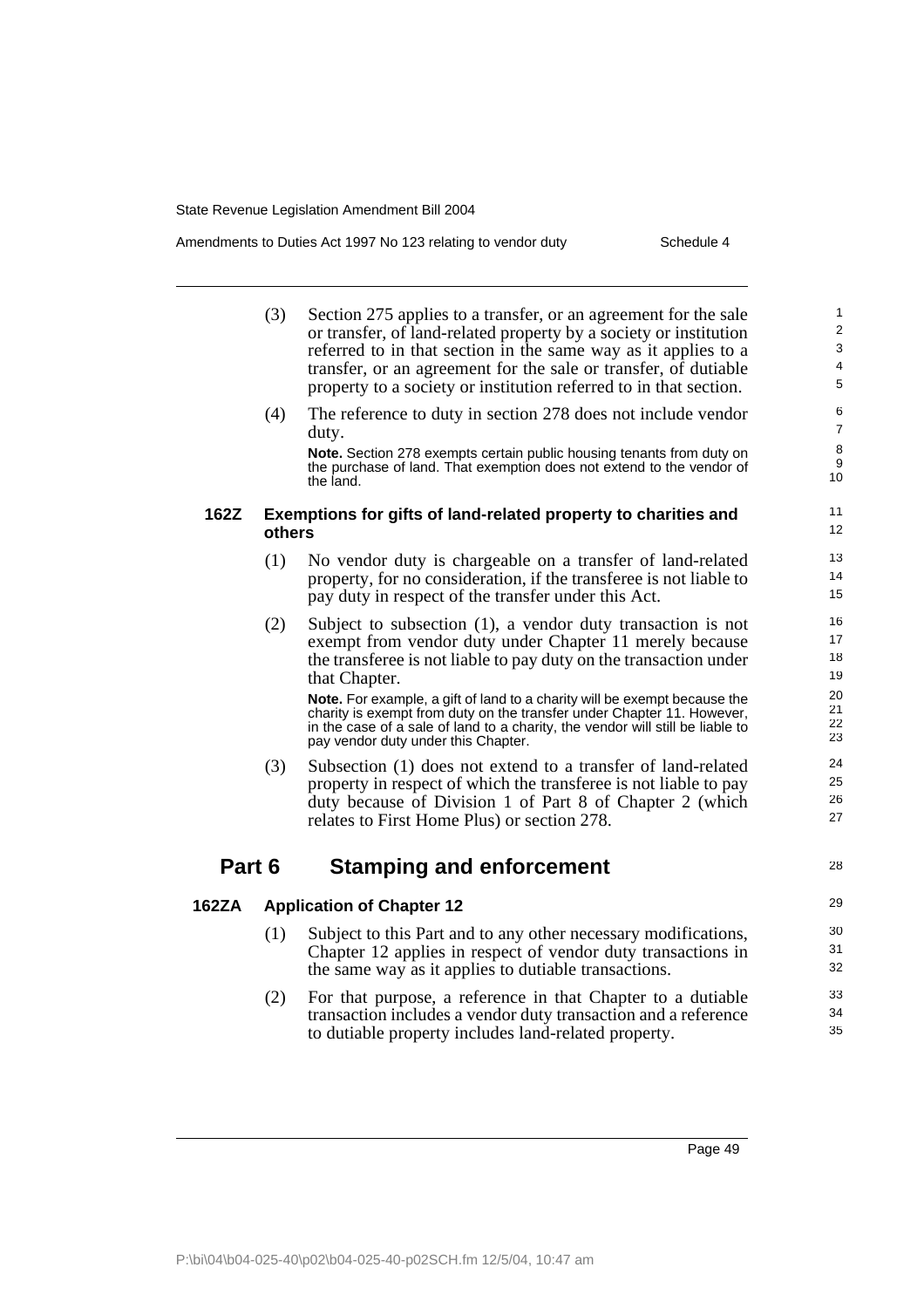Schedule 4 Amendments to Duties Act 1997 No 123 relating to vendor duty

#### **162ZB Stamping and endorsement of vendor duty transactions**

(1) If an instrument that effects or evidences a dutiable transaction that is also a vendor duty transaction is stamped under this Act to indicate payment of duty, it must be stamped in a manner approved by the Chief Commissioner to indicate the type of duty (that is, purchaser duty or vendor duty) that has been paid.

(2) If an instrument that effects or evidences a dutiable transaction that is also a vendor duty transaction is endorsed under this Act to indicate payment of duty, it must be endorsed in a manner approved by the Chief Commissioner to indicate the type of duty (that is, purchaser duty or vendor duty) that has been paid.

**Note.** See section 289A, which allows stamping to occur by means of an endorsement.

(3) An instrument that effects or evidences a dutiable transaction that is also a vendor duty transaction is not duly stamped unless it is stamped or endorsed in accordance with this section.

#### **162ZC Stamping of vendor duty transactions not chargeable with duty**

- (1) If a vendor duty transaction is not chargeable with vendor duty, an instrument that effects or evidences the vendor duty transaction must be stamped in a manner approved by the Chief Commissioner to indicate that it is not chargeable with vendor duty.
- (2) If a vendor duty transaction is not chargeable with purchaser duty, an instrument that effects or evidences the transaction must be stamped in a manner approved by the Chief Commissioner to indicate that is not chargeable with purchaser duty.

**Note.** See section 301, which prevents registration of an instrument that effects or evidences a vendor duty transaction unless it has been stamped or endorsed in a manner that indicates that purchaser duty has been paid or is not chargeable, and that vendor duty has been paid or is not chargeable.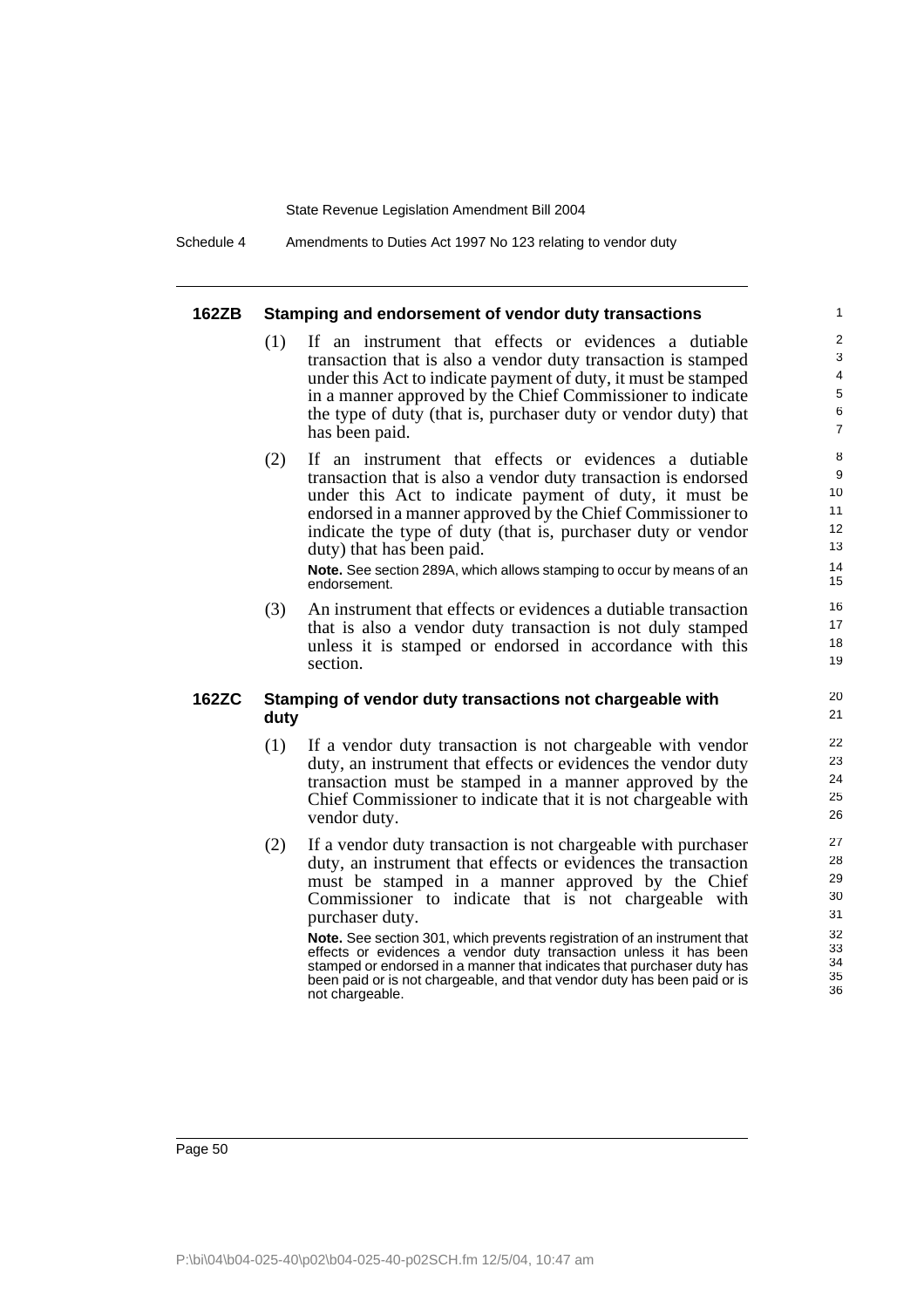$\hat{\boldsymbol{\beta}}$ 

 $\hat{\mathcal{A}}$ 

 $\mathcal{A}$ 

| Amendments to Duties Act 1997 No 123 relating to vendor duty | Schedule 4 |
|--------------------------------------------------------------|------------|
|--------------------------------------------------------------|------------|

|     | <b>162ZD</b> |     | What is purchaser duty?                                                                                                                                                                                                                   | 1                    |
|-----|--------------|-----|-------------------------------------------------------------------------------------------------------------------------------------------------------------------------------------------------------------------------------------------|----------------------|
|     |              |     | For the purposes of this Part, <i>purchaser duty</i> is the duty (if<br>any) payable in respect of a dutiable transaction under<br>Chapter 2.                                                                                             | 2<br>3<br>4          |
|     | <b>162ZE</b> |     | <b>Duplicates or counterparts</b>                                                                                                                                                                                                         | 5                    |
|     |              |     | The duty chargeable under section 271 in respect of a<br>duplicate or counterpart of an instrument is not payable in<br>respect of any duplicate or counterpart of an instrument that<br>effects or evidences a vendor duty transaction.  | 6<br>7<br>8<br>9     |
| [4] |              |     | <b>Section 288 Stamping of instruments</b>                                                                                                                                                                                                | 10                   |
|     |              |     | Insert at the end of section 288:<br>Note. In relation to vendor duty transactions, see Part 6 of Chapter 4.                                                                                                                              | 11<br>12             |
| [5] |              |     | Section 293 Reassessments-failed instruments                                                                                                                                                                                              | 13                   |
|     |              |     | Omit the note at the end of the section. Insert instead:<br>Note. See Part 5 of Chapter 2 for refunds of duty under Chapter 2 on<br>failed instruments and Part 4 of Chapter 4 for refunds of vendor duty on<br>failed instruments.       | 14<br>15<br>16<br>17 |
| [6] |              |     | Section 301 Registration of transactions and instruments                                                                                                                                                                                  | 18                   |
|     |              |     | Insert at the end of the section:                                                                                                                                                                                                         | 19                   |
|     |              | (2) | In the case of a dutiable transaction that is also a vendor duty<br>transaction, the transaction or instrument referred to in<br>subsection (1) must be stamped or endorsed, in accordance<br>with Chapter 4, in a manner that indicates: | 20<br>21<br>22<br>23 |
|     |              |     | that purchaser duty has been paid in respect of the<br>(a)<br>transaction or that the transaction is not chargeable with<br>purchaser duty, and                                                                                           | 24<br>25<br>26       |
|     |              |     | that vendor duty has been paid in respect of the<br>(b)<br>transaction or that the transaction is not chargeable with<br>vendor duty.                                                                                                     | 27<br>28<br>29       |
|     |              |     | Note. See Part 6 of Chapter 4.                                                                                                                                                                                                            | 30                   |
|     |              |     |                                                                                                                                                                                                                                           |                      |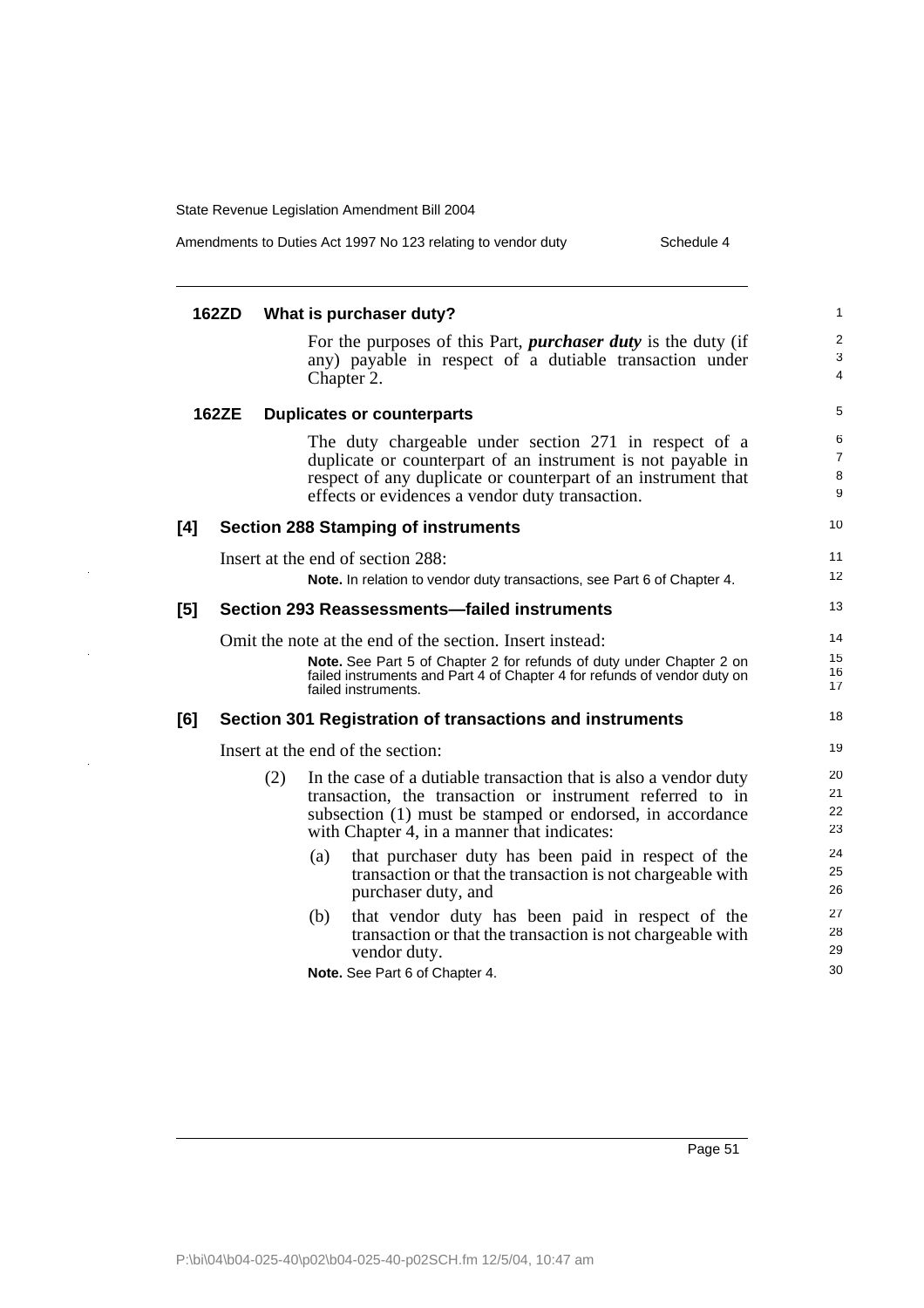Schedule 4 Amendments to Duties Act 1997 No 123 relating to vendor duty

#### **[7] Schedule 1 Savings, transitional and other provisions**

Insert at the end of the Schedule with appropriate Part and clause numbers:

1  $\mathfrak{p}$ 

3 4 5

34 35 36

## **Part State Revenue Legislation Amendment Act 2004—provisions consequent on introduction of vendor duty**

#### **Application of vendor duty**

- (1) The duty charged by Chapter 4, as inserted by the *State Revenue Legislation Amendment Act 2004*, is charged on vendor duty transactions that occur on or after the commencement of Schedule 4 to that Act, except as provided by this Part.
- (2) It does not matter that the vendor acquired an equitable or legal interest in the land-related property the subject of the vendor duty transaction before that commencement.
- (3) Vendor duty is not chargeable in respect of a transfer of landrelated property made in conformity with an agreement for sale or transfer of the land-related property first executed before the commencement of Schedule 4 to the *State Revenue Legislation Amendment Act 2004*.
- (4) Vendor duty is not chargeable in respect of a vendor duty transaction that results from the exercise of an option for the sale or purchase of land-related property, if the option was granted before the date the Bill for the *State Revenue Legislation Amendment Act 2004* was introduced in the Legislative Assembly.
- (5) Section 25, insofar as it allows the aggregation of vendor duty transactions for the purpose of Chapter 4, does not apply to a vendor duty transaction that occurred before the commencement of Schedule 4 to the *State Revenue Legislation Amendment Act 2004*. **Note.** See Part 2 of Chapter 4, which allows vendor duty transactions to

be aggregated under that Chapter in the same manner as they can be aggregated under Chapter 2.

#### **Application of exemptions from vendor duty**

(1) A reference in Chapter 4 and Schedule 2 to the use or occupation of a building or land extends to any use or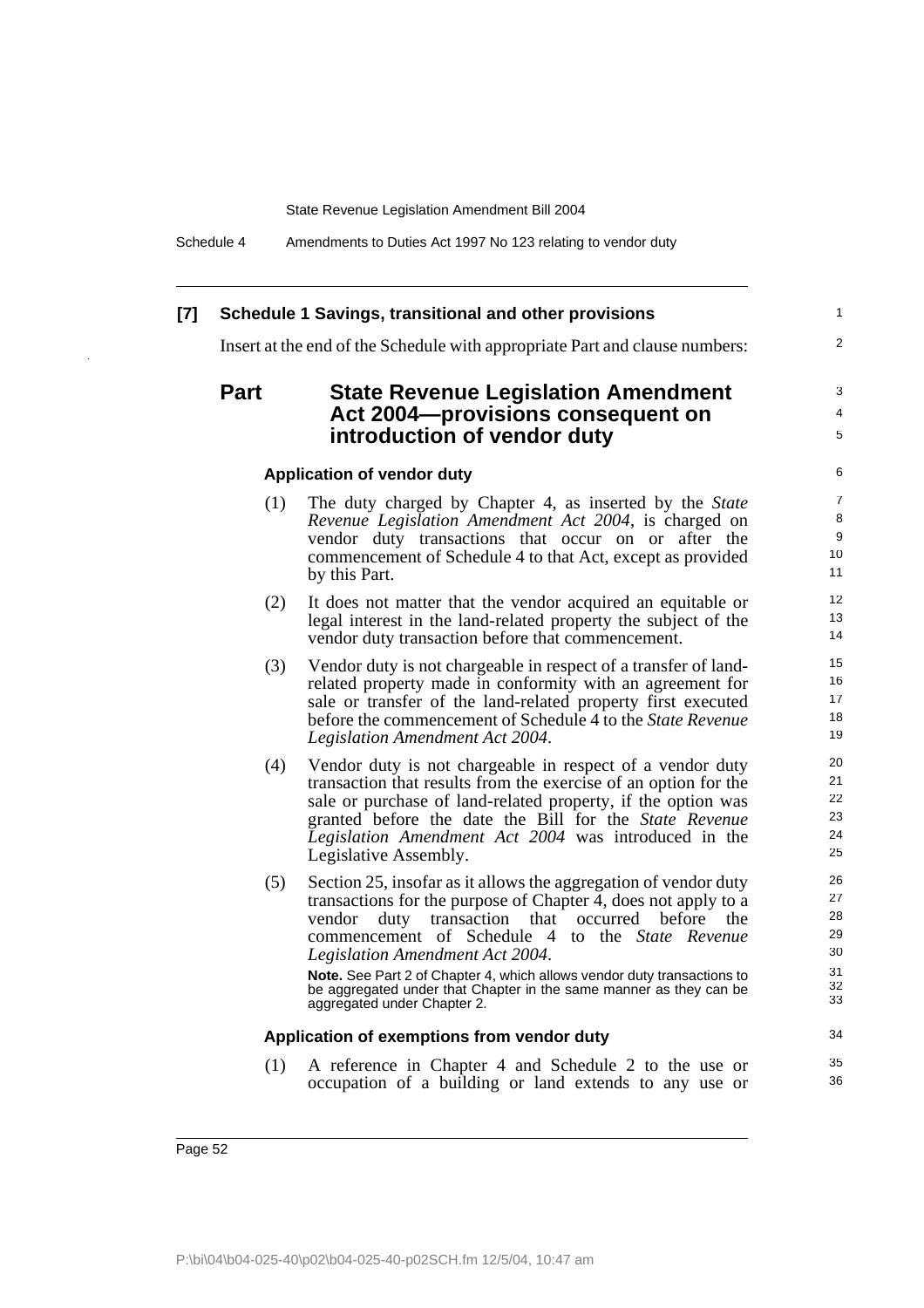occupation occurring before the commencement of that Chapter (as inserted by the *State Revenue Legislation Amendment Act 2004*). (2) A reference in Chapter 4 to any works carried out by or on behalf of the vendor in respect of a vendor duty transaction extends to works carried out by or on behalf of the vendor before the commencement of that Chapter (as inserted by the *State Revenue Legislation Amendment Act 2004*). (3) A reference in Division 4 of Part 5 of Chapter 4 to the completion of construction of a new building or a substantially new building is, if construction was completed within 12 months before the commencement of Chapter 4, taken to be a reference to the date of commencement of Chapter 4 (as inserted by the *State Revenue Legislation Amendment Act 2004*). (4) A reference in clause 6 of Schedule 2, as inserted by the *State Revenue Legislation Amendment Act 2004*, to the date of the death of a deceased person is, if the person died before the commencement of that Schedule, taken to be a reference to the date of commencement of that Schedule. **[8] Schedule 2** Insert after Schedule 1: **Schedule 2 Principal place of residence exemption—concessions and restrictions** (Section 162E) **Part 1 Preliminary 1 Definitions** (1) In this Schedule: *excluded residential occupancy*—see clause 2. *principal place of residence exemption* means the principal place of residence exemption referred to in Division 1 of Part 5 of Chapter 4. 1  $\overline{2}$ 3 4 5 6 7 8  $\alpha$ 10 11 12 13 14 15 16 17 18 19 20 21 22 23 24 25 26 27 28 29 30 31 32 33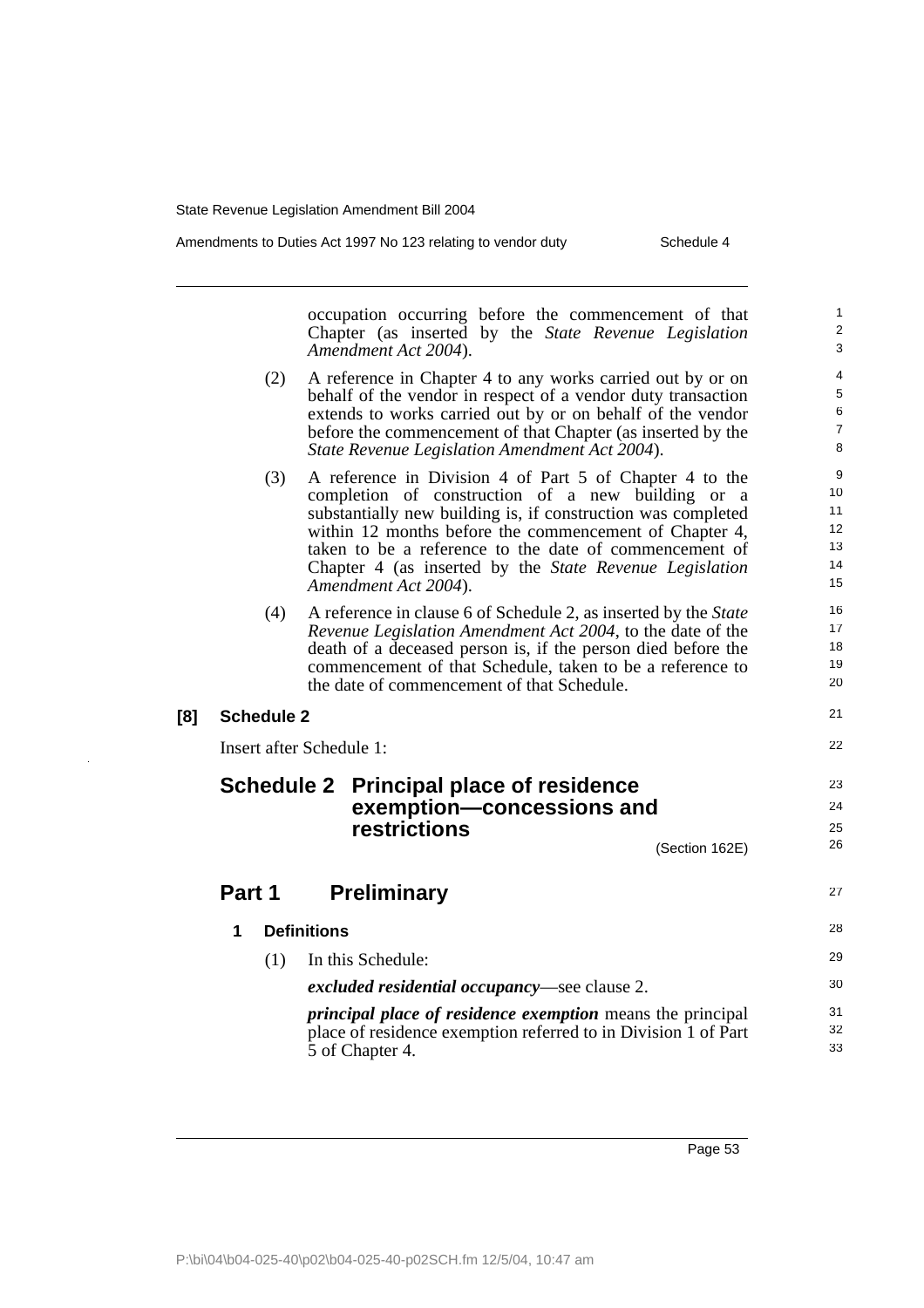(2) Expressions used in this Schedule have the same meaning as they have in Division 1 of Part 5 of Chapter 4.

## **Part 2 Concessions**

3

1  $\overline{2}$ 

#### **2 Concession for land on which there is one other residential occupancy**

- (1) For the purposes of the principal place of residence exemption, if a building or buildings used or occupied for residential purposes contains or contain a residential occupancy other than that of the vendor, the use of the building or buildings for the purpose of that other residential occupancy may be disregarded if:
	- (a) the residential occupancy is an excluded residential occupancy, and
	- (b) the building contains or buildings contain (out of a total of all rooms in the building or buildings) not more than one of those excluded residential occupancies (not including the occupancy of the vendor).
- (2) For the purpose of this Schedule, each of the following residential occupancies is an *excluded residential occupancy*:
	- (a) one room,
	- (b) one suite of rooms (not being a flat) each room of which all occupants of the suite are entitled to occupy,
	- (c) one flat,
	- (d) one suite of rooms (not being a flat) each room of which all occupants of the suite are entitled to occupy, and one room,
	- (e) one flat and one room,
	- (f) 2 rooms, each of which is separately occupied.
- (3) Accordingly, land does not cease to be residential land for the purposes of the principal place of residence exemption merely because there is on the land one, but not more than one, such excluded residential occupancy, even if income is derived from the residential occupancy.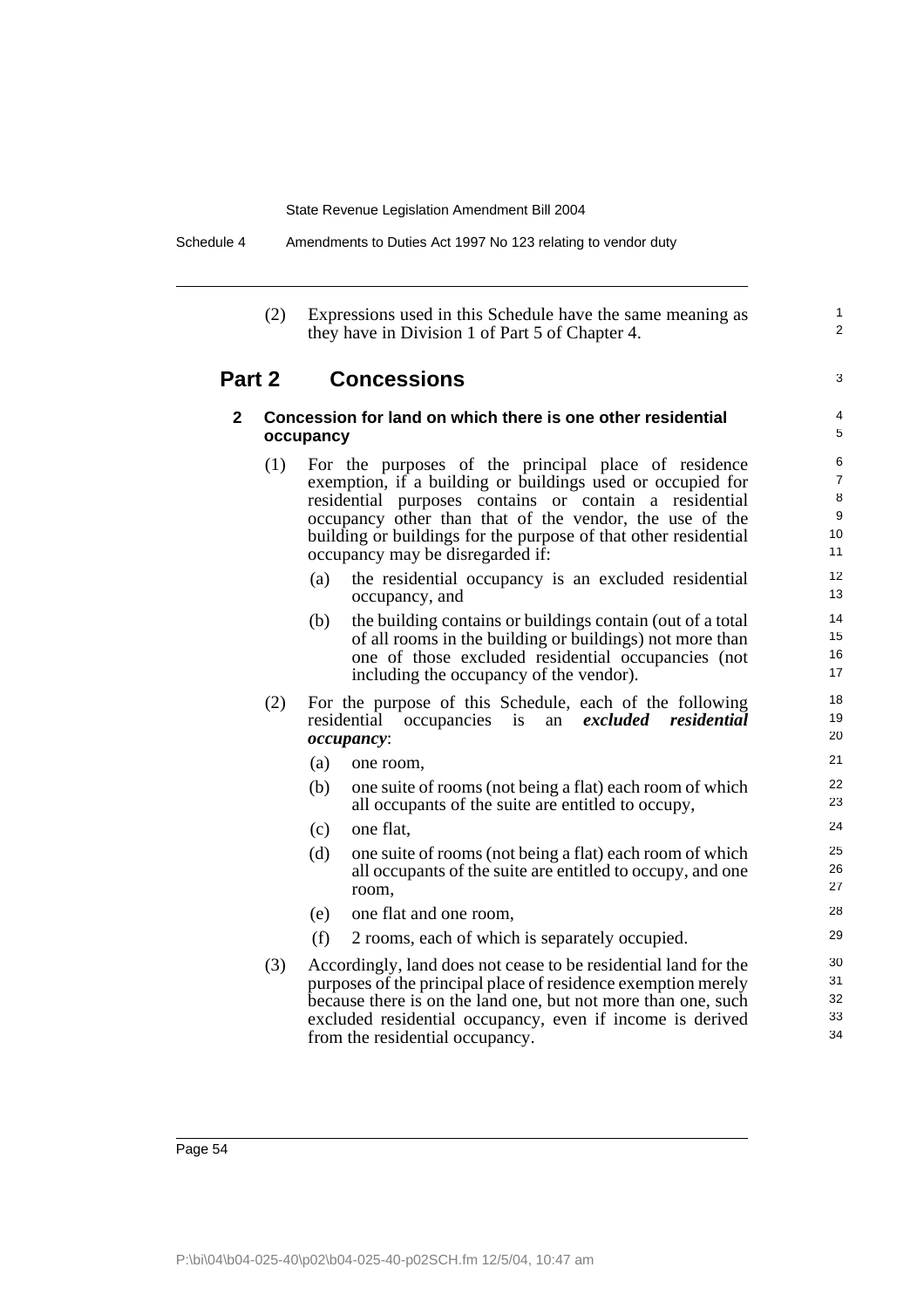Amendments to Duties Act 1997 No 123 relating to vendor duty Schedule 4

| 3 |     | Concession for land used for incidental business purposes                                                                                                                                                                                                                                                                                                                                         | 1                                                          |
|---|-----|---------------------------------------------------------------------------------------------------------------------------------------------------------------------------------------------------------------------------------------------------------------------------------------------------------------------------------------------------------------------------------------------------|------------------------------------------------------------|
|   | (1) | For the purposes of the principal place of residence<br>exemption, if land is used and occupied by a person primarily<br>for residential purposes but not more than one room is used<br>primarily for business purposes, the use of the land for the<br>purpose of the business may be disregarded if the business is<br>primarily conducted elsewhere.                                           | $\overline{2}$<br>3<br>4<br>5<br>$\,6\,$<br>$\overline{7}$ |
|   | (2) | Subsection (1) applies even if income is derived from the use<br>of the land for that purpose.                                                                                                                                                                                                                                                                                                    | 8<br>9                                                     |
|   | (3) | Except as provided by subclause (2), nothing in this clause<br>affects, or is affected by, section 162C.                                                                                                                                                                                                                                                                                          | 10<br>11                                                   |
| 4 |     | Concession for sale of former principal place of residence                                                                                                                                                                                                                                                                                                                                        | 12                                                         |
|   | (1) | If the Chief Commissioner is satisfied that land to which a<br>vendor duty transaction relates has been occupied by the<br>vendor as his or her principal place of residence for a period<br>ending within 6 months before the liability date, that use and<br>occupation is taken, for the purpose of the principal place of<br>residence exemption, to have continued until the liability date. | 13<br>14<br>15<br>16<br>17<br>18                           |
|   | (2) | The <i>liability date</i> , in respect of a vendor duty transaction, is<br>the date on which, but for this clause, a liability for vendor<br>duty would arise in respect of the transaction.                                                                                                                                                                                                      | 19<br>20<br>21                                             |
|   | (3) | This clause applies in respect of land only if the Chief<br>Commissioner is satisfied that no income has been derived<br>from the use or occupation of the land since the actual use or<br>occupation of the land by the vendor ceased.                                                                                                                                                           | 22<br>23<br>24<br>25                                       |
| 5 |     | <b>Concession for absences from former residence</b>                                                                                                                                                                                                                                                                                                                                              | 26                                                         |
|   | (1) | If the Chief Commissioner is satisfied that:<br>land to which a vendor duty transaction relates (the<br>(a)<br><i>former residence</i> ) has been used and occupied by the<br>vendor as his or her principal place of residence for a<br>continuous period of at least 2 years, and                                                                                                               | 27<br>28<br>29<br>30<br>31                                 |
|   |     | (b)<br>that period of use and occupation ended no more than 6<br>years before the vendor duty transaction occurred,                                                                                                                                                                                                                                                                               | 32<br>33                                                   |
|   |     | the vendor is taken, for the purpose of the principal place of<br>residence exemption, to have continued to use and occupy the<br>former residence as his or her principal place of residence<br>during the period after that actual use and occupation ended.                                                                                                                                    | 34<br>35<br>36<br>37                                       |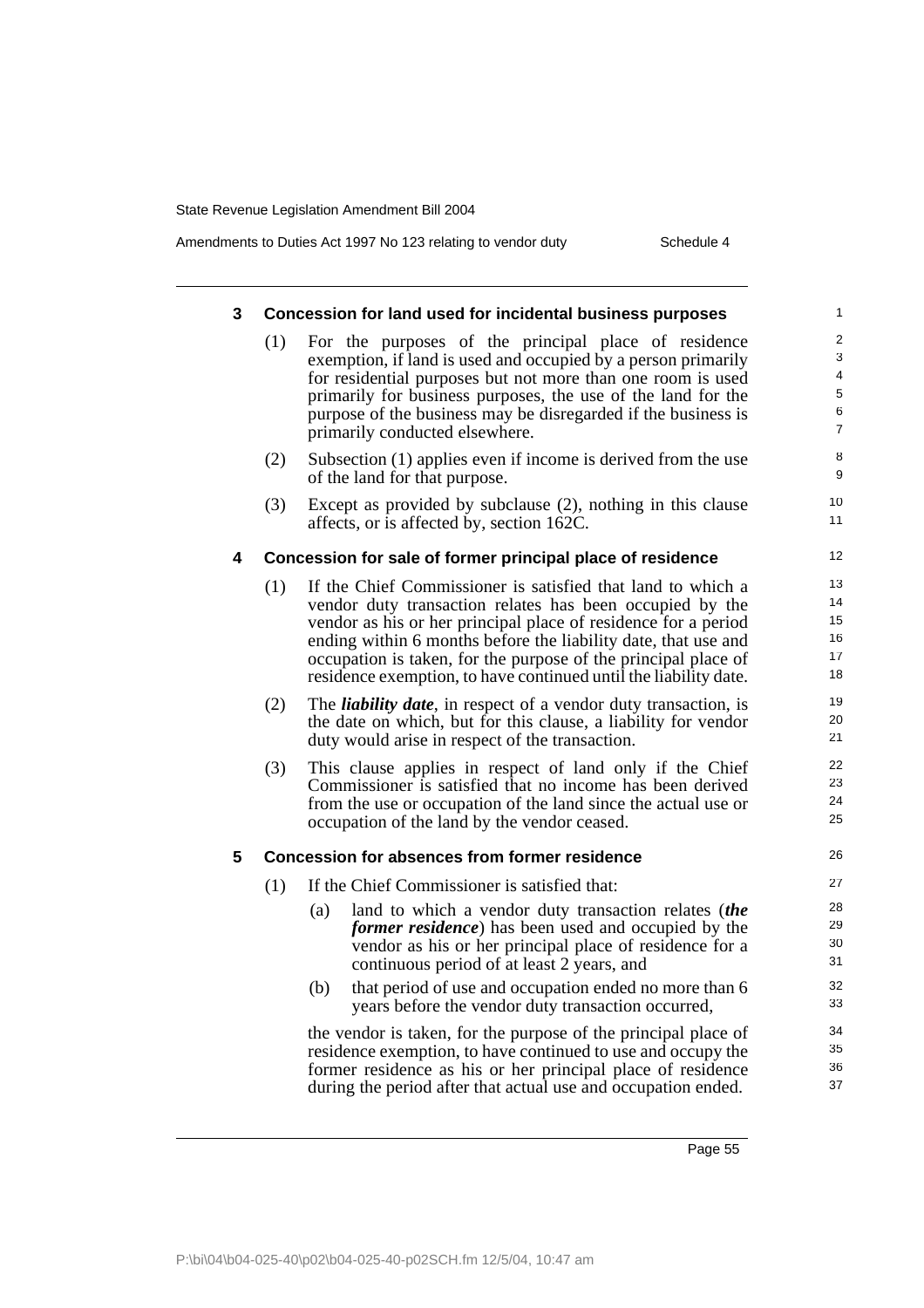Schedule 4 Amendments to Duties Act 1997 No 123 relating to vendor duty

(2) The maximum period for which the vendor may be taken, under this clause, to continue to use and occupy the former residence as a principal place of residence is 6 years starting at the end of the most recent actual occupation period of at least 2 years.

- (3) An *actual occupation period* is a period during which the former residence was actually used and occupied by the vendor as a principal place of residence, and does not include any period for which the vendor may be taken, under clause 4 or this clause, to have used and occupied the former residence as a principal place of residence.
- (4) Despite the other provisions of this clause, the use or occupation of land by a person is not taken to continue during any period in respect of which the person used or occupied other land as a principal place of residence, if a vendor duty transaction in relation to that other land is not chargeable with vendor duty as a consequence of that person's use and occupation of the other land as a principal place of residence.
- (5) This clause is subject to clause 10 (which limits members of a family to one principal place of residence exemption).

#### **6 Concession on death of resident**

- (1) If the vendor in respect of a vendor duty transaction is the legal personal representative of a deceased person, or a beneficiary under a will of a deceased person or on the intestacy of a deceased person, and the transaction relates to land that was used and occupied by the deceased person as his or her principal place of residence immediately before his or her death, the following provisions apply:
	- (a) the use and occupation of the land by the deceased person is taken to have continued, for the purpose of the principal place of residence exemption, as if the deceased person had not died,
	- (b) the principal place of residence exemption applies in respect of a vendor duty transaction relating to the land in the same way as it would apply if the deceased person were the vendor in relation to the transaction.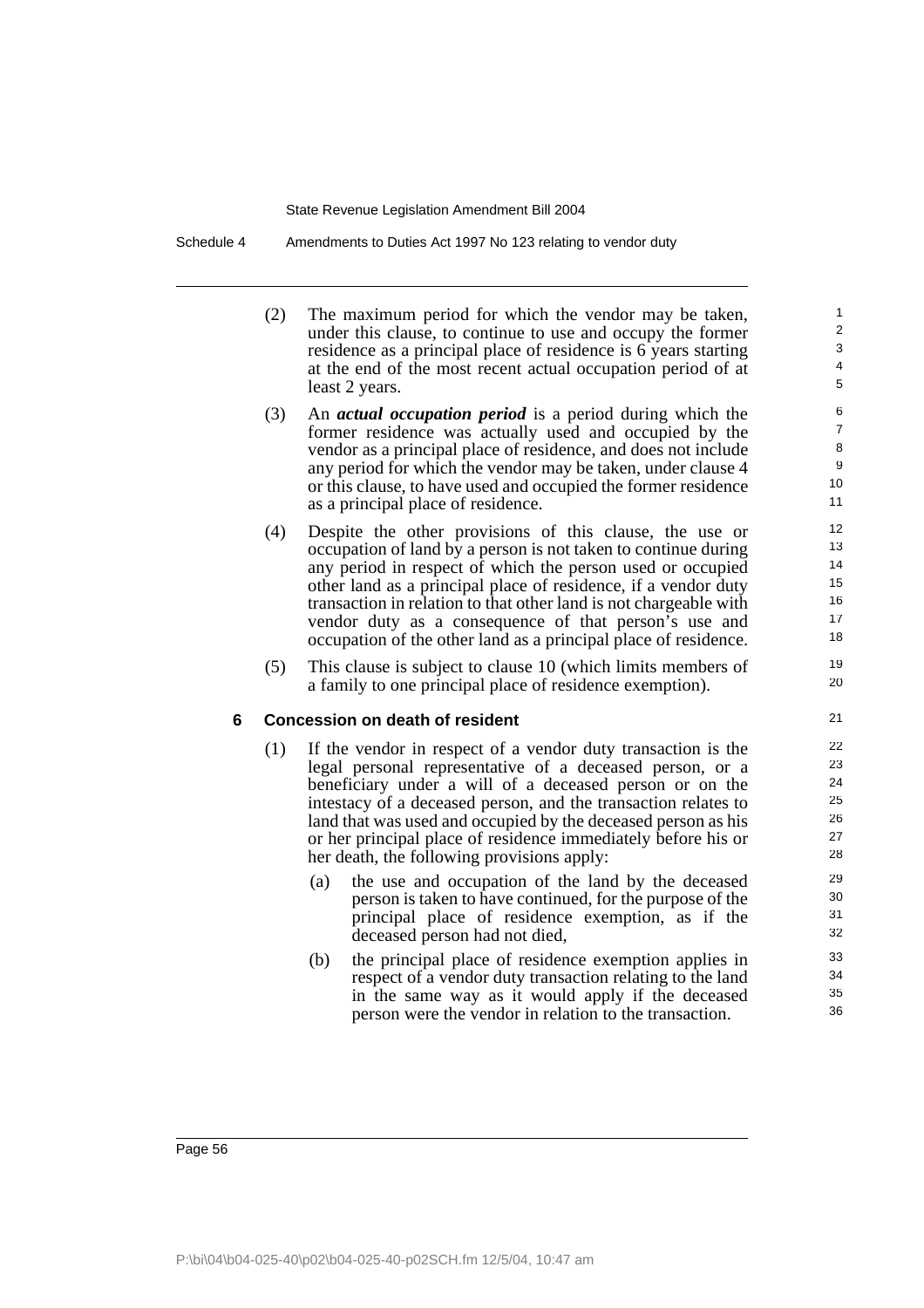- (2) Subclause (1) operates only until whichever of the following happens first:
	- (a) a period of 12 months expires after the date of the deceased person's death,
	- (b) the deceased person's interest in the land vests in any person (other than the legal personal representative of the deceased person or beneficiary under a will of the deceased person or on intestacy of the deceased person).
- (3) For the purposes of this section, if the deceased person is a registered proprietor under the *Real Property Act 1900* in respect of his or her interest in the land, the deceased person's interest in the land is taken to vest in another person when that other person is registered as the proprietor of that interest under that Act.

#### **7 Concession for life estates following death of resident**

- (1) If a person who owns land dies and the land is used and occupied by another person pursuant to a life estate created by the will of the deceased person, the following provisions apply:
	- (a) the use and occupation of the land by the deceased person is taken to continue, for the purpose of the principal place of residence exemption, as if the deceased person had not died,
	- (b) the principal place of residence exemption applies in respect of a vendor duty transaction relating to the land in the same way as it would apply if the deceased person were the vendor in relation to the transaction.
- (2) Subclause (1) operates only until a period of 12 months expires after the termination of the life estate or, if the deceased person's interest in the land vests in another person after the termination of the life estate but before the end of that 12 month period, until the interest vests in that other person.
- (3) For the purposes of this section, if the deceased person is a registered proprietor under the *Real Property Act 1900* in respect of his or her interest in the land, the deceased person's interest in the land is taken to vest in another person when that other person is registered as the proprietor of that interest under that Act.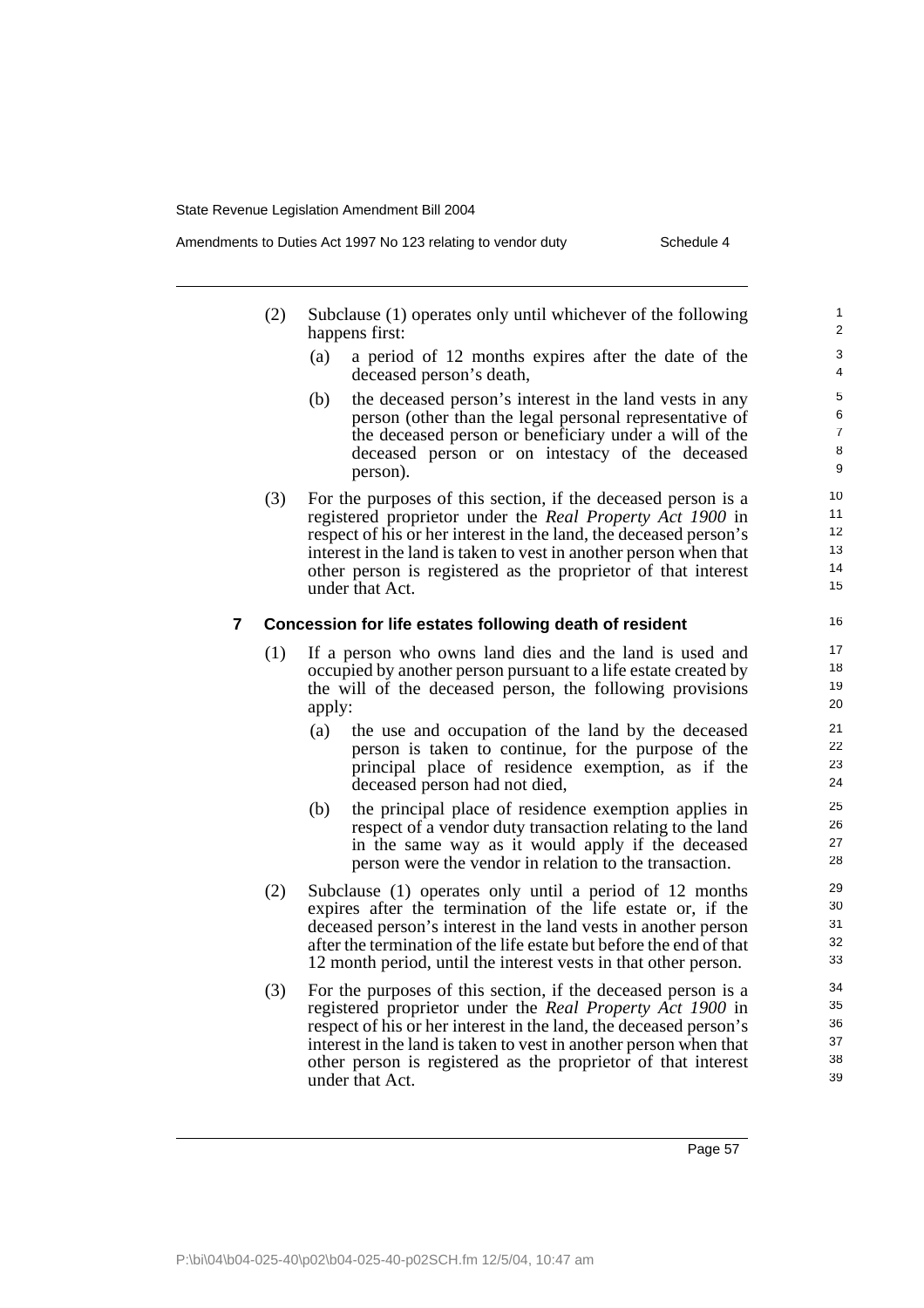Schedule 4 Amendments to Duties Act 1997 No 123 relating to vendor duty

#### **8 Concession for couples who separate** (1) If the Chief Commissioner is satisfied that a person who uses and occupies land as his or her principal place of residence is the former spouse of the vendor in respect of a vendor duty transaction: (a) the use and occupation of the land by the former spouse is taken, for the purpose of the principal place of residence exemption, to be the use and occupation of the land by the vendor, and (b) the principal place of residence exemption applies in respect of a vendor duty transaction relating to the land in the same way as it would apply if the former spouse were the vendor in relation to the transaction. (2) For the purposes of this clause, a person is the *former spouse* of another person if the Chief Commissioner is satisfied that: (a) the person is or was legally married to the other person and the marriage that has been dissolved or annulled, or in the opinion of the Chief Commissioner, has broken down irretrievably, or (b) the person was in a de facto relationship with the other person and the Chief Commissioner is satisfied that the relationship has been terminated. (3) This clause does not prevent the principal place of residence exemption applying in respect of land actually used and occupied by the vendor as a principal place of residence even though other land is used and occupied as a principal place of residence by the vendor's former spouse. **Part 3 Restrictions 9 Trustees** The principal place of residence exemption does not apply to land if the person using and occupying the land as a principal place of residence is an owner of the land by reason of being a trustee. 1  $\overline{2}$ 3 4 5 6 7 8  $\mathsf{o}$ 10 11 12 13 14 15 16 17 18 19 20 21 22 23 24 25 26 27 28 29 30 31 32 33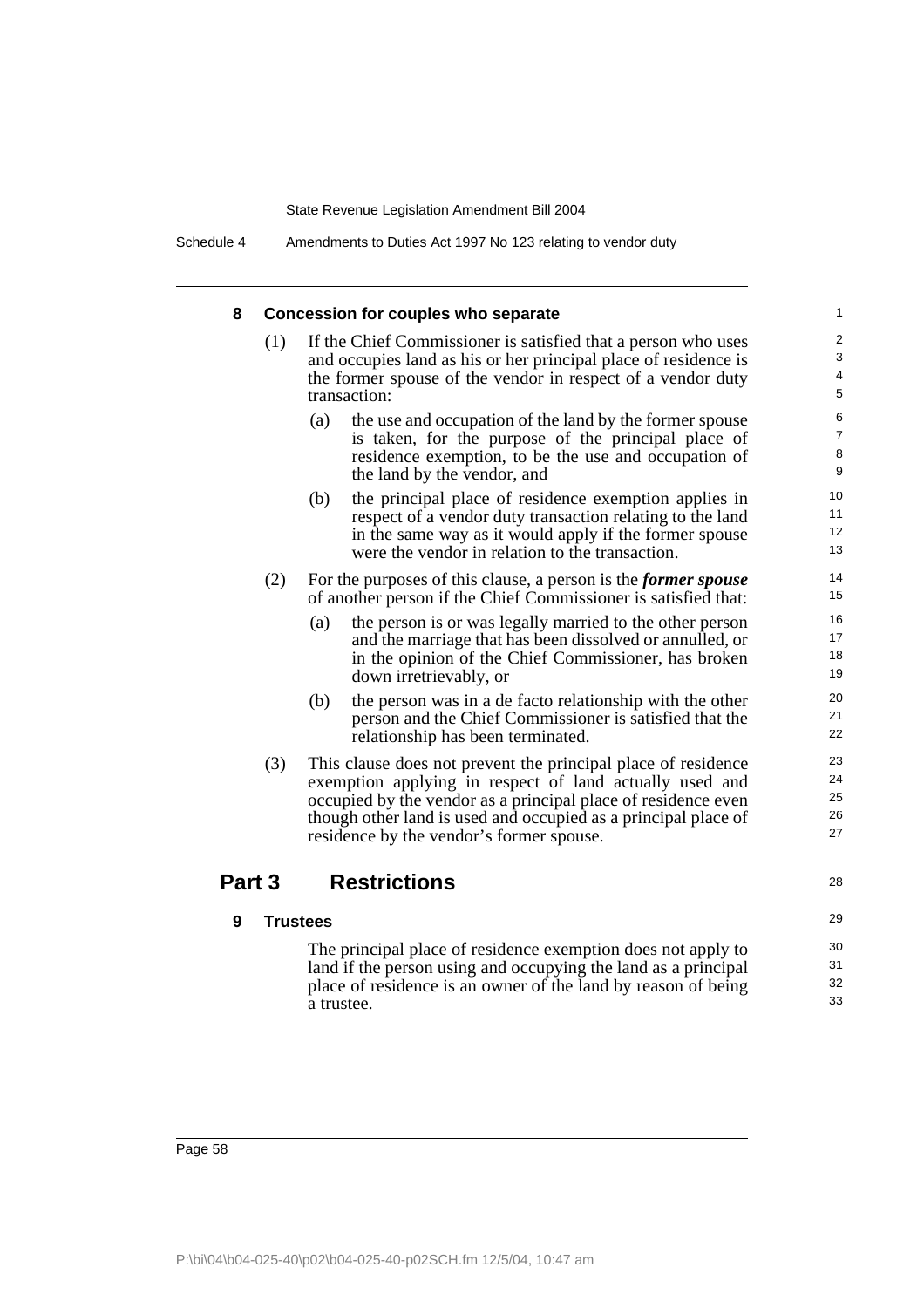Amendments to Duties Act 1997 No 123 relating to vendor duty Schedule 4

#### **10 Only one principal place of residence for all members of same family**

- (1) For the purposes of the principal place of residence exemption, only one place of residence may be treated as the principal place of residence of all members of the same family.
- (2) Accordingly, if a vendor duty transaction is not chargeable with vendor duty in relation to land because of the use or occupation of the land by the vendor as a principal place of residence, the use or occupation of any other land by the vendor or any member of the vendor's family during the period of 2 years ending on the date on which, but for this Schedule, a liability for vendor duty would arise in respect of the vendor duty transaction, is to be disregarded.
- (3) For the purposes of this clause, a *family* consists of the following:
	- (a) a person and his or her spouse (if any),
	- (b) any dependent child or dependent step-child of the person and his or her spouse (or of either of them) who ordinarily resides with the person or his or her spouse.
- (4) A person is the *spouse* of another person if:
	- (a) they are legally married, or
	- (b) they are living together as a couple in a de facto relationship.
- (5) However, if the Chief Commissioner is satisfied that a person:
	- (a) is legally married to another person but not cohabiting with that other person, and
	- (b) has no intention of resuming cohabitation with that other person,

the person is not to be regarded as the spouse of that other person and if a dependent child or dependent step-child of the person has a joint interest in the principal place of residence of the spouse, that interest is to be disregarded.

(6) A person who is the child or step-child of another person is a *dependent child* or a *dependent step-child* if the person is under 18 years of age and is not legally married.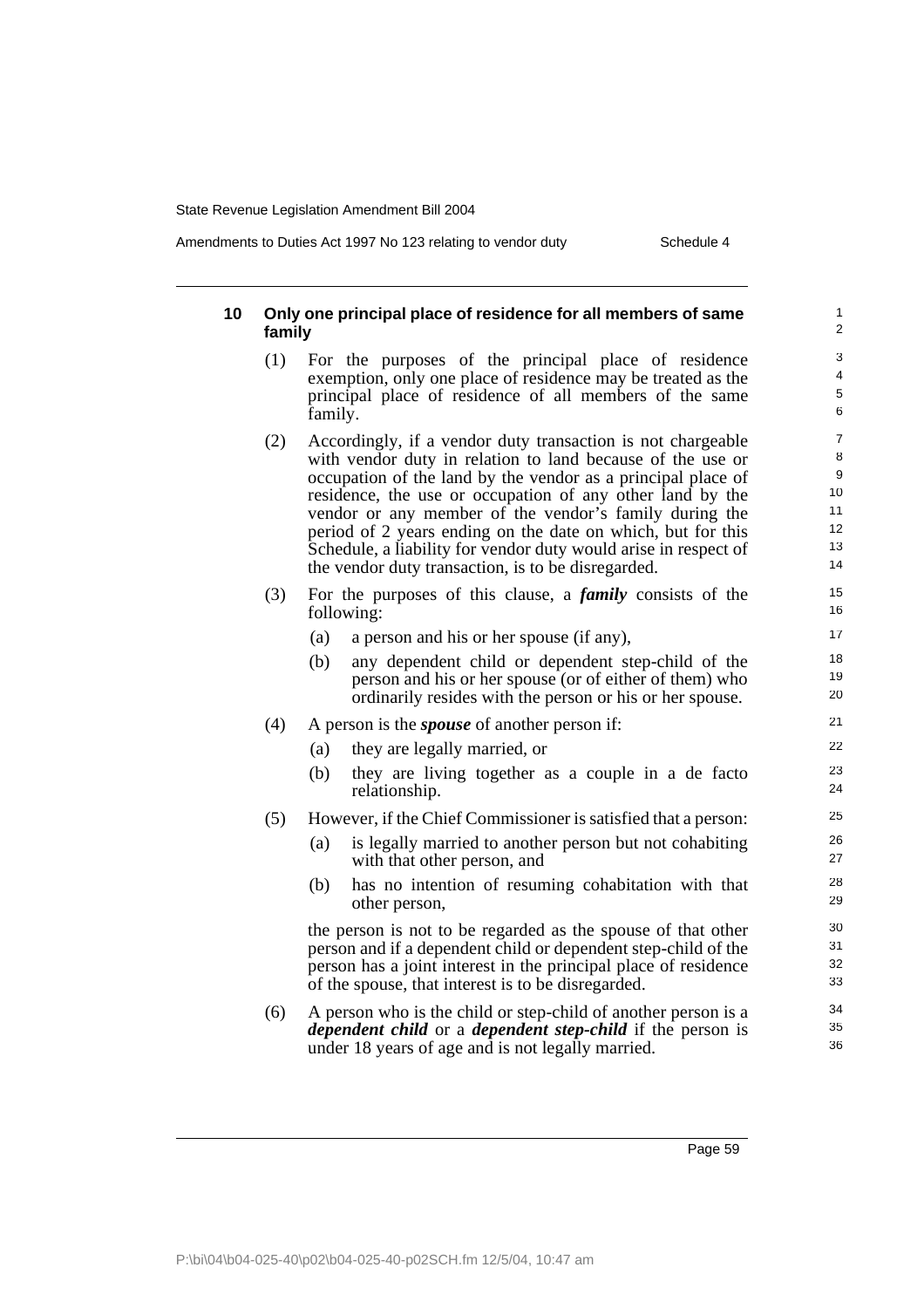Schedule 4 Amendments to Duties Act 1997 No 123 relating to vendor duty

## **[9] Dictionary** Insert in alphabetical order: *land-related property* has the meaning given by section 149.

| <i>land-related property</i> has the meaning given by section 149.   |
|----------------------------------------------------------------------|
| <i>vendor duty transaction</i> has the meaning given by section 146. |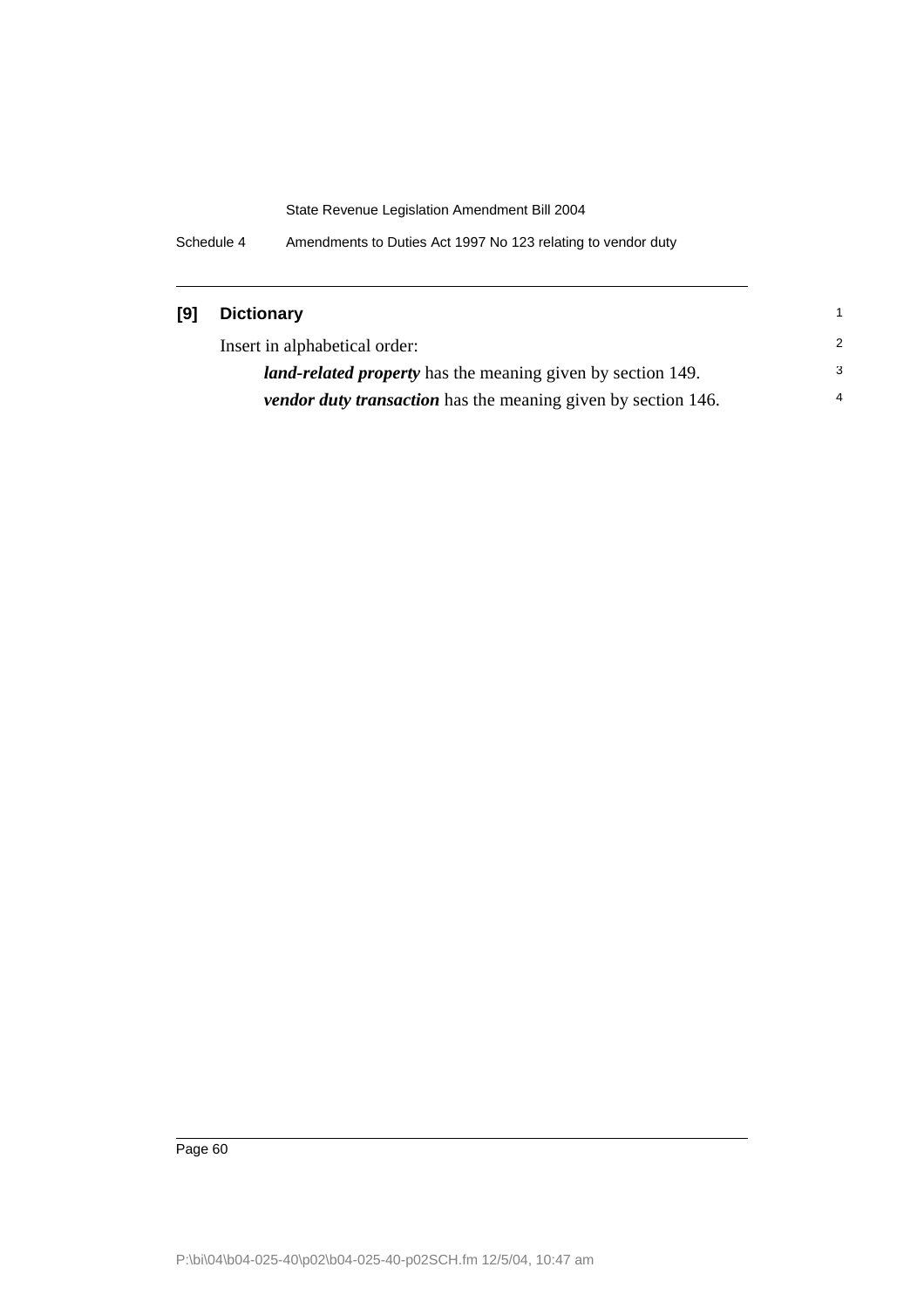Miscellaneous amendments and the state of the Schedule 5 Schedule 5

 $\mathbb{R}^2$ 

 $\bar{z}$ 

<span id="page-62-0"></span>

|       |                                                                                                                  |     | <b>Schedule 5 Miscellaneous amendments</b><br>(Section 3)                                                                                                                                                                                                                                    | 1<br>2                             |
|-------|------------------------------------------------------------------------------------------------------------------|-----|----------------------------------------------------------------------------------------------------------------------------------------------------------------------------------------------------------------------------------------------------------------------------------------------|------------------------------------|
| 5.1   |                                                                                                                  |     | Duties Act 1997 No 123                                                                                                                                                                                                                                                                       | 3                                  |
| [1]   |                                                                                                                  |     | Section 108 Effect of uncompleted agreements                                                                                                                                                                                                                                                 | 4                                  |
|       |                                                                                                                  |     | Insert at the end of section $108(2)$ :<br>Note. A refund may be payable in relation to the rescission, annulment<br>or other termination of an agreement referred to in subsection (2) (a) or<br>the completion of an agreement referred to in subsection $(2)$ $(b)$ —see<br>section 122A. | 5<br>6<br>$\overline{7}$<br>8<br>9 |
| [2]   | property: linked entities                                                                                        |     | Section 109 Constructive ownership of land holdings and other                                                                                                                                                                                                                                | 10<br>11                           |
|       |                                                                                                                  |     | Omit section $109(2)$ (a) (iv).                                                                                                                                                                                                                                                              | 12                                 |
| $[3]$ | landholders?                                                                                                     |     | Section 111 What are "interests" and "significant interests" in                                                                                                                                                                                                                              | 13<br>14                           |
|       |                                                                                                                  |     | Omit section 111 (3). Insert instead:                                                                                                                                                                                                                                                        | 15                                 |
|       | (3)<br>An interest in a landholder is not counted for the purposes of<br>this section if the interest concerned: |     |                                                                                                                                                                                                                                                                                              | 16<br>17                           |
|       |                                                                                                                  | (a) | is an interest in a unit trust scheme acquired before 10<br>June 1987, or                                                                                                                                                                                                                    | 18<br>19                           |
|       |                                                                                                                  | (b) | is an interest in a private company acquired before 21<br>November 1986, or                                                                                                                                                                                                                  | 20<br>21                           |
|       |                                                                                                                  | (c) | was acquired at a time when the landholder did not hold<br>land in New South Wales.                                                                                                                                                                                                          | 22<br>23                           |
| [4]   |                                                                                                                  |     | Section 114 What is a "relevant acquisition"?                                                                                                                                                                                                                                                | 24                                 |
|       |                                                                                                                  |     | Insert "of other qualifying investors in relation to the scheme" after<br>"associated persons" in section 114 (3).                                                                                                                                                                           | 25<br>26                           |
| [5]   | <b>Section 119 Exemptions</b>                                                                                    |     |                                                                                                                                                                                                                                                                                              | 27                                 |
|       | Insert at the end of section 119 $(1)$ $(i)$ $(ii)$ :                                                            |     |                                                                                                                                                                                                                                                                                              | 28                                 |
|       |                                                                                                                  |     | , or                                                                                                                                                                                                                                                                                         | 29                                 |
|       |                                                                                                                  | (i) | if the acquisition is a transfer of dutiable property in<br>respect of which duty of \$10 is chargeable under<br>section 54.                                                                                                                                                                 | 30<br>31<br>32                     |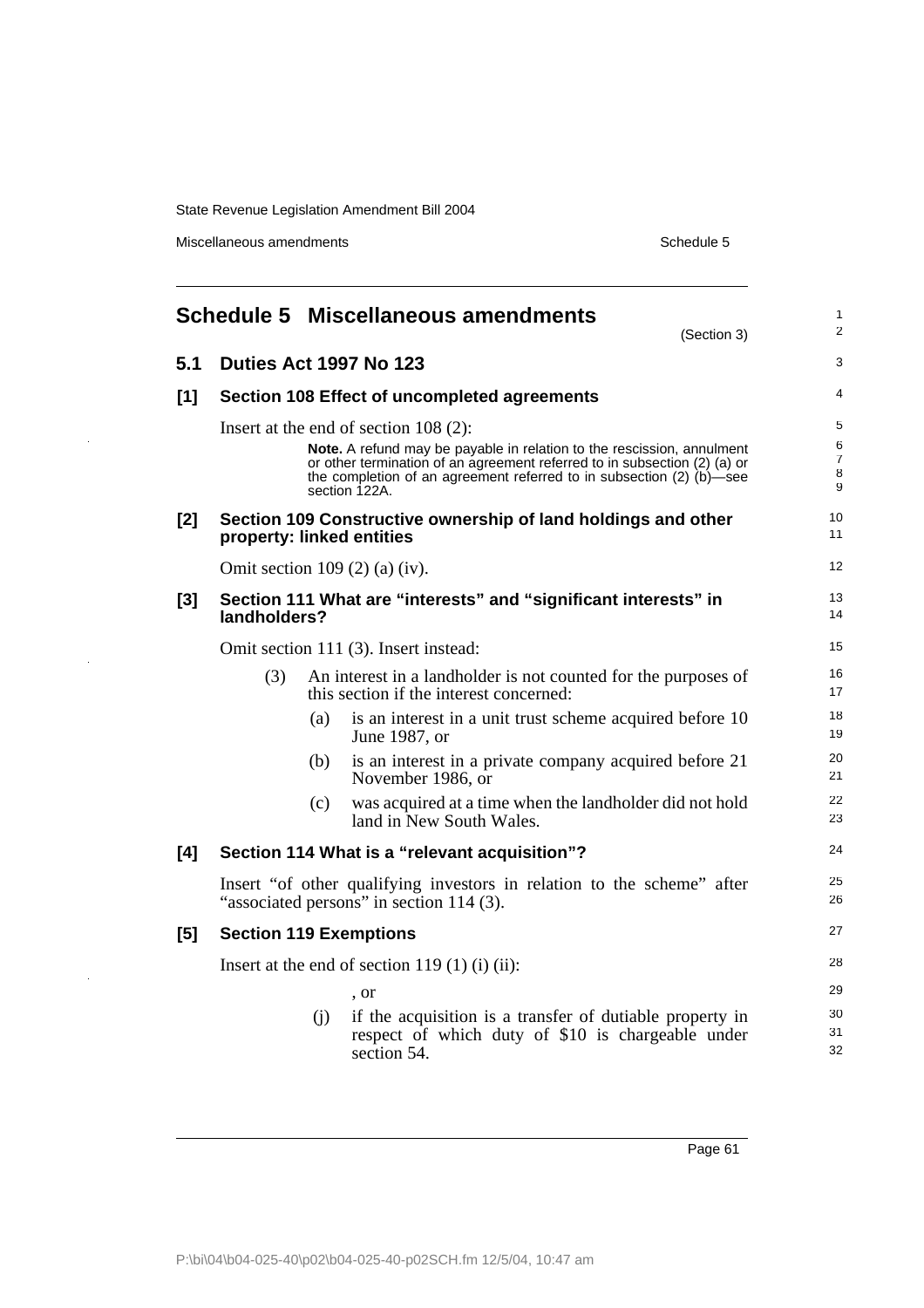Schedule 5 Miscellaneous amendments

#### **[6] Section 122A** Insert after section 122: **122A Agreements for disposal or acquisition of property other than land** (1) If, at the time of an acquisition of an interest by a person in a land rich landholder that necessitates the lodgment of an acquisition statement under Division 3, the landholder had agreed to dispose of property other than land, and the agreement has subsequently been rescinded, annulled or otherwise terminated without completion, the Chief Commissioner is to assess or reassess the statement as though the property the subject of the agreement was, at the time of the acquisition concerned, property of the landholder. (2) Subsection (1) does not apply unless the Chief Commissioner is satisfied that the rescission, annulment or other termination of the agreement is not part of a scheme or arrangement under which the object of the agreement has been or may be achieved in another way. (3) If, at the time of an acquisition of an interest by a person in a land rich landholder that necessitates the lodgment of an acquisition statement under Division 3, the landholder had agreed to acquire property other than land, and the agreement is subsequently completed, the Chief Commissioner is to assess or reassess the statement as though the property the subject of the agreement was, at the time of the acquisition concerned, property of the landholder. (4) In this section, a reference to a *landholder* includes a reference to a linked entity of the landholder. **[7] Section 179 Exemptions** Omit "lessee, or" from section 179 (2) (b). Insert instead "lessee.". **[8] Section 179 (2) (c)** Omit the paragraph. 1  $\overline{2}$ 3 4 5 6 7 8 9 10 11 12 13 14 15 16 17 18 19 20 21 22 23 24 25 26 27 28 29 30 31 32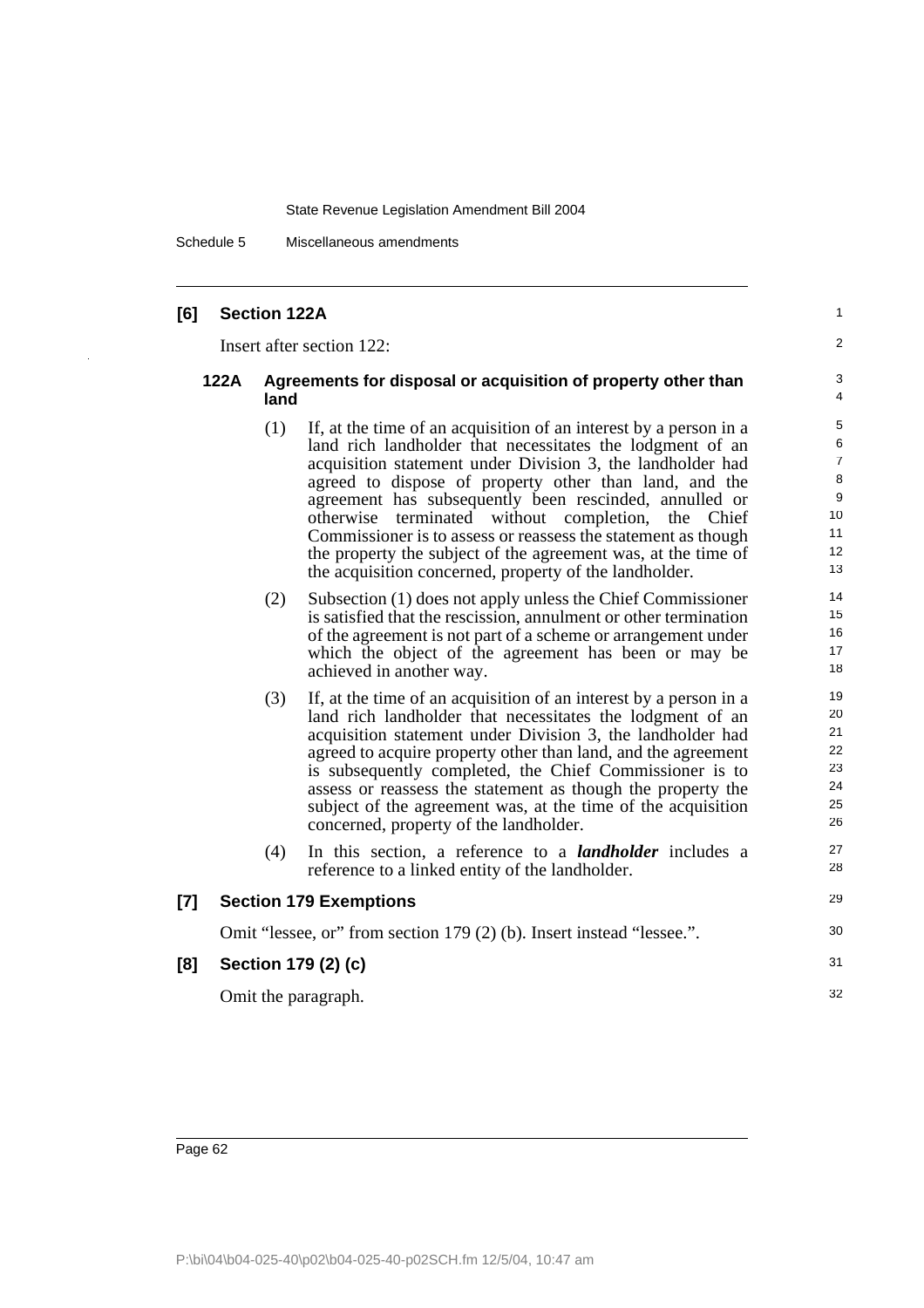Miscellaneous amendments **Schedule 5** and the set of the set of the set of the set of the set of the set of the set of the set of the set of the set of the set of the set of the set of the set of the set of the set of the

#### **[9] Section 179 (5)** Insert after section 179 (4): (5) For the purpose of applying the exemption provided for by this section, the cost of a lease is taken to include the amount of any premium paid or payable in respect of that lease  $(despite section 166 (2)).$ **[10] Section 278** Omit section 278. Insert instead: **278 Department of Housing and Aboriginal Housing Office tenants** (1) Duty under this Act is not chargeable on an agreement for the sale or transfer, or a transfer, of land, or a mortgage executed to finance or assist the purchase of that land (but only to the extent to which the amount secured by the mortgage is to finance or assist that purchase), or a mortgage in support of that mortgage, if the purchaser or borrower, or at least one of the purchasers or borrowers: (a) is, at the date of the transaction or the date of the first execution of the instrument, an eligible tenant, and (b) will obtain not less than 25% of the beneficial ownership of the land, and (c) intends to occupy the land as his or her principal place of residence. (2) For the purposes of this section, a person is an *eligible tenant* if the person: (a) is a tenant of the Department of Housing, or (b) is a tenant under the Community Tenancy Scheme administered within that Department, or (c) is a tenant of the Aboriginal Housing Office. (3) This section applies in respect of an agreement for sale or transfer, or a transfer, of land in respect of which an eligible tenant obtains less than 100% of the beneficial ownership of the land only if: (a) the other purchasers are natural persons, and (b) the Chief Commissioner is satisfied that each of those other purchasers is a member of the eligible tenant's 1  $\mathfrak{p}$ 3 4 5 6 7 8 9 10 11 12 13 14 15 16 17 18 19 20 21 22 23 24 25 26 27 28 29 30 31 32 33 34 35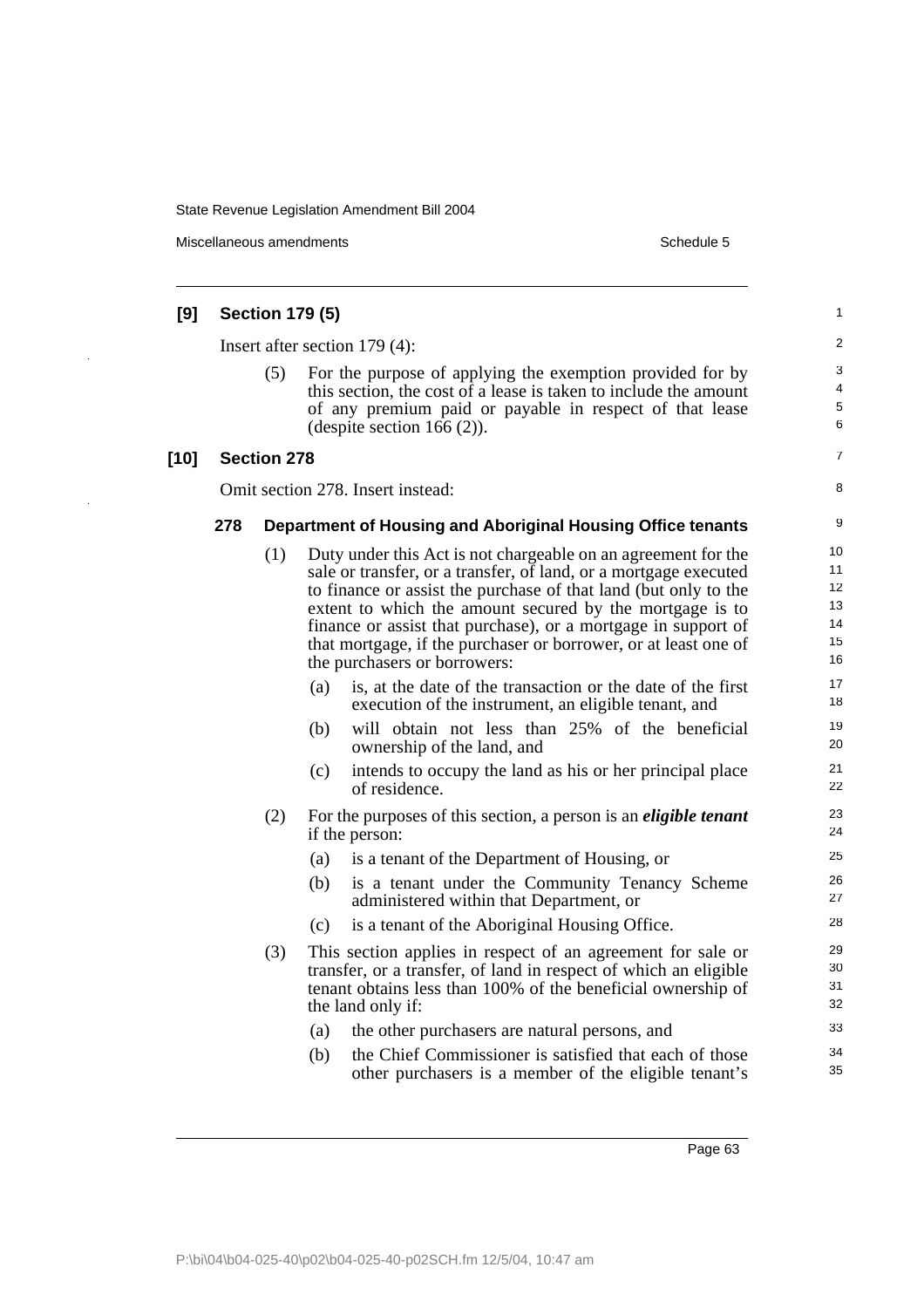Schedule 5 Miscellaneous amendments

family or a person who is genuinely assisting the eligible tenant to acquire the land as his or her principal place of residence.

- (4) For the purpose of subsection (3), the New South Wales Land and Housing Corporation is not considered to be a purchaser.
- (5) The exemption conferred by this section is conditional on the eligible tenant occupying the land concerned as his or her principal place of residence for a continuous period of at least 6 months, with that occupation starting within 12 months (or such longer period as the Chief Commissioner may approve) after completion of the agreement for sale or transfer, or transfer, of the land. This requirement is referred to as *the residence requirement*.
- (6) The Chief Commissioner may, if satisfied that there are good reasons to do so in a particular case:
	- (a) modify the residence requirement by approving a shorter period of occupation by an eligible tenant, or
	- (b) exempt an eligible tenant from compliance with the residence requirement.
- (7) If an eligible tenant fails to comply with the residence requirement, the eligible tenant must, within 14 days after the end of the period for compliance:
	- (a) give written notice of that fact to the Chief Commissioner, and
	- (b) pay to the Chief Commissioner the duty that would have been payable on the transactions or instruments concerned if they had not been exempt from duty under this section.
- (8) A person who fails to comply with subsection (7) is guilty of an offence.

Maximum penalty: 50 penalty units.

- (9) For the purposes of this section, a person is a member of an eligible tenant's *family* if:
	- (a) one is the spouse or de facto partner of the other, or
	- (b) the relationship between them is that of parent and child, brothers, sisters, or brother and sister.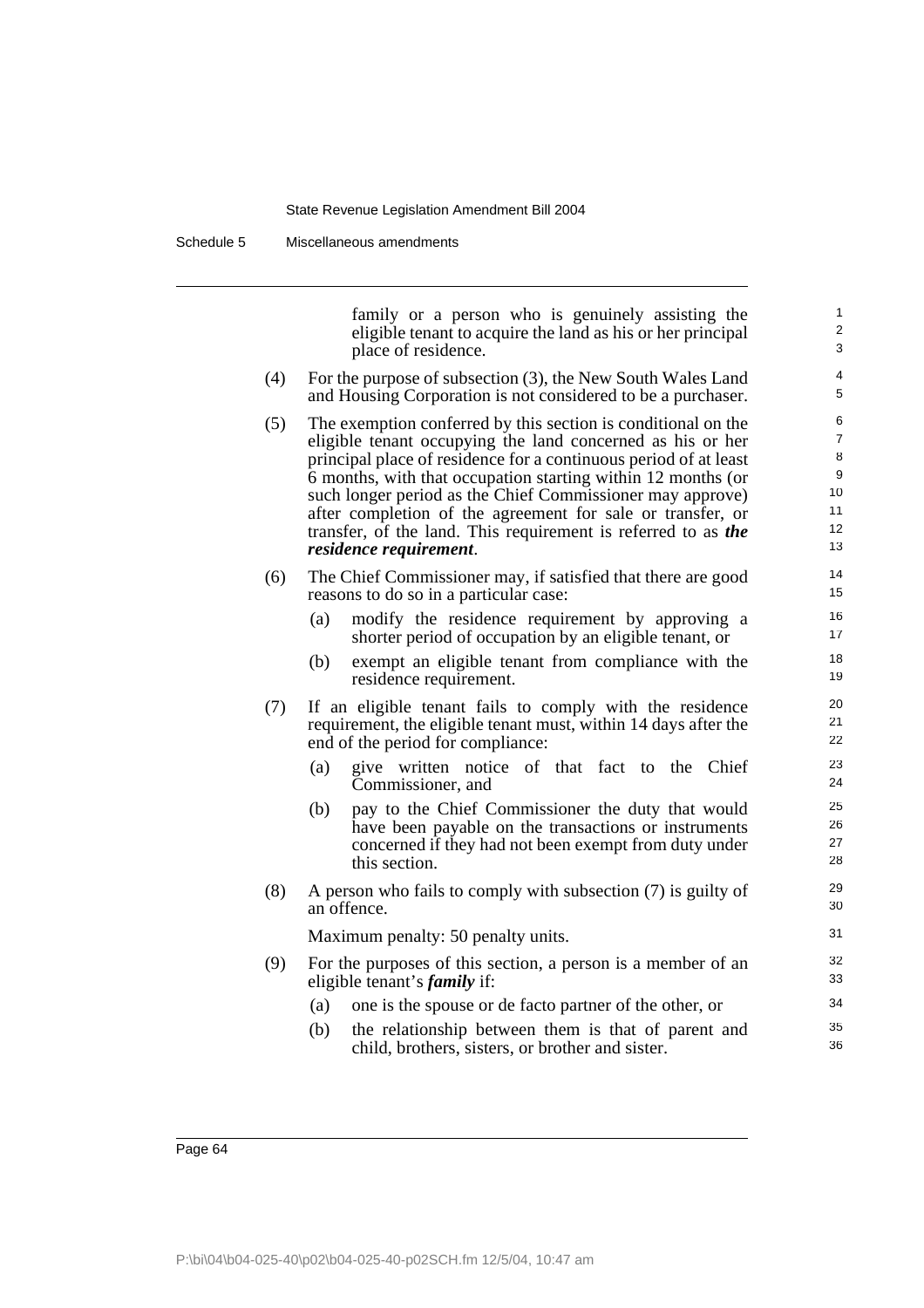Miscellaneous amendments and the state of the Schedule 5 Schedule 5

 $\bar{z}$ 

| $[11]$ |                   | Schedule 1 Savings, transitional and other provisions                                                                                                                                                                                                                                                                                                                                | 1                                |
|--------|-------------------|--------------------------------------------------------------------------------------------------------------------------------------------------------------------------------------------------------------------------------------------------------------------------------------------------------------------------------------------------------------------------------------|----------------------------------|
|        |                   | Insert at the end of clause $1(1)$ :                                                                                                                                                                                                                                                                                                                                                 | $\overline{\mathbf{c}}$          |
|        |                   | State Revenue Legislation Amendment Act 2004                                                                                                                                                                                                                                                                                                                                         | 3                                |
| $[12]$ | <b>Schedule 1</b> |                                                                                                                                                                                                                                                                                                                                                                                      | 4                                |
|        |                   | Insert at the end of the Schedule with appropriate Part and clause numbers:                                                                                                                                                                                                                                                                                                          | 5                                |
|        | <b>Part</b>       | <b>Provisions consequent on</b>                                                                                                                                                                                                                                                                                                                                                      | 6                                |
|        |                   | miscellaneous amendments made by                                                                                                                                                                                                                                                                                                                                                     | $\overline{7}$                   |
|        |                   | <b>State Revenue Legislation Amendment</b><br><b>Act 2004</b>                                                                                                                                                                                                                                                                                                                        | 8<br>9                           |
|        |                   | <b>Exemption for lease instruments</b>                                                                                                                                                                                                                                                                                                                                               | 10                               |
|        | (1)               | Section 179 (5), as inserted by the <i>State Revenue Legislation</i><br>Amendment Act 2004, is taken to have effect as if it had<br>commenced on 1 January 2004.                                                                                                                                                                                                                     | 11<br>12<br>13                   |
|        | (2)               | A lease instrument first executed on or after 1 January 2004<br>and before the date of assent to the <i>State Revenue Legislation</i><br>Amendment Act 2004 in respect of which duty is chargeable<br>because of section 179 (5) is taken (if the duty has not already<br>been paid) to become liable to such duty on the date of assent<br>to that Act (despite section $169(1)$ ). | 14<br>15<br>16<br>17<br>18<br>19 |
|        | (3)               | The imposition, payment and recovery of duty under this Act<br>before the date of assent to the <i>State Revenue Legislation</i><br>Amendment Act 2004 is taken to have been validly done to the<br>extent that it would have been validly done had section 179<br>(5) been in force at the time that it was done.                                                                   | 20<br>21<br>22<br>23<br>24       |
| $[13]$ | <b>Dictionary</b> |                                                                                                                                                                                                                                                                                                                                                                                      | 25                               |
|        | person.           | Insert "(within the meaning of the Corporations Act 2001 of the<br>Commonwealth)" after "subsidiary" in the definition of <i>associated</i>                                                                                                                                                                                                                                          | 26<br>27<br>28                   |
| $[14]$ |                   | Dictionary, definitions of "error transaction", "private<br>corporation", "residential mortgage" and "tenement"                                                                                                                                                                                                                                                                      | 29<br>30                         |
|        |                   | Omit the definitions.                                                                                                                                                                                                                                                                                                                                                                | 31                               |
|        |                   |                                                                                                                                                                                                                                                                                                                                                                                      |                                  |